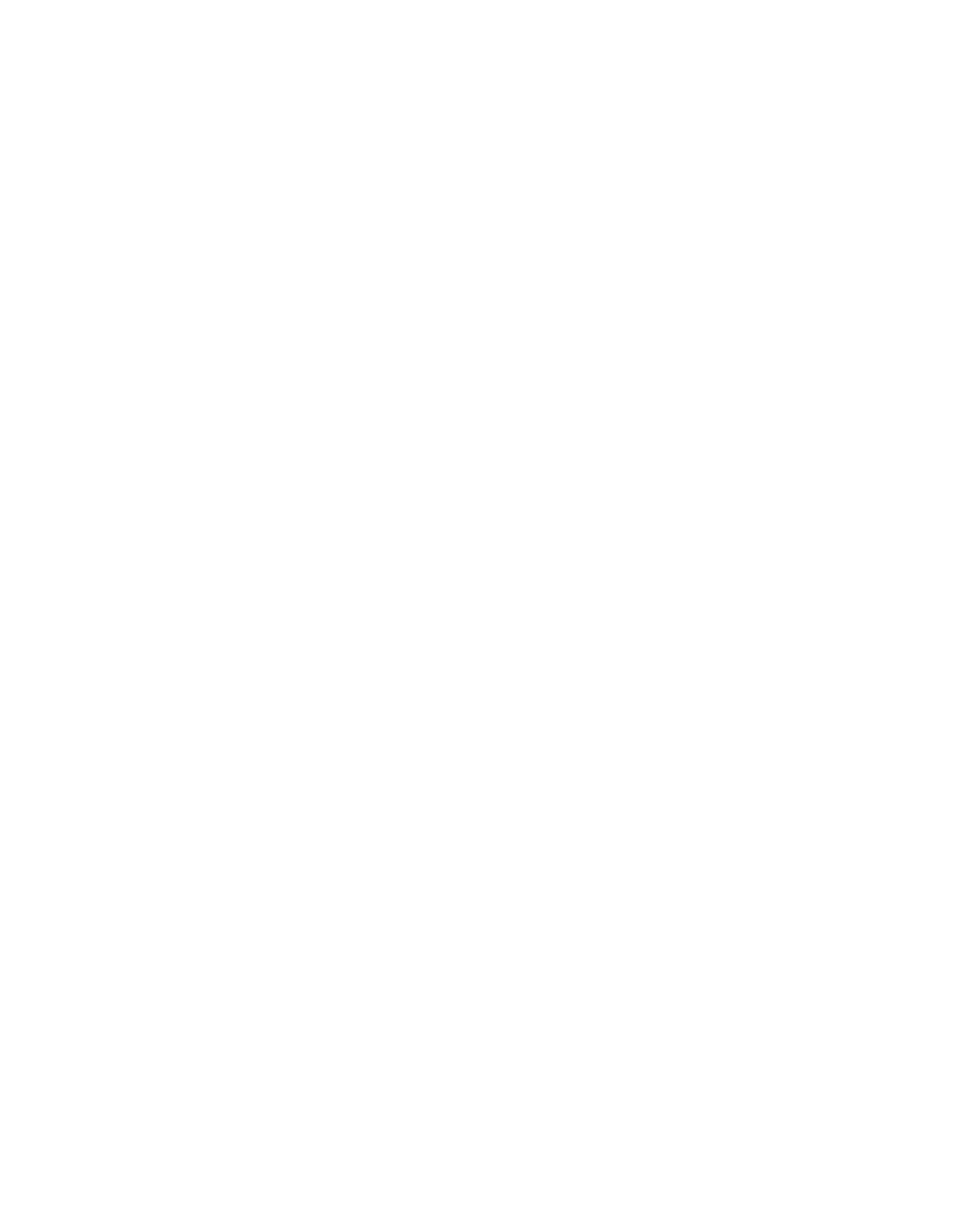# State of South Carolina

Spinal Cord Injury Research Fund Board **"Dum Spiro Spero - While I Breathe, I Hope"**

*Byron N. Bailey, MD Catherine L. Graham, MEBME Terry Peacock Phanor L.Perot, MD, PhD David Shallcross, MD W. Daniel Westerkam, MD* 



*James S. Krause, PhD Scientific Director* 

*Naren L. Banik, PhD Associate Scientific Director* 

Dear Friends and Supporters:

On behalf of the Board and staff, it is my pleasure to present this Biennial Report for Fiscal Years 2007-09. This Report highlights another two years of progress and accomplishment in carrying out our legislative mandate of promoting research to develop better understanding of, causes of, and effective treatment strategies for, spinal cord injuries (SCI).

During this period, we continued our processes of supporting research on SCI throughout the state of South Carolina. Perhaps no better measure of the success of this research is the outstanding level of accomplishments by grantees. They have published 112 manuscripts in professional journals on the topic of SCI and made 215 presentations at professional conferences.

This was also a period in which we tragically lost our administrator, Walker Coleman. He was instrumental in the success of the SCI research Fund from its implementation. Walker was a tireless advocate for people with SCI and other disabling conditions. Walker always put the interests of the research fund first, yet took minimal credit for his accomplishments. We all miss him dearly. He had just begun preparing the Annual Report for FY 07-08 when he passed away in August of last year. This Biennial Report reflects, in part, his multiple responsibilities and a period when a variety of individuals courageously assumed his duties. As a result, it was difficult to continue the tradition of an Annual Report, and we elected to combine the two years to bring you a more comprehensive Biennial Report.

Special thanks are due to all who have been so interested and supportive, particularly the South Carolina Legislature, the Governor, the Medical University of South Carolina, Clemson University, and the University of South Carolina.

Sincerely,

Brian G. Cuddy, M.D., Board Chair

*Fund Administrator: 179 Ashley Avenue, Office of the President, Medical University of South Carolina, Charleston, SC 29425 Phone: (843) 792-9387 E-mail: higerdtb@musc.edu Office: 202 Colcock Hall*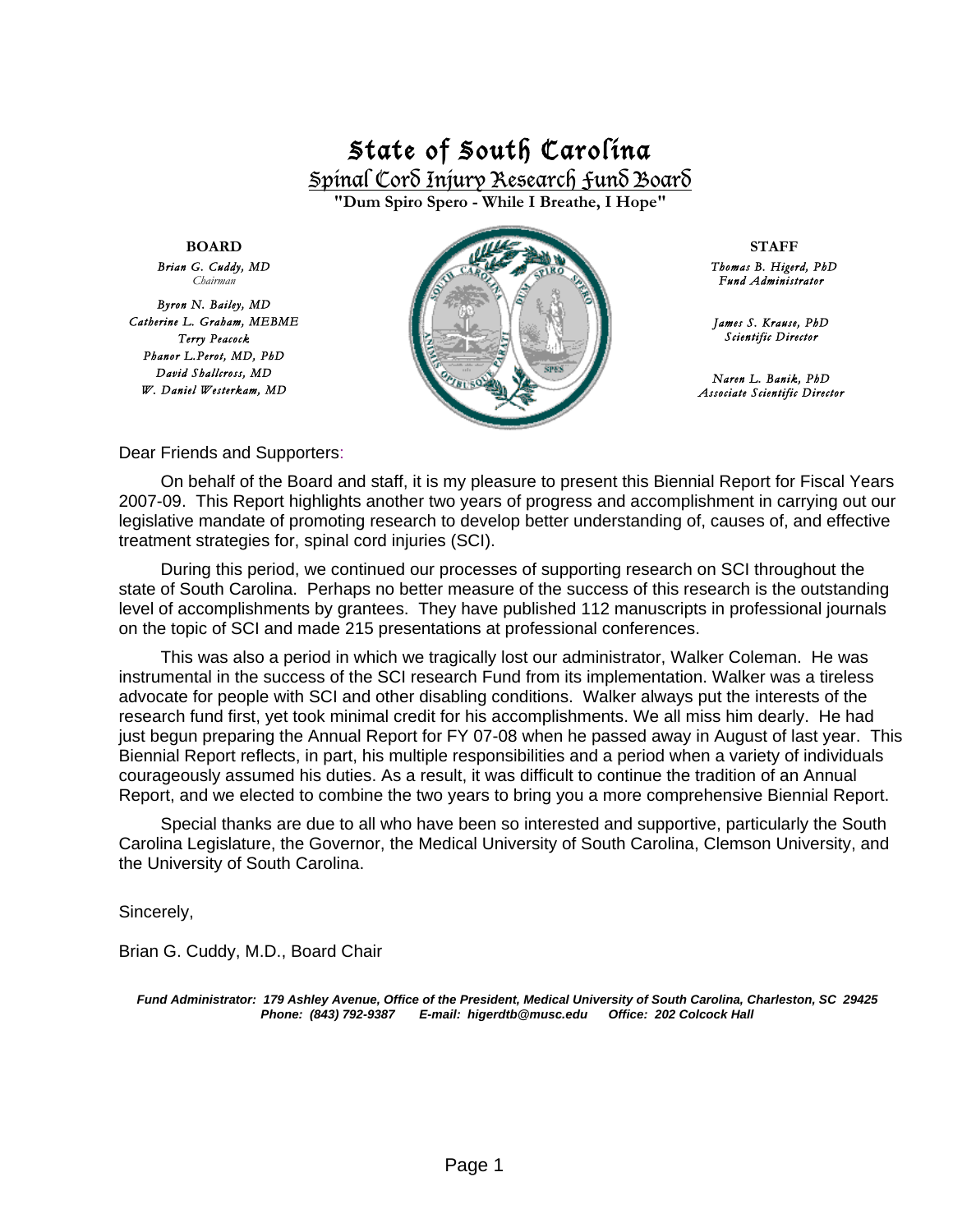## Spinal Cord Injury Research Fund Board of Directors



**BOARD CHAIR: Brian G. Cuddy, M.D.**, Charleston, SC Board Certified Neurosurgeon in private practice, Clinical Associate Professor of Neurosurgery at MUSC, and directly involved in establishing the Spinal Cord Injury Research Fund. (Term: 2009 -

2012) Charleston Neurological Associates, L.L.C. 2145 Henry Tecklenburg Drive, Suite 220, Charleston , SC 29414; (843) 723-8823



**Byron N. Bailey, M.D.**, Charleston, SC Board Certified Neurosurgeon in private practice. (Term: 2008 - 2011) Charleston Neurological Associates, L.L.C. 2145 Henry Tecklenburg Drive, Suite 220, Charleston , SC 29414; (843) 723-8823



**Catherine Leigh Graham, MEBME**, Columbia, SC. Rehabilitation Engineer, USC - School of Medicine. Interagency Office of Disability and Health, 3209 Colonial Drive, Columbia, SC 29203, (Term: 2008 - 2011); (803) 434-3189



**Terry Peacock,** Columbia, SC Mother of a family member with spinal cord injury and staff member of the Office of Minority Affairs of the SC Department of Health and Environmental Control. (Term: 2005 - 2009) 2061 Kerry Creek Dr . Marietta , GA 30060 (770) 321-9692/Cell (678) 372- 1778; terrypeacock@hotmail.com



**Phanor L. Perot, Jr, M.D., PhD.**, Charleston, SC. Board Certified in Neurological Surgery and Professor Emeritus of Neurosurgery at the Medical University of South Carolina and past Department Chairman. (Term: 2008 - 2011) 31 Wentworth Street,

Charleston , SC 29401; (843) 577-5737; pperotjr@comcast.net; FAX TO: (843) 534-0120



#### **David L. Shallcross, M.D.**,

Greenville, SC Board Certified in Physical Medicine and Rehabilitation and conducts a private practice, Upstate Medical Rehabilitation, as well as serves as Medical Director of

the inpatient rehabilitation unit at BonSecours St. Francis Health System in Greenville. (Term: 2006 - 2009) 1003 Grove Road, Suite E, Greenville , SC 29605, (864) 232-8417 ChinkapinSC@aol.com



#### **W. Daniel Westerkam, M. D.**,

Columbia, SC. Specialist in Physical Medicine and Rehabilitation who is Director of Rehabilitative Services at Palmetto Richland Memorial Hospital as well as Associate Medical Director at

HealthSouth Rehabilitation Hospital in Columbia. (Term: 2006 - 2009) 296 Sheringham Road, Columbia, SC 29212, (803) 401-1369/401-1404 office (803) 781- 6988 home FAX TO: (803) 401-1178



#### **Fund Administrator**

**Thomas B. Higerd, Ph.D.** Fund Administrator, Professor and Associate Provost, MUSC. Colcock Hall, 202 Ashley Ave. MSC 002, Charleston, SC 29425; Office: 843- 792-9387; Fax: 843 792-511792- 5110. Email: higerdtb@musc.edu



#### **Scientific Directors**

**James S. Krause, PhD.** Associate Dean for Clinical Research College of Health Professions, MUSC. PO Box 250700, Charleston, SC 29425 Office: 843-792-1337 Fax: 843- 792-8060 Email: krause@musc.edu



**Naren Banik, PhD.** Associate Director. Professor, Department of Neurology and Neuroscience, MUSC PO Box 250606, Charleston, SC 29425. Office: 843- 792-7594 Fax: 843-792-5137 Email: baniknl@musc.edu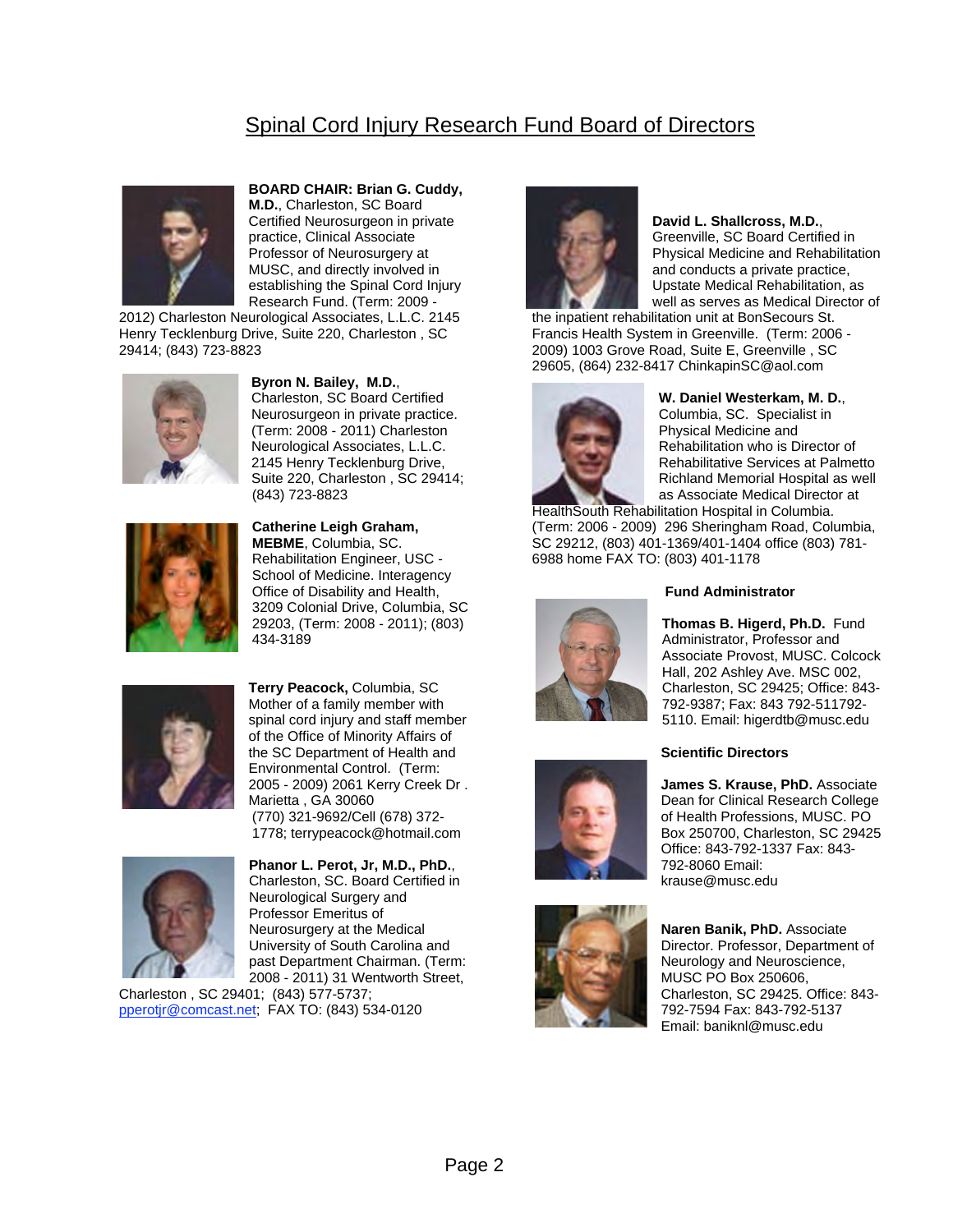Reprinted from the Catalyst, in part, with permission.

#### **James Walker Coleman, III: a Selfless Administrator of the SC Spinal Cord Injury Research Fund**

Historian, cultural arts enthusiast, long-time MUSC employee, and Fund Administrator for the South Carolina Spinal Cord Injury Research Fund, James Walker Coleman III, died suddenly on July 14, 2008.



Walker was born Feb. 8, 1942. He was the son of the late Margot Hamilton Coleman and James Walker Coleman Jr. He was a 1960 graduate of Charleston High School and the University of Southern Mississippi and University of Georgia Business School. He was a U.S. Coast Guard reservist and member of the Carolina Yacht Club, Charleston Club, St. Andrew's Society, Saint Cecelia Society, Society of Colonial Wars, Society of 1812, Society of the Cincinnati and numerous other civic organizations. Recently, he was administrator of the S.C. Spinal Cord Injury Research Fund established by the S.C. General Assembly in 2000.

A dedicated employee, Coleman began his career at MUSC Nov. 1, 1967, where he began working several positions. Coleman served MUSC working under four MUSC presidents and spanning

a period of more than 40 years of service. In 1971, Coleman was director of the S.C. Regional Medical Program, an organization established to help unite the country's health resources by region and developed collaborative work relationships focused on advancing scientific knowledge and clinical practices to patients. Throughout his career, he helped guide the institution through some of its most challenging periods and other significant achievements.

He is survived by his wife -- Debby Larkin Coleman of Charleston, his father -- James Walker Coleman Jr., and two sons -- James Walker Coleman IV and Chisolm Larkin Coleman.

"Walker was one of the nicest persons I've ever met. He handled so many responsibilities at MUSC, from running the Rumor Mill, to coordinating the Spinal Cord Injury Research Fund, to helping with graduation and special events. He will be deeply missed by all who had the privilege of working with him." *Ray Greenberg, M.D., Ph.D., MUSC president*

"We lost our good friend, Walker Coleman, founding administrator of the South Carolina Spinal Cord Injury Research Fund, who passed away unexpectedly. There is no way we can express in words our heartfelt sympathy at his loss or our everlasting gratitude for his lifelong commitment to people with disabling conditions. His work as administrator was central to the success of the research fund, and any future accomplishments will be attributable to the foundation he has laid. I have never met a kinder person, nor have I met anyone who cared more about others. He always worked behind-the-scenes and only accepted individual recognition when it was thrust upon him. He helped navigate the research fund through the early years, always mindful of our central goal and commitment to people with SCI in the state of South Carolina. All of us with SCI owe him a great debt of gratitude." *James Krause, Ph.D., Scientific Director, SC Spinal Cord Injury Research Fund*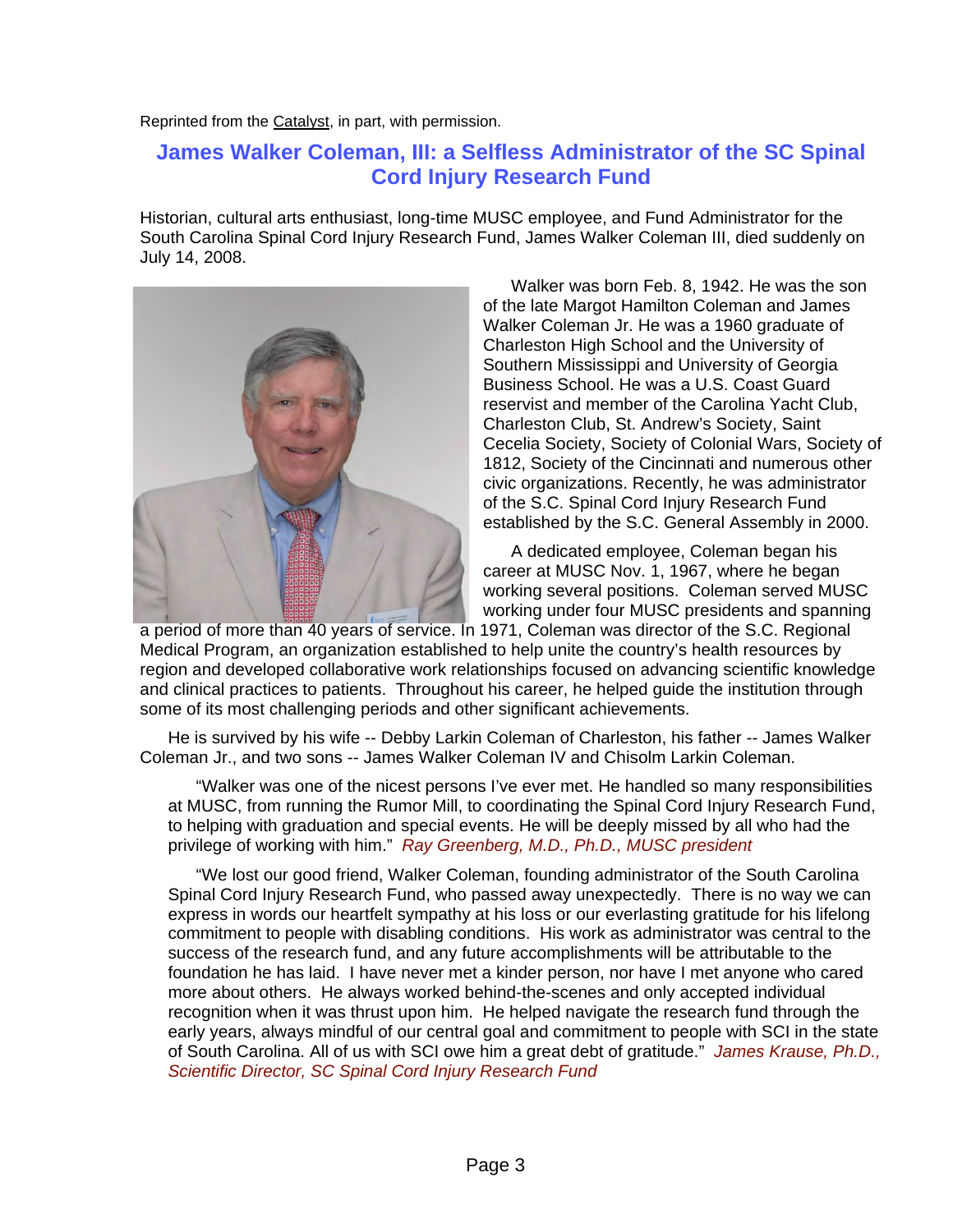# **REPORT INDEX**

# 2007/2009 BIENNIAL REPORT

# SOUTH CAROLINA SPINAL CORD INJURY RESEARCH FUND

|           |                                                               | Page |
|-----------|---------------------------------------------------------------|------|
|           |                                                               |      |
|           |                                                               |      |
|           |                                                               |      |
|           |                                                               |      |
|           | PART I, OVERVERVIEW OF FUND                                   |      |
|           |                                                               |      |
|           |                                                               |      |
| $\bullet$ |                                                               |      |
|           |                                                               |      |
|           |                                                               |      |
| $\bullet$ |                                                               |      |
|           |                                                               |      |
| ٠         |                                                               |      |
| ٠         |                                                               |      |
| $\bullet$ |                                                               |      |
| $\bullet$ |                                                               |      |
|           |                                                               |      |
| $\bullet$ |                                                               |      |
|           |                                                               |      |
|           |                                                               |      |
|           |                                                               |      |
|           |                                                               |      |
|           | PART II, PROGRAM/BUDGET HIGHLIGHTS                            |      |
| $\bullet$ |                                                               |      |
|           |                                                               |      |
|           | <b>PART III, RESEARCH HIGHLIGHTS</b>                          |      |
|           |                                                               |      |
| ٠         | Broad Overview of Accomplishments and Future Direction-<br>20 |      |
| ٠         |                                                               |      |
|           |                                                               |      |
|           |                                                               |      |
| ٠         |                                                               |      |
|           |                                                               |      |
|           |                                                               |      |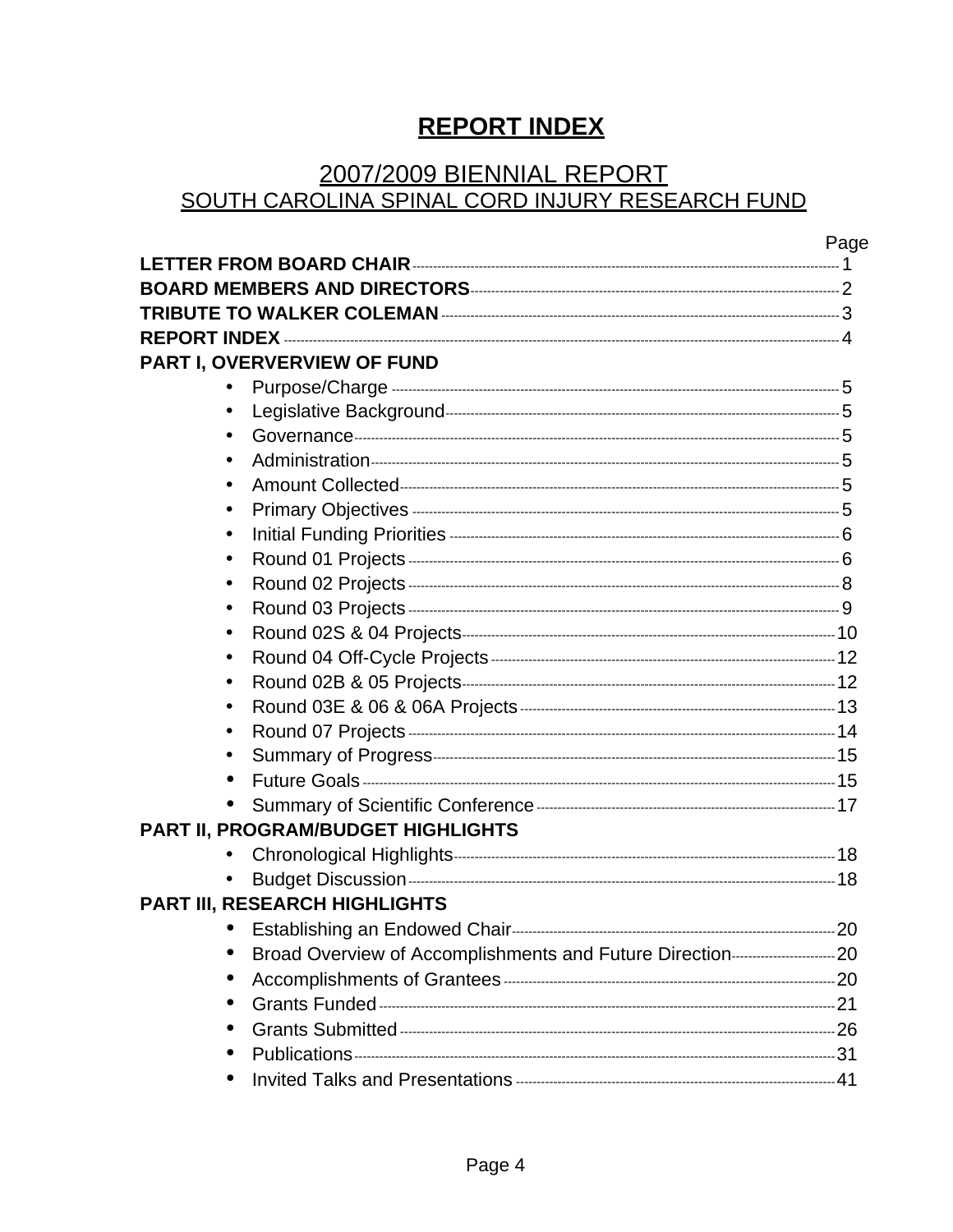#### **SOUTH CAROLINA SPINAL CORD INJURY RESEARCH FUND FY 07-09 BIENNIAL REPORT**

#### **PART I, OVERVIEW**

#### **PURPOSE/CHARGE**

Promoting research to develop better understanding of causes and effective treatment strategies for paralysis, sensory loss, and other consequences of spinal cord injury (SCI) and disease.

#### **LEGISLATIVE BACKGROUND**

The South Carolina Spinal Cord Injury Research Fund (SCSCIRF) was established in 2000 by amendment (Bill S54 44-38-510) to Section 2, Chapter 38, Title 44 of the 1976 S.C. Code as signed by the Governor on July 20, 2000.

#### **GOVERNANCE**

The Fund is governed by a seven member Board appointed by the Governor upon the recommendation of the President of the Medical University of South Carolina (MUSC). It is comprised of two medical doctors from MUSC; two medical doctors at large specializing or significantly engaged in the treatment of spinal cord injury; two members who have a spinal cord injury or a family member; and one at large medical doctor who is a member of the South Carolina Medical Association.

#### **ADMINISTRATION**

The Fund is administered through MUSC by a part-time Administrator (Thomas B. Higerd, Ph.D.) who was recommended by the MUSC President and approved by the SCSCIRF Board. Dr. James Krause and Dr. Naren Banik are appointed to the post of part-time Scientific Director and part-time Associate Scientific Director, respectively. The Scientific Directors oversee all aspects of research development and implementation including setting goals, developing project invitations to meet goals, and making recommendations based on their reviews to the SCSCIRF Board of all such projects received.

## **AMOUNT COLLECTED**

The \$100 per DUI surcharges was first received in March of 2001. As of June 30, 2009, the Fund had raised \$6,234,704.82. The average monthly amount collected has been about \$61,000.

#### **PRIMARY OBJECTIVES**

Advance knowledge of SCI injury repair and regeneration within the SC research community by encouraging physicians and scientists to apply expertise to SCI field.

• Foster collaborative interdisciplinary approaches to SCI research among SC hospitals, rehabilitative centers, research universities, and interested organizations.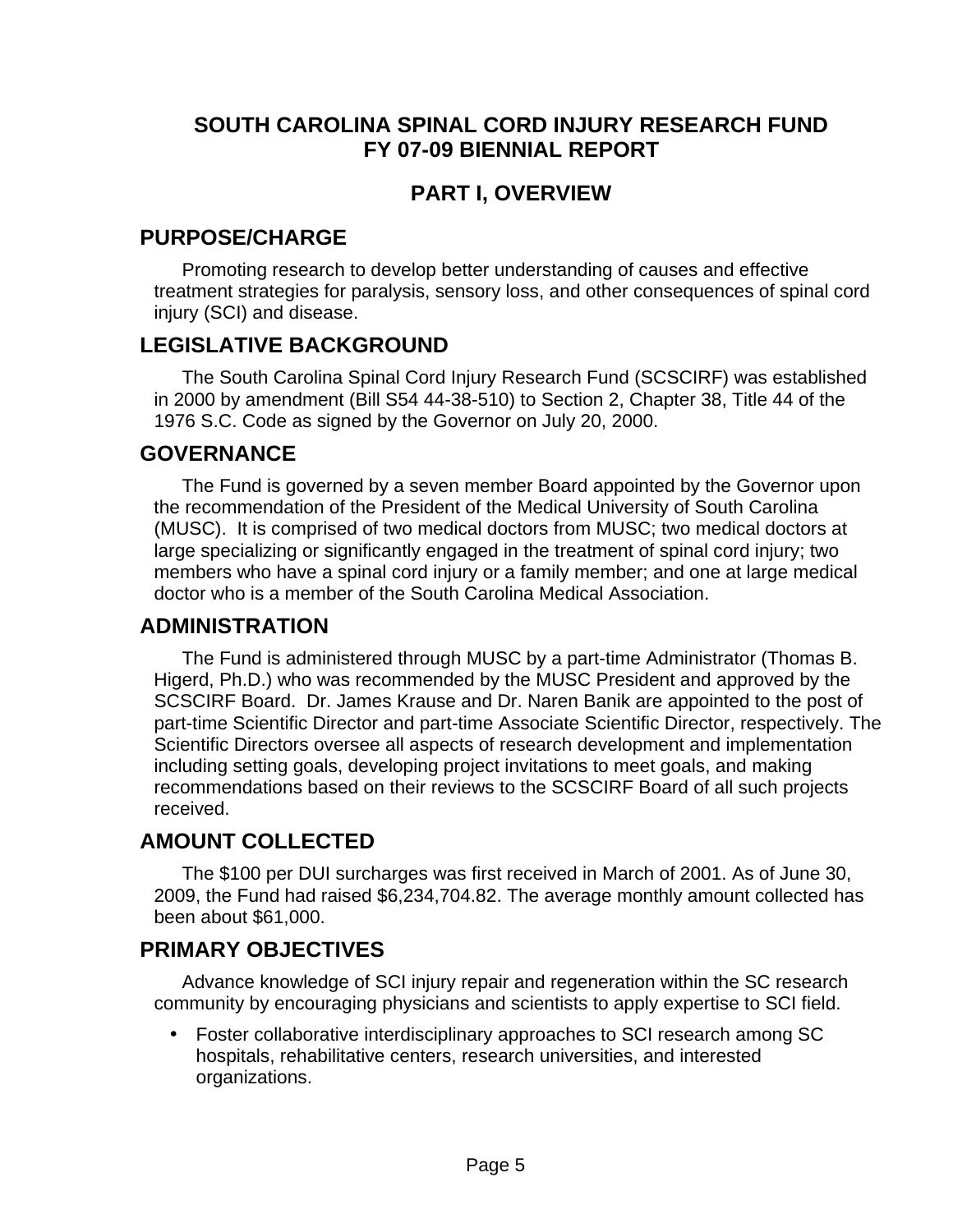- Nurture next generation of SCI researchers through support of young scientists and post-doctoral fellows.
- Improve the well-being and quality of life of individuals with SCI by research programs that prevent or treat the secondary conditions and consequences of SCI.
- Set budgets and administer funds for SCI research as mandated by the SC Legislative Act, and assure highest quality of research and commitment by investigators.

## **INITIAL FUNDING PRIORITIES**

- Translating basic and pre-clinical findings into clinical applications.
- Studying strategies to promote growth and survival at cellular level.
- Assuring efficacy of drugs or other interventions to prevent or reduce secondary injury and to provide insight to the mechanisms causing this progressive damage.
- Exploring the role of tissue transplantation in restoration of spinal cord function.
- Studying other disorders of spinal cord or brain that are reasonably expected to produce new insight into the mechanism or treatment of dysfunction following spinal cord injury.
- Defining anatomical, pathophysiological, inflammatory, and neurochemical characteristics of spinal cord injury or disease in well defined animal models.
- Elucidating biological and physical mechanisms that improve functions compromised by spinal cord injury, including dysfunction, chronic pain, and uncontrolled spasticity. Developing strategies to prevent or treat secondary complications from injury or disease of the spinal cord.
- Developing innovative rehabilitative strategies, services, or priorities to promote recovery and function following spinal cord injury.
- Developing public education programs to help decrease the occurrence of spinal cord injury by safety education, better safety practices, and decreased alcohol use as a contributing factor.
- Developing education programs for the injured and their families.

## **ROUND 01 PROJECTS**

A first round of eight (8) research projects was approved and awarded funds on 07/01/02 for periods ranging from 12 to 18 months. Several projects subsequently requested and received no-cost extensions as noted below.

#### • **SCIRF0202 Gene Expression Profiling of CNS Regions Implicated in a Mouse Model of Spinal Cord Injury** {\$85,466 for 18 months}

**P.I.:** Jacqueline F. McGinty, PhD, Professor, Physiology and Neuroscience, Medical University of South Carolina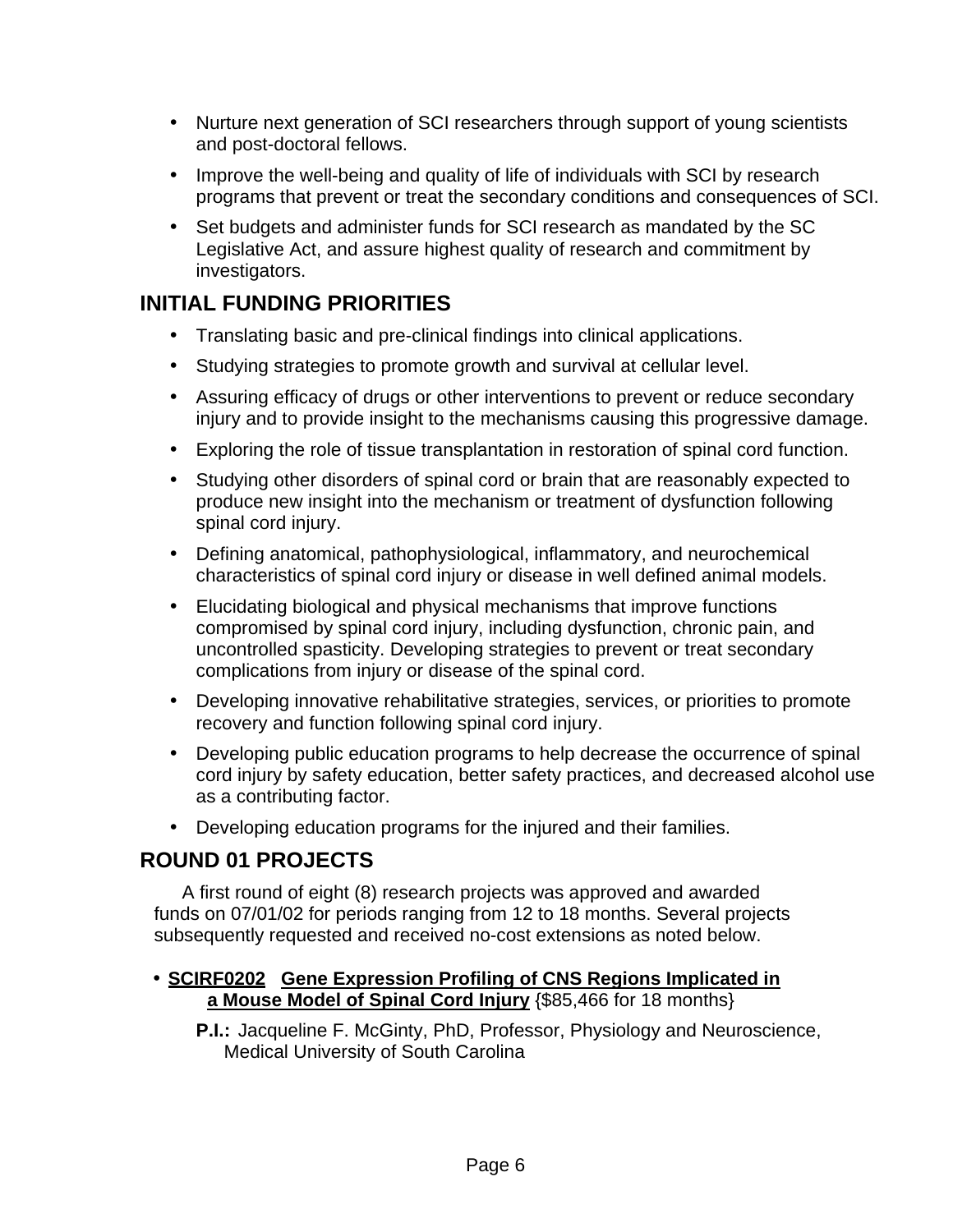- **SCIRF 0302 Statewide Outcome Assessment for Spinal Cord Injury (SOASCI): Assessing the Implementation and Effectiveness of Methylprednisoleone Protocol and Other Outcomes of Spinal Cord Injury In South Carolina** {\$123,349 for 12 months, with subsequent 12 month no-cost extension}
	- **P.I.:** Stephen J. Haines, MD, Professor and Chair, Department of Neurological Surgery, Anbesaw W. Selassie, DrPH., Assistant Professor, Department of Biometry and Epidemiology, Medical University of South Carolina
- **SCIRF 0602 Assessment and Treatment of Musculoskeletal Pain in the Shoulder Girdle in SCI Through Surface-Recorded EMG and EMG Biofeedback** {\$91,990 for 18 months, with subsequent 6 month no-cost extension }

**P.I.:** Susan J. Middaugh, PhD, PT, Professor, Department of Anesthesia and Perioperative Medicine, Medical University of South Carolina

- **SCIRF 0802 Spinal Modulation of the Nociceptive Pressor Reflex** {\$87,978 for 18 months, with subsequent 6 month no-cost extension}
	- **P.I.:** Britt Wilson, PhD., Associate Professor, Pharmacology and Physiology, University of South Carolina School of Medicine.
- **SCIRF 1102 An In Vitro Model of the Reflex Arc as Applied to Spinal Cord Injury** {\$100,252 for 18 months}
	- **P.I.:** James J. Hickman, PhD., Hunter Endowed Chair of Biomaterials, Department of Bioengineering, Clemson University
- **SCIRF 1202 Taking Charge of Your Life"—Statewide Conference for People With Spinal Core Injuries** {\$29,476 for 12 months}
	- **P.I.:** Kermit L. Short, Executive Director, South Carolina Spinal Cord Injury Association
- **SCIRF 1302 Recruitment Assistance for James S. Krause, PhD as Chair of the Department of Rehabilitative Sciences at MUSC and Scientific Director of the SCI Research Fund {\$125,000 for 12** months, with 5 subsequent no-cost extensions adding 60 months}
	- **P.I.:** James S. Krause, PhD., (& Danielle N. Ripich, PhD.), Chair, Department of Rehabilitative Sciences, College of Health Professions, Medical University of South Carolina
- **SCIRF 1402 Recruitment Assistance for Mark S. Kindy, PhD as The Admiral Pihl Endowed Chair of Neuroscience at MUSC and Associate Scientific Director of the SCI Research Fund** {\$75,000 for 12 months, with 3 subsequent no-cost extensions adding 36 months}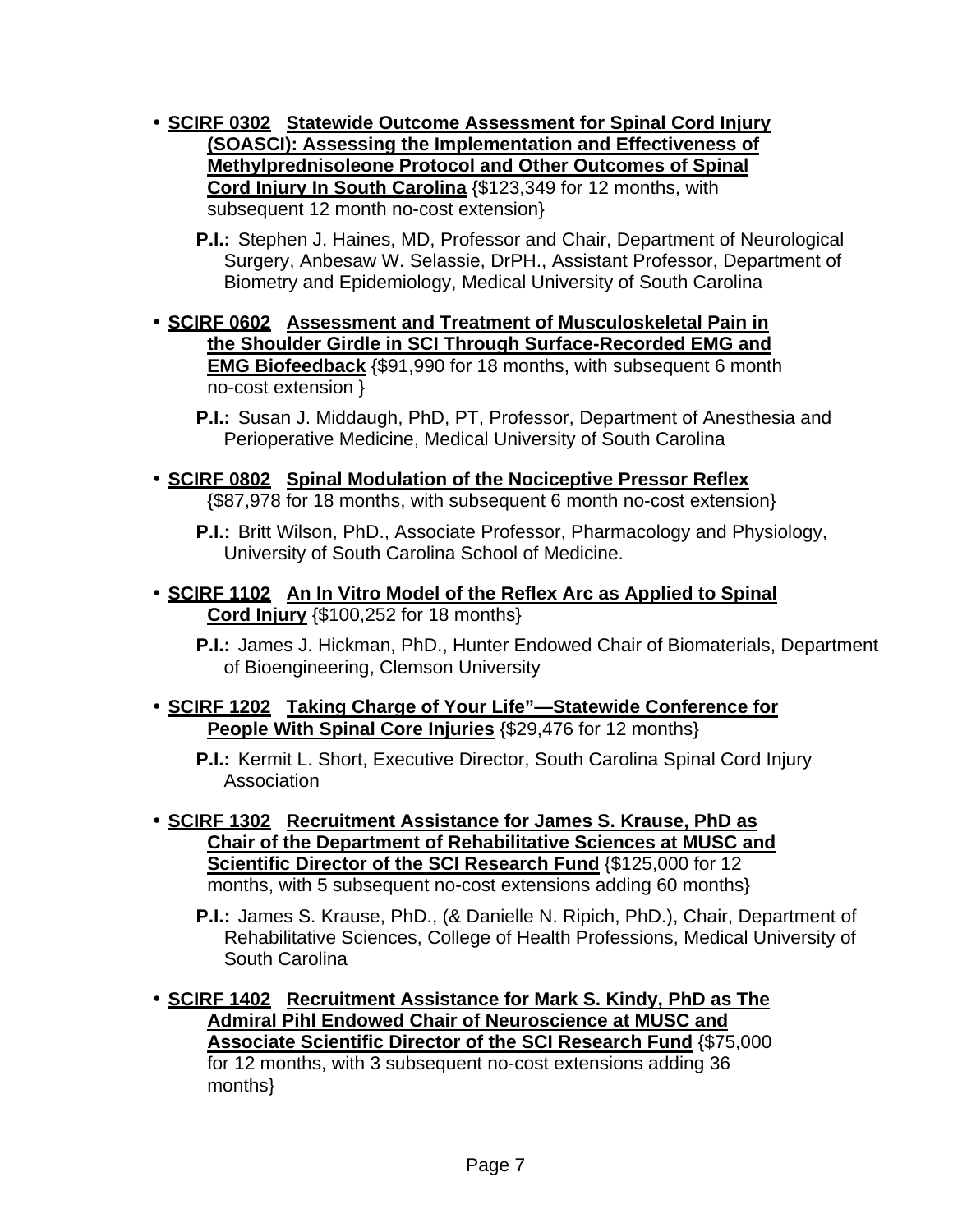**P.I.:** Mark S. Kindy, PhD., (& Peter Kalivas, PhD.), Admiral Pihl Endowed Chair of Neuroscience, Department of Neurosciences, Medical University of South Carolina

#### **ROUND 02 PROJECTS**

A second round of ten (10) projects was approved on July 11, 2003 for periods ranging from 12 to 18 months and awarded funds as of September 1, 2003 or shortly thereafter.

- **SCIRF 0103 "Taking Charge of Your Life"—Continuing Education for People With Spinal Cord Injury** {\$65,000 for 12 months}
	- **P.I.:** Kermit Short, Executive Director, South Carolina Spinal Cord Injury Association
- **SCIRF 0303 Development of a Laser Cell Micropatterning System for In Vitro Investigation of Adult Stem Cell Spinal Cord Injury Treatment** {\$149,890 for 18 months, with subsequent 18 month extension and \$ 23,000 supplement; see 0303S under Round 04 below}
	- **P.I.:** Bruce Z. Gao, PhD., Assistant Professor, Department of Bioengineering, Clemson University
- **SCIRF 0403 In Vitro System to Determine Factors Promote Survival and Regeneration of Principal Neurons of the Spinal Cord** {\$74,892 for 18 months}
	- **P.I.:** Peter Molnar, PhD., Research Assistant Professor, Department of Bioengineering, Clemson University
- **SCIRF 0503 Determination of Occurrence and Causes of Death Among South Carolina Residents with Traumatic Spinal Cord Injury** {\$145,000 for 18 months, with subsequent no-cost extension adding 21 months}
	- **P.I.:** Elisabeth Pickelsimer, DA, Research Assistant Professor, Department of Biometry and Epidemiology/Rehabilitative Sciences, Medical University of South Carolina
- **SCIRF 0603 The Prevalence of Upper Quarter Pain Among Persons with Long-term Spinal Cord Injury** {\$75,000 for 18 months, with subsequent no-cost extension adding 12 months}
	- **P.I.:** David Morrisette, PT, ATC, MTC, PhD., Associate Professor, Physical Therapy Education Program, Department of Rehabilitative Sciences, Medical University of South Carolina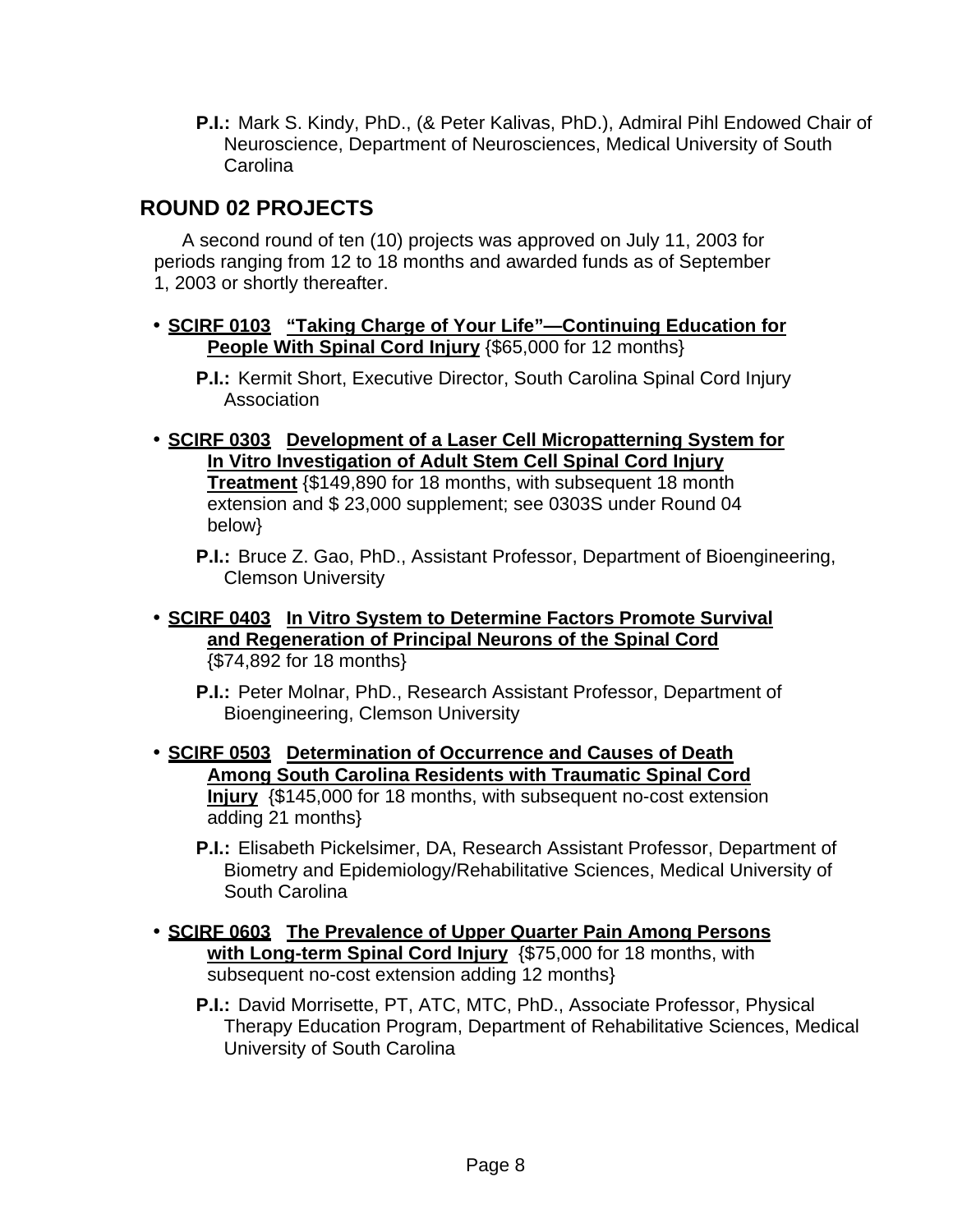• **SCIRF 0703 Frequency, Severity, ad Risk Factors for Falls and Fall-Related Injuries Sustained by Individuals with Incomplete Spinal Cord Injury** 

{\$75,000 for 18 months, with subsequent no-cost extension adding 16 months}

**P.I.:** Sandra S. Brotherton, PhD., Assistant Professor, Department of Rehabilitative Sciences, Medical University of South Carolina

• **SCIRF 0803 Estrogen Therapy for Spinal Cord Injury** {\$137,592 for 18 months, with 3 subsequent no-cost extensions adding 36 months}

**P.I.:** Swapan K. Ray, PhD., Assistant Professor, Department of Neurology, Medical University of South Carolina

• **SCIRF 0903 Theraputic Use of Minocycline for Spinal Cord Injury** {\$24,988 for 12 months}

**P.I.:** Narayan R. Bhat, PhD., Professsor, Department of Neurology, Medical University of South Carolina

• **SCIRF 1003 Project M.I.L.E. (Mobile Inclusion Life-Training Evaluation)** {\$3,000 seed funds for additional conceptual development, never subsequently expended}

**P.I.:** Michael E Godkin, Director, Disabilities Resource Center, North Charleston

- **SCIRF 1103 Anti-inflammatory Approaches for Spinal Cord Injury** {\$75,000 for 18 months}
	- **P.I.:** Ernest Barbosa, MD, Associate Professor, Departments of Neurology and Pediatrics, Medical University of South Carolina

#### **ROUND 03 PROJECTS**

A third round of seven (7) projects was approved on June 25, 2004 for periods ranging from 12 to 24 months and awarded funds as of July 1, 2004 or shortly thereafter:

• **SCIRF 0104 Biomaterial-based Gene Delivery for Spinal Regeneration** {\$150,000 for 24 months, with 2 subsequent no-cost extensions adding 18 months}

**P.I.:** C. Kenneth Webb, Ph.D., Assistant Professor, Department of Bioengineering, Clemson University

- **SCIRF 0204 2005 Statewide Conference for People with Spinal Cord Injury in South Carolina; And Beyond the Walls—Education Outside of Rehabilitation**  {\$60,000 for 12 months}
	- **P.I.:** Kermit L. Short, Executive Director, South Carolina Spinal Cord Injury Association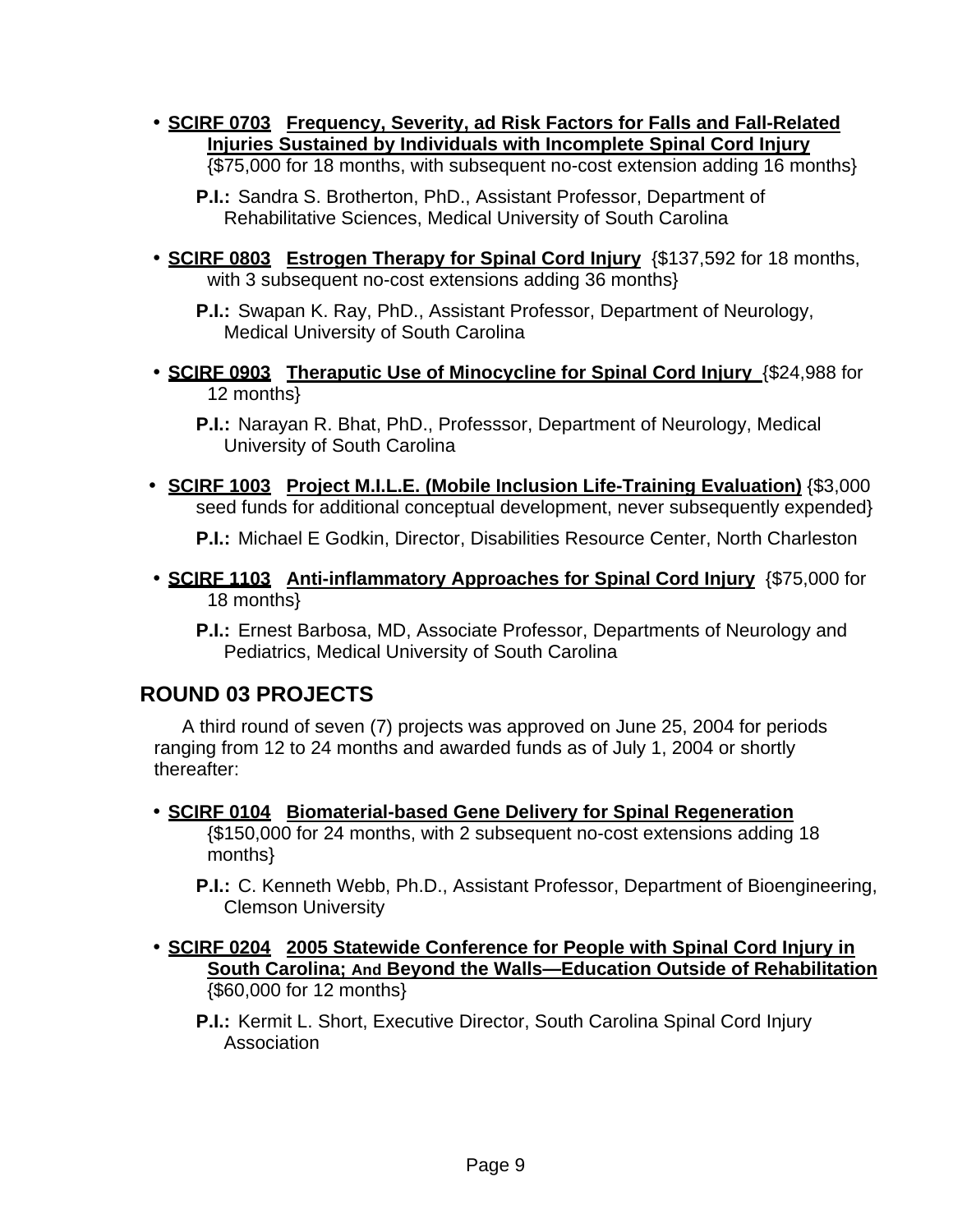- **SCIRF 0304 Home Physical Activity Program for the Promotion of Health and Wellness in Individuals with Spinal Cord Injury** {\$150,000 for 24 months, with 2 subsequent no-cost extension adding 16 months}
	- **P.I.:** Holly H. Wise, PT, Ph.D., Assistant Professor, Department of Rehabilitative Sciences, Medical University of South Carolina
- **SCIRF 0604 Patterns of Care for Spinal Cord Injury: South Carolina and the Model Systems** {\$61,632 for 12 months, with subsequent no-cost extension adding 6 months}
	- **P.I.:** David E. Murday, Ph.D., Assistant Director, Center for Health Services Policy & Research Arnold School of Public Health, University of South Carolina
- **SCIRF 0704 Telemedicine: A Lifeline for Continuity of Care for Spinal Cord Injury** {\$3,000 seed funds for additional conceptual development, never subsequently expended}
	- **P.I.:** Tracie L. Mertz, Ph.D., Clinical Psychologist, Neuropsychologist, Roger C. Peace Rehab Hospital, Greenville Hospital System
- **SCIRF 0804 Dissemination of Information Regarding Evidenced-Based Practices to Enhance Independent Lifestyles for People with Spinal Cord Injuries** {\$70,000 for 24 months , with subsequent no-cost extension adding 12 months}
	- **P.I.:** Jill Monger, P.T., MHS; Michael Godkin, Executive Director, Disability Resource Center of Charleston
- **SCIRF 1004 Bridge Funding Support for the S. C. Statewide Traumatic Spinal Cord Injury Surveillance and Registry System** {\$102,000 for 24 months, with subsequent no-cost extension adding 12 months—also see SCIRF 1004E under ROUND 07 below which provided another 6 month extension with supplemental funds}
	- **P.I.:** Anbesaw W. Selassie, DrPH., Assistant Professor, Department of Biometry and Epidemiology/Rehab. Sci., Medical University of South Carolina

## **ROUND 02S & 04 PROJECTS**

A fourth round of three (3) fully funded and four (4) initial seed projects was approved July 01, 2005 and awarded funds on 07/01/05 and 09/01/02 for periods ranging from 3.5 to 24 months. It was anticipated that several of the seed projects could be fully funded mid-year in December after Fund Board review of revised proposals responding to concerns/suggestions arising during the initial scientific review. In addition, an earlier Round 02 project received a supplemental award. Following are the awards made based on Board decisions at its July 1, 2005 meeting:

#### • **SCIRF 0303S (SUPPLEMENTAL AWARD) Development of a Laser Cell Micropatterning System for In Vitro Investigation of Adult Stem Cell Spinal**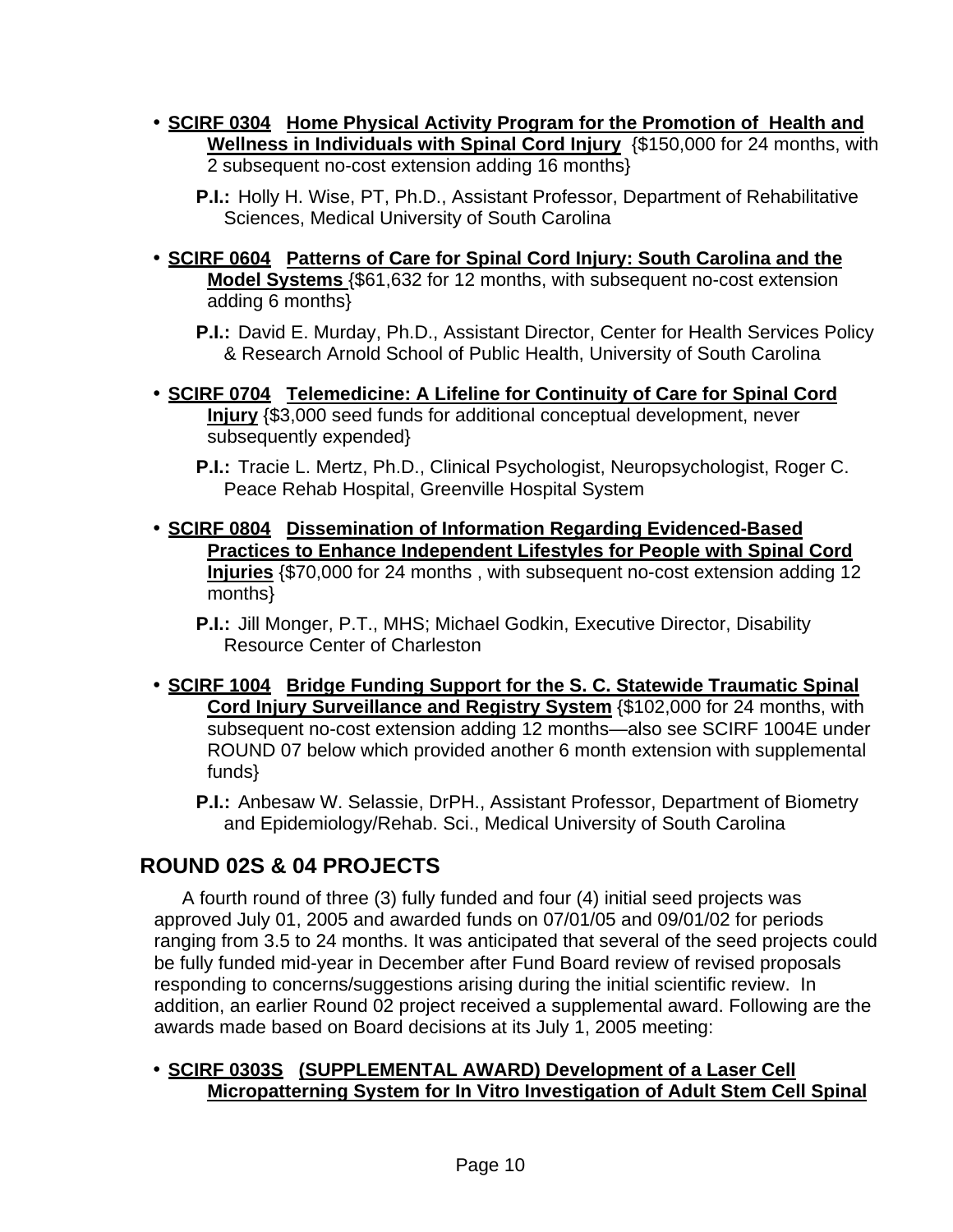**Cord Injury Treatment** {\$23,000 added to the original \$149,890 for an extended period of 30 months}

- **P.I.:** Bruce Z. Gao, PhD., Assistant Professor, Department of Bioengineering Clemson University
- **SCIRF 0105A (SEED REDEVELOPMENT) Repetitive Movement Therapy as an Intervention for Individuals with Incomplete Spinal Cord Injury** {\$5,000 for 3.5 months}

**P.I.:** Stacy L. Fritz, Ph.D., PT, Clinical Assistant Professor, Department of Exercise Science, Physical Therapy Program, University of South Carolina

• **SCIRF 0205 Modulation of Inflammatory Response and Secondary Injury** {\$25,000 for 12 months, with subsequent no-cost extension adding 12 months}

**P.I.:** Stephen Tomlinson Ph.D., Professor, Department of Microbiology and Immunology, Medical University of South Carolina

- **SCIRF 0505A (SEED INITIATION AND REDEVELOPMENT) Engineering Regeneration Through Bridge/Host Distal Interference** {\$25,000 for 6 months, with subsequent no-cost extension adding 3 months}
	- **P.I.:** Andrew T. Metters, Ph.D., Assistant Professor, Department of Chemical and Biomolecular Engineering, Clemson University
- **SCIRF 0605 Tissue Engineering for Spinal Cord Regeneration** {\$100,000 for 24 months, with subsequent no-cost extension adding 12 months}

**P.I.:** Xuejun Wen, M.D., Ph.D., Assistant Professor, Clemson**-**Medical University of South Carolina Bioengineering Program

• **SCIRF 0705 Assessing Disparities in Patterns of Health Care After Traumatic Spinal Cord Injury** {\$119,598 for 24 Mmonths, with subsequent no-cost extension adding 12 months}

**P.I.:** Elisabeth Pickelsimer, DA, Research Assistant Professor, Department of Biometry and Epidemiology/Rehabilitative Sciences, Medical University of South Carolina

• **SCIRF 0805 (SEED REDEVELOPMENT) Dynamic Postural Patterns during Task Performance in Individuals with Paraplegia** {\$5,000 for 3.5 months, with 2 subsequent no-cost extensions adding 15.5 months}

**P.I.:** Hon K. Yuen, Associate Professor, Department of Rehabilitative Sciences, Medical University of South Carolina

- **SCIRF 1005 (SEED DEVELOPMENT) South Carolina Spinal Cord Injury Association Cooperative Study** {\$5,000 for 9 months}
	- **P.I.:** Richard F. Bridges, Executive Director, South Carolina Spinal Cord Injury Association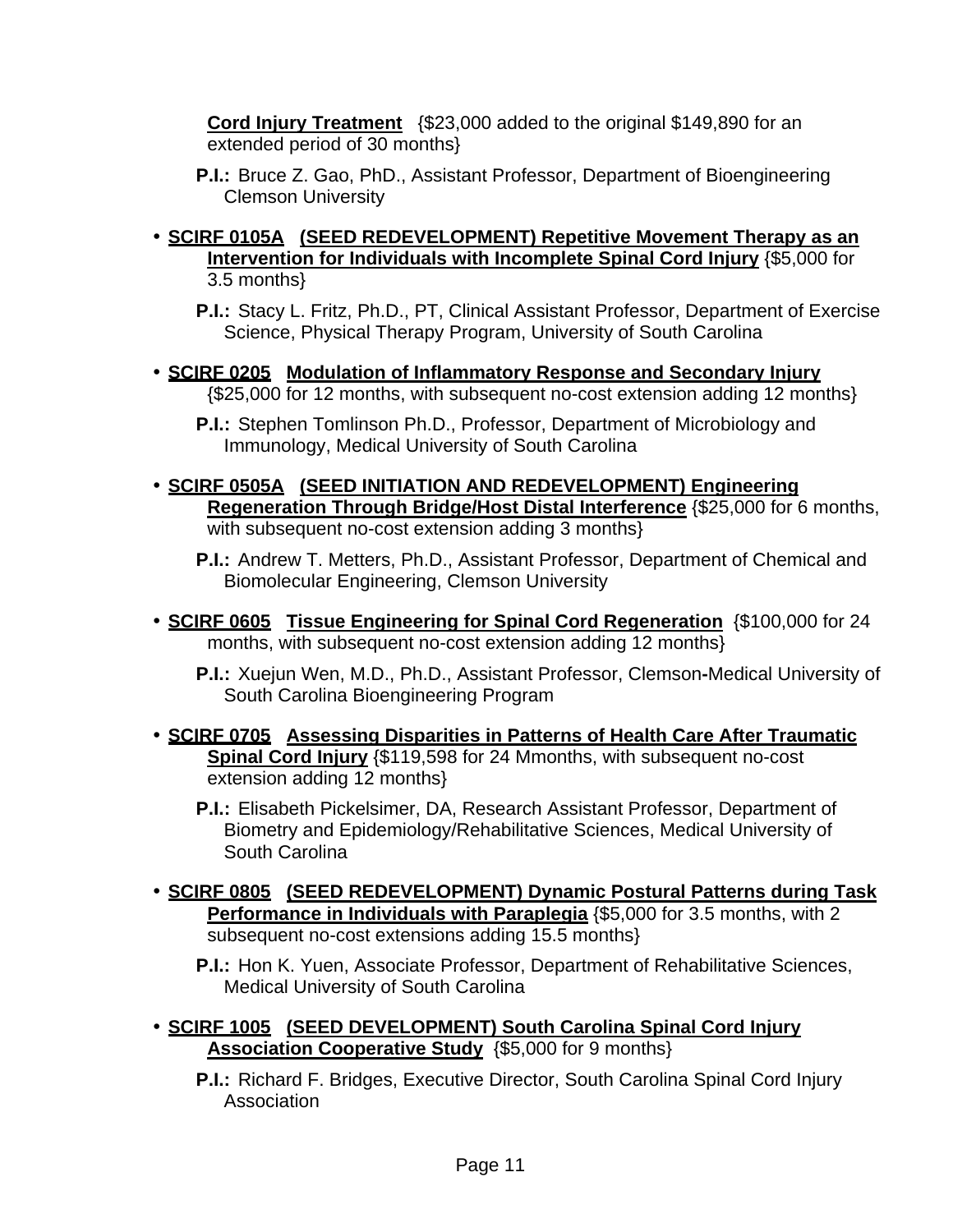## **ROUND 04 OFF-CYCLE PROJECTS**

In follow-up to decisions made at the prior July Board meeting, a mid-cycle additional review resulted in approval by the Board on 01/27/06 of three mid-cycle revised seed projects as well as two new unsolicited proposals responding to Fund priorities. They were awarded funds in February, March, or April of 2007 for Project period ranging from 12 to 36 months.

- **SCIRF 0105B Intensive Mobility Training as an Intervention for Individuals with Incomplete Spinal Cord Injury** {\$119,829 for 24 months, with subsequent no-cost extension adding 12 months}
	- **P.I.:** Stacy L. Fritz, Ph.D., PT, Clinical Assistant Professor, Physical Therapy Program, University of South Carolina
- **SCIRF 0505B Engineering Regeneration Through Bridge/Host Distal Interference** {\$120,000 for 24 months, with subsequent no-cost extension adding 11 months}
	- **P.I.:** Andrew T. Metters, Ph.D., Assistant Professor, Department of Chemical and Biomolecular Engineering, Clemson University
- **SCIRF 1005B Contract to Disseminate Results to Consumers** {\$34,602 for 12 months}
	- **P.I.:** Richard F. Bridges, Executive Director, South Carolina Spinal Cord Injury Association
- **SCIRF 1105 A Proposal to Build SCI Research Infrastructure via the Development of** *a* **Center of Interdisciplinary Spinal Cord Injury Research** {\$499,309 for 36 months}
	- **P.I.:** James Krause, Ph.D., Scientific Director SCIRF & Mark Kindy, PhD, Associate Scientific Director SCIRF, Medical University of South Carolina
- **SCIRF 1205 Bridge Funding for Role of Proteinase in Spinal Cord Injury** {\$50,000 for 12 months, with subsequent no-cost extension adding 14 months}
	- **P.I.:** Department of Neurosciences, Medical University of South Carolina

#### **ROUND 02B & 05 PROJECTS**

On 06/09/06 the Board approved the final revision of an earlier Round 02 contract proposal as well as four (4) new proposals submitted in Round 05. These were awarded funds on 07/01/06 or shortly thereafter for periods ranging from 12 to 24 months.

• **SCIRF 0102B(REVISED 2005)b The Feasibility of Enhanced Primary Rehabilitation Services in SC** {\$99,209 for 12 months}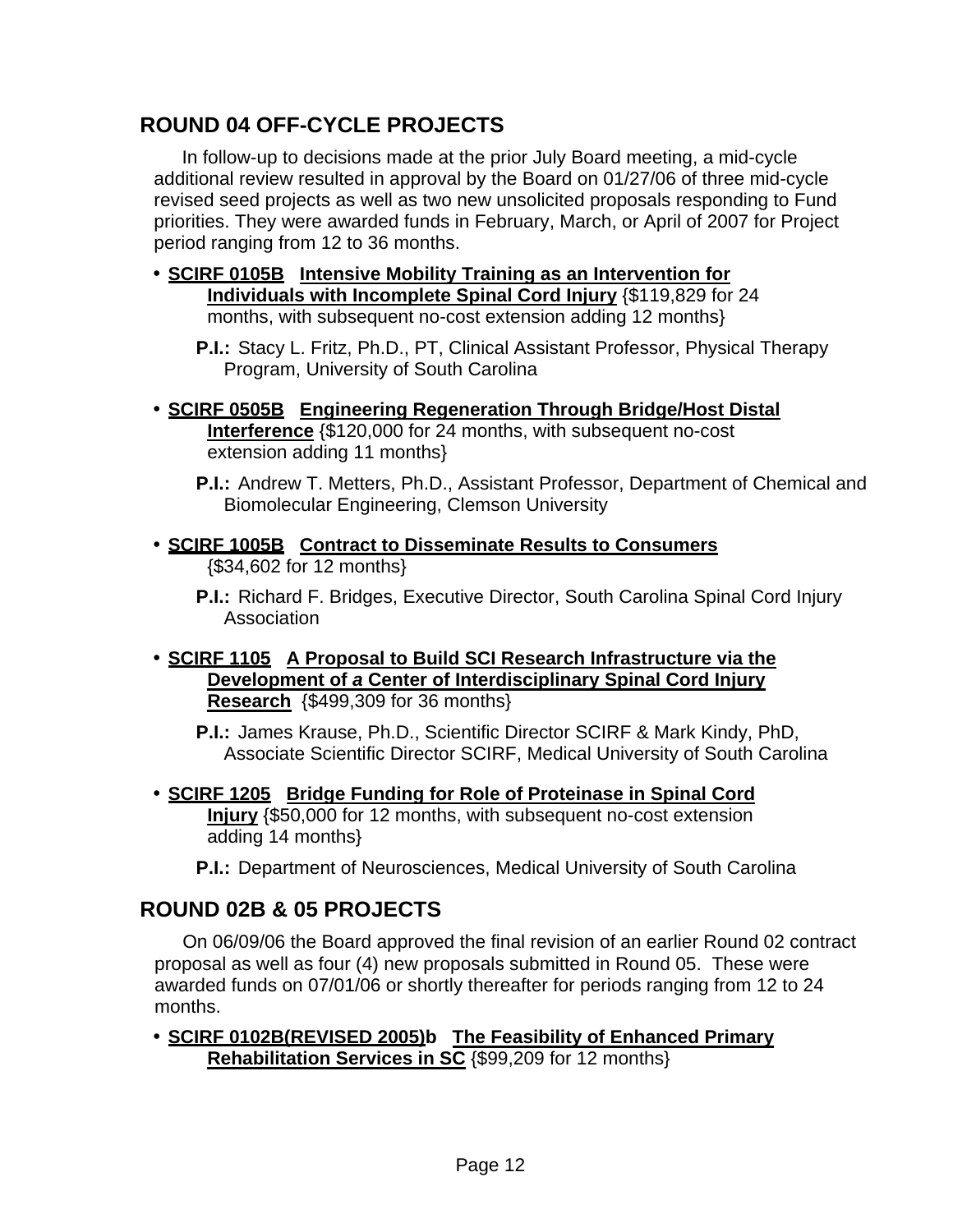**P.I.:** David E. Murday, Ph.D., Interim Director, Center for Health Services Policy & Research, Arnold School of Public Health, University of South Carolina

#### • **SCIRF 0206 Nanoscale Biomedical Devices for Treatment of Secondary Spinal Cord Injury** {\$100,000 for 24 months}

**P.I.:** Alexey Vertegel Ph.D., Assistant Professor, Department of Bioengineering, Clemson University

#### • **SCIRF 0406 Modulation of Astrogliosis by Statins for Spinal Cord Therapy** {\$100,000 for 24 months}

**P.I.:** Mushfiquddin Khan, Ph.D., Research Assistant Professor, Department of Pediatrics, Medical University of South Carolina

#### • **SCIRF 0506 Therapeutic Efficacy of Statin in Neuroprotection in Spinal Cord Injury** {\$80,000 for 24 months}

**P.I.:** Shailendra Giri, Ph.D., Research Assistant Professor, Department of Pediatrics, Medical University of South Carolina

#### • **SCIRF 0606 Household Composition, Care Giving Intensity and Labor Market Participation of Individuals with Spinal Cord Injury** {\$79,955 for 24 months}

**P.I.:** Clara E. Dismuke, Ph.D., Assistant Professor, Department of Health Administration and Policy, Medical University of South Carolina

## **ROUND 03E & 06 & 06A PROJECTS**

On 06/27/07 the Board approved a special extension with additional funds of an earlier Round 03 project along with four (4) Round 06 proposals (two of these being in response to Board Special Initiatives) and one (1) Round 06A proposal. These were awarded funds on 07/01/07 or shortly thereafter for periods ranging from 6 to 36 months.

- **SCIRF 1004E Renewal: Bridge Funding Support for the S. C. Statewide Traumatic Spinal Cord Injury Surveillance and Registry System** {\$38,750 for 6 months with Conditions}
	- **P.I.:** Anbesaw W. Selassie, DrPH, Associate Professor, Department of Biostatistics, Bioinformatics, and Epidemiology, Medical University of South Carolina
- **SCIRF 0307 Biophysical Modeling of Spinal Cord Under Mechanical Loading** {\$100,000 for 24 months}
	- **P.I.:** Hai Yao, Ph.D., Assistant Professor, Clemson—MUSC Bioengineering Program
- **SCIRF 0607 Melatonin as a Therapy for Spinal Cord Injury** {\$79,793 for 24 months}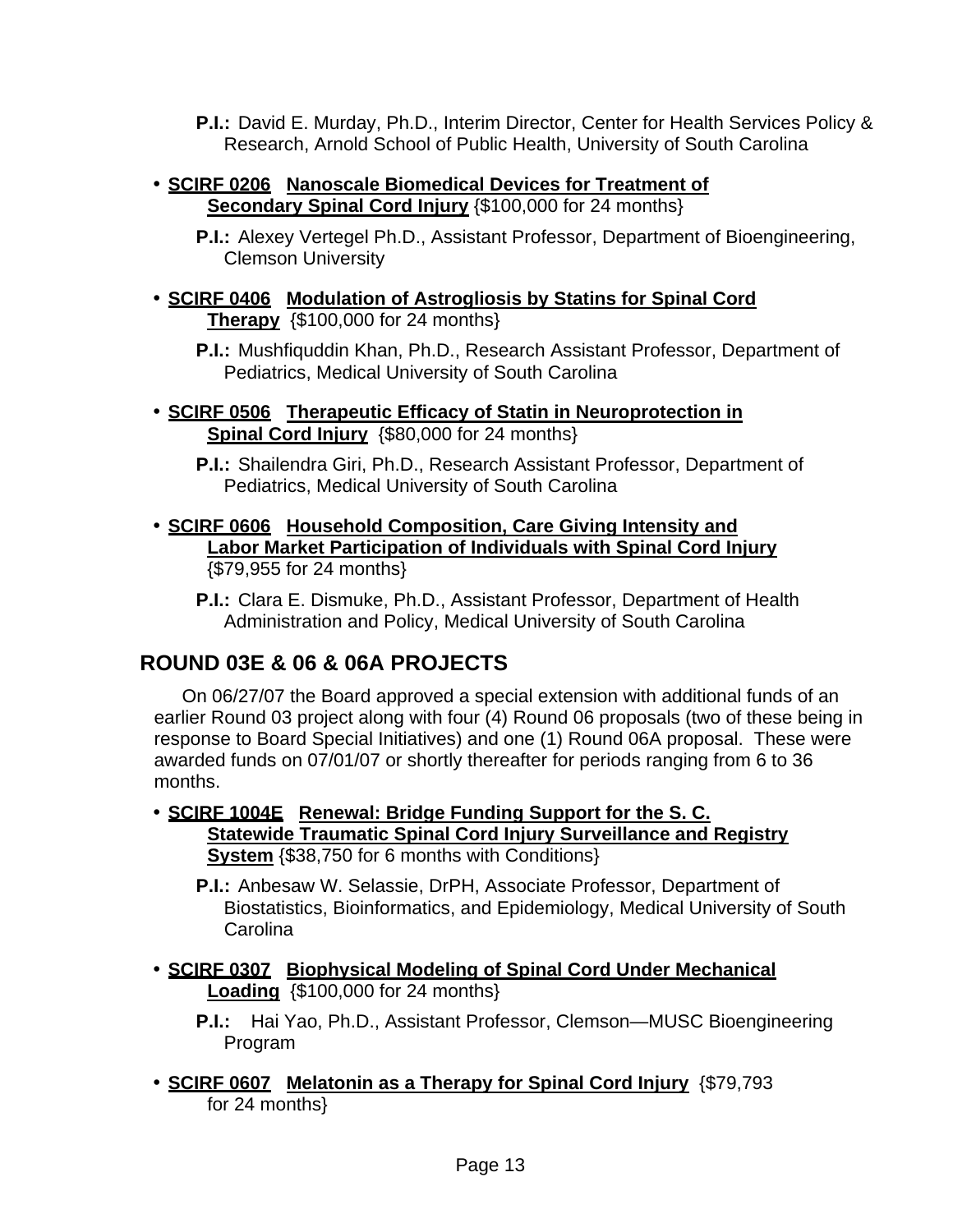- **P.I.:** Abhay Varma, M.D., Instructor, Department of Neurosurgery, Medical University of South Carolina
- **SCIRF 0707 (RFP 6A) Phanor L. Perot, Jr. Endowed Chair in Spinal Cord Injury** {\$500,000 Provisional for 36 months, and Permanent Endowment if Conditions are Met}
	- **P.I.:** Sunil J. Patel, M.D., Clinical Chair, Department of Neurosciences, Medical University of South Carolina
- **SCIRF 0807 Conference: An Interdisciplinary Approach to Spinal Cord Injury Management** {\$25,040 for 12 months, with subsequent no-cost extension for 6 months}
	- **P.I.:** Nancy C. Wolf, Program Manager, Roger C. Peace Rehabilitation Hospital, Greenville Hospital System
- **SCIRF 0907 State Spinal Cord Injury Conference: Needs Assessment and Planning Process** {\$4,985 for 6 months}

**P.I.:** Acting Director, South Carolina Spinal Cord Injury Association

## **ROUND 07 PROJECTS**

The Board approved four new proposals and an additional year of funding for the surveillance system. These were awarded funds on 07/01/07 or 07/01/08 for periods ranging from 12 to 24 months. The board also agreed to fund the state surveillance system on an ongoing basis, pending annual applications and reasonable accomplishments.

- **SCIRF 0108 Myelin Regulation in the Spinal Cord Following PAR-1 Activation** {\$25,745 for 12 months}
	- **P.I:** Victoria L Turgeson, Ph.D., Assistant Professor of Biology, Biology Department, Furman University, 3300 Poinsett Highway, Greenville, SC 29613 *(T)864-294-3791; (F)864-294-2058; (E)*victoria.turgeon@furman.edu. **TYPE APPLICATION:** Pilot Project
- **SCIRF 0408A1 Biodegradable3 Scar-Inhibiting Implant for Guided Spinal Cord Regeneration** {\$100,000 for 24 months}
	- **P:I:** Esmaiel Jabbari, PhD, Associate Professor of Chemical & Biomedical Engineering, Swearingen Engineering Center, RM2C11, University of South Carolina, Columbia, SC 29298 *(T)903-777-8022; (F)803-777-8265; (E)* jabbari@engr.sc.edu. **TYPE APPLICATION:** Primary Grant
- **SCIRF 0808 MRI Evaluation of Altered Inflammatory Response in SCI** {\$25,000 for 12 months}
	- **P.I:** Mehmet Bilgen, Ph.D., Associate Professor, Department of Radiology, 19 Hagood Ave., Suite 6061,Medical University of South Carolina, PO Box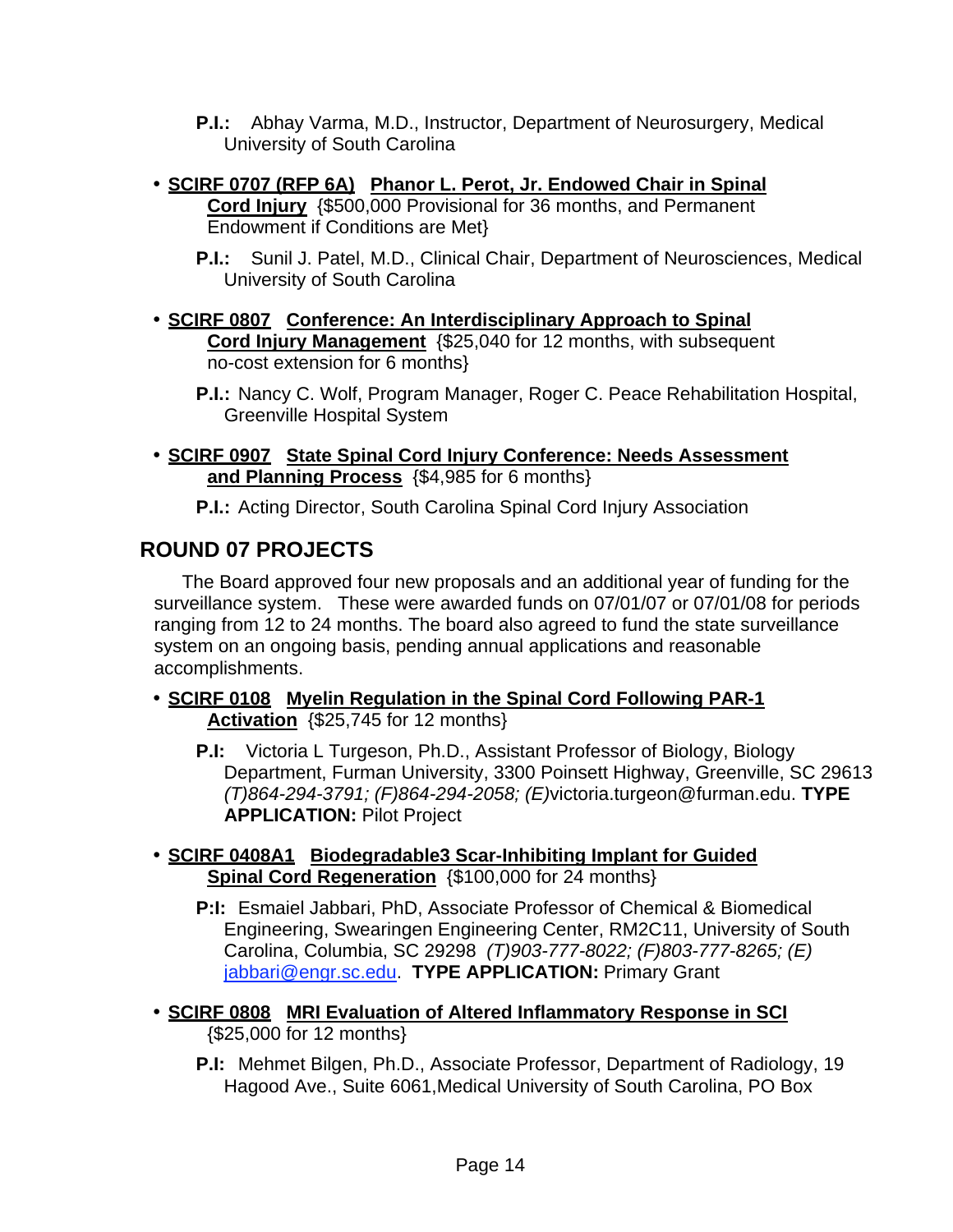250322, Charleston, SC 29425 *(T)843-792-3838; (F)843-792-6447; (E)*orsp@musc.edu. **TYPE APPLICATION:** Pilot Project

#### • **SCIRF 1004 Bridge Funding Support for the S. C. Statewide**

**Traumatic Spinal Cord Injury Surveillance and Registry System** {\$102,000 for 24 months, with subsequent no-cost extension adding 12 months—also see SCIRF 1004E under ROUND 07 below which provided another 6 month extension with supplemental funds}

**P.I.:** Anbesaw W. Selassie, DrPH., Assistant Professor, Department of Biometry and Epidemiology/Rehab. Sci., Medical University of South Carolina

#### **SUMMARY OF PROGRESS**

Between July 1, 2002 and May 29, 2009, the Fund obligated a total of \$4,584,998.96 (\$221,211.97 in Administration/Other; \$307,491.58 in Research Development; and \$ 4,056,295.41 in Funded Projects). These obligations covered Administration and Scientific Development through 06/1/09, and will cover all of the projects until they end. The Fund is expected to continue collections at a rate of approximately \$61,000 per month as well as reclaim additional unexpended funds at year-end from various budget components.

Although it is impossible to identify all the contributions of the SCI fund to SCI research around the state, we have noted several highlights:

- Development of infrastructure that includes needed equipment for animal research, as well as motion analysis technology that bridges the gap between basic animal science studies and those with humans.
- Five conferences have been conducted to date, including two scientific conferences, two consumer-based conferences, and a conference targeted at service providers.
- .Investigators have documented 154 published manuscripts in refereed journals that have either been directly supported by the SCI research funds or have been indirectly supported by virtue of support to the recruitment of the investigators to the state of South Carolina.
- Investigators have also made more than 224 presentations at professional conferences on projects funded either directly or indirectly as a result of grants from the SCI fund.
- Multiple federal and private grants have been brought into the State of South Carolina as a result of seed funds from the SCI fund.

#### **FUTURE GOALS**

Fund goals have been and will continue to be driven by the needs of people with SCI in the State of South Carolina. Following are main ongoing focus areas:

• Review/explore opportunities to support a broad range of research projects that will address the needs of people with SCI in the state, similar to those that have been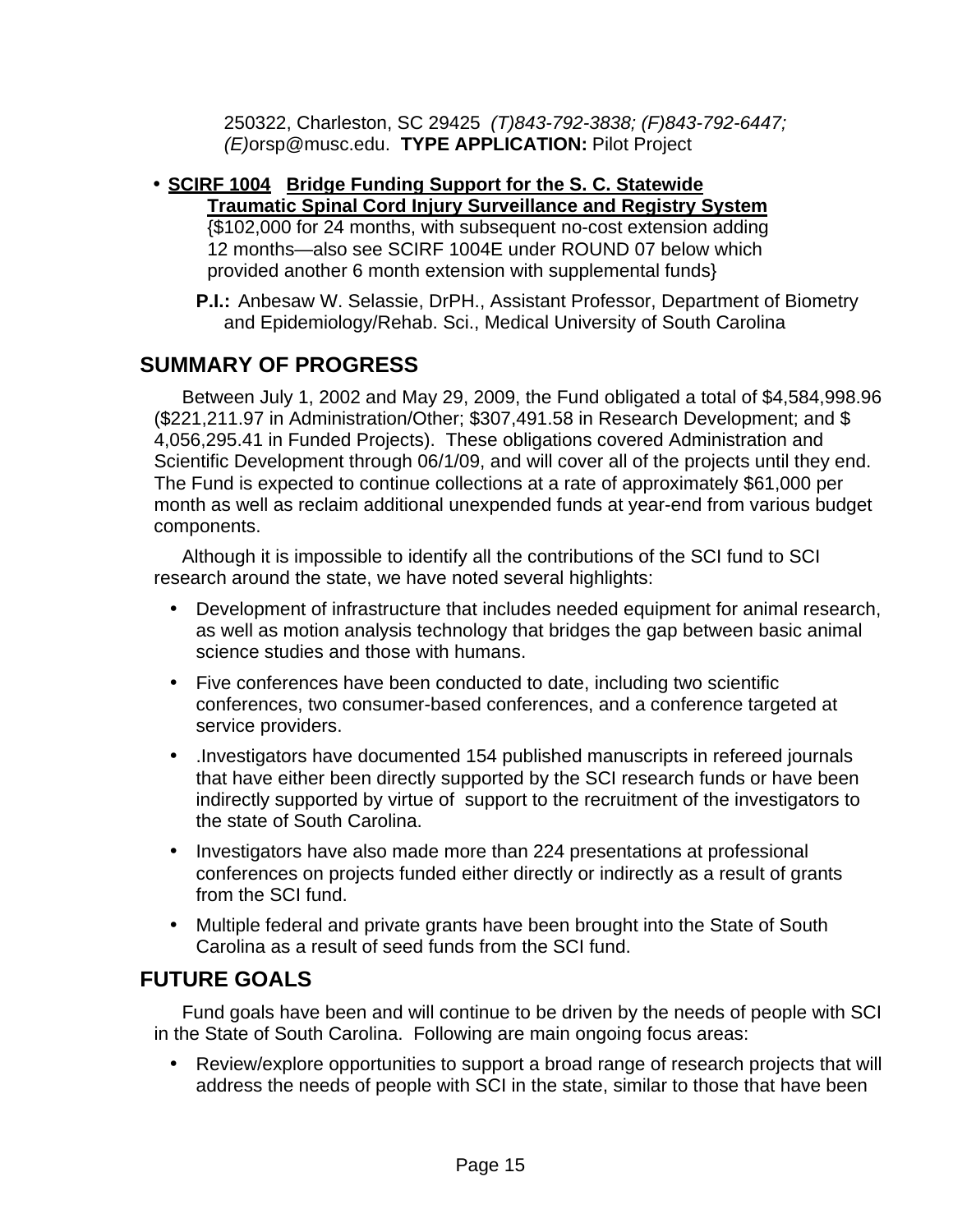done previously with respect to access to care, life expectancy, and needs for rehabilitation.

- Evaluate the most effective ways of supporting SCI research throughout the state. We are explicitly considering options for funding an integrated center that will provide infrastructure for collection of pilot data, access to larger national data sets as a prelude to grant funding and an alternative to more expensive primary data collection, and performance novel research.
- The Fund is constantly seeking better models that provide a greater impact within our resources to promote our understanding and the well-being of those with spinal cord injuries. One model that may be worth replicating is a program established at the University of Kentucky. This model was highlighted during the second South Carolina Spinal Cord Injury Research Fund (SCIRF) Scientific Conference, where more than 60 physicians, researchers and advocates from across South Carolina gathered on May 30, 2008 to learn how Kentucky established and maintained its successful spinal and brain injury programs. Kentucky, which has a similar socioeconomic profile as South Carolina, also has the nation's most mature spinal cord injury program dating back to 1997, and is funded in part by speeding tickets and court fees. South Carolina's eight-year-old program is funded through fines collected from drunk driving offenses. The featured speaker was Edward Hall, M.D., Ph.D., director of the Spinal Cord and Brain Injury Research Center, University of Kentucky (UK). Dr. Hall discussed his state's progress that included the establishment of Kentucky's Spinal Cord Injury Research Trust in 2002. Collaborations with University of Louisville researcher Christopher Fields, M.D., and Kentucky State Sen. Tim Shaughnessy led to the establishment of the Kentucky Spinal Cord & Injury Research Trust, which funds programs at the University of Louisville and at UK for neurotrauma research.
- We will continue to look for ways to fund education based on SCI research, including that funded by the SCI fund, as well as by the federal government and other lending agencies. A primary example of this type of educational effort was the scientific conference that was held this past year at the Medical University of South Carolina. The keynote speaker, Edward Hall Ph.D., was inducted into the SCI Hall of Fame for his work in basic science.
- We will continue to meet with state legislators regarding larger clinical and rehabilitative issues, particularly those that are related to the special initiatives of the SCI fund. In particular, this includes research on the feasibility of in-patient rehabilitative care and needs for more inpatient beds.
- Extensive efforts will be made to better link resources around the state. Particular effort will be given to bring investigators to gather into working groups in order to share knowledge, generate ideas, and facilitate SCI research throughout the state.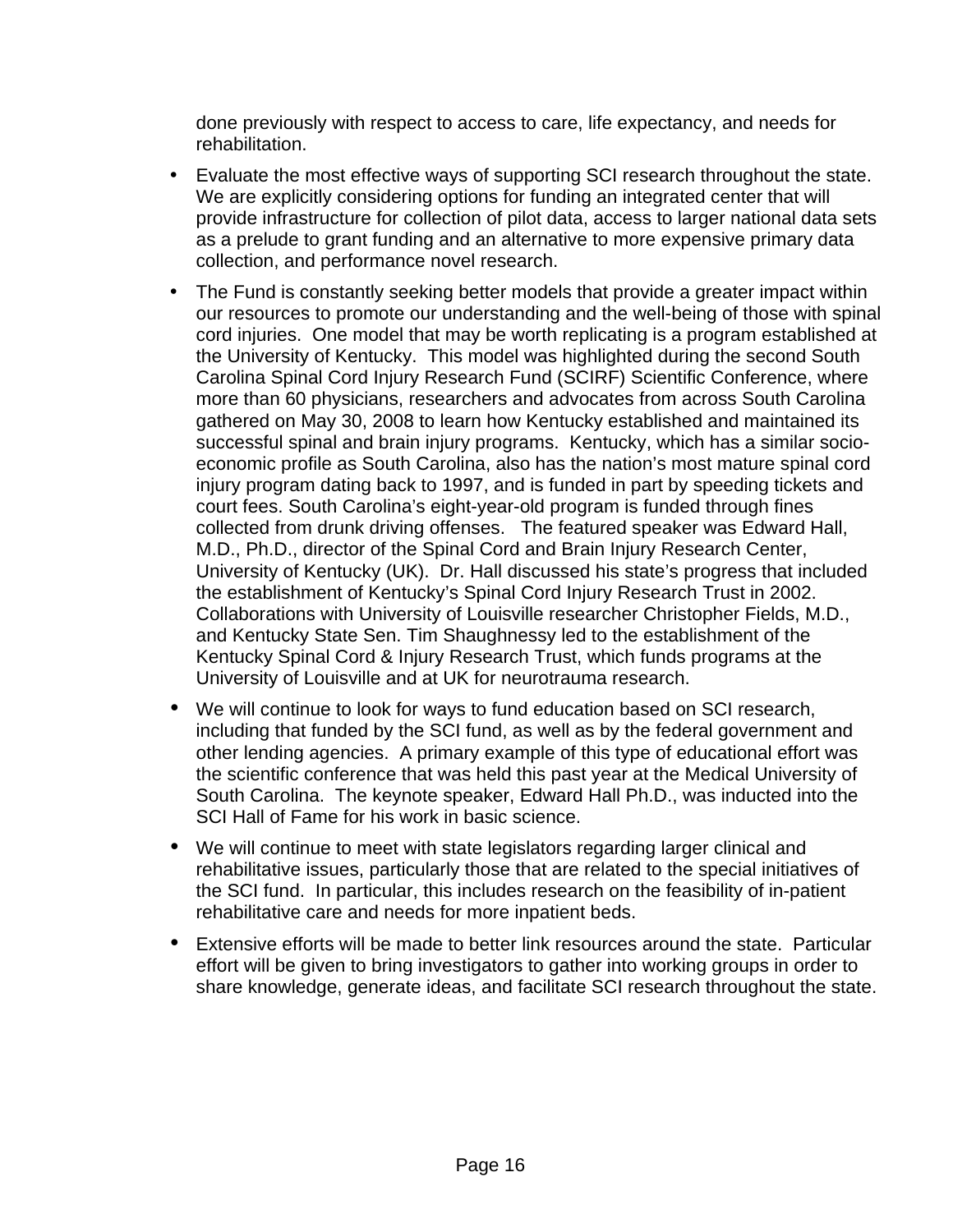#### **SUMMARY OF SCIENTIC CONFERENCE**



On May 30, 2008, the 2nd Scientific Conference of the SCI fund was presented. It was attended by 60 physicians, researchers and advocates from across South Carolina who gathered at the MUSC Storm Eye Institute Auditorium. Participants came to learn about a model program in

Kentucky that has successfully managed to maintain spinal and brain injury programs. The keynote speaker, Edward Hall, MD, Ph.D., is the Director of the Spinal Cord and Brain Injury Research Center in Kentucky. His keynote address was entitled: "The Development, Growth, and Organization of Neurotrauma Research in Kentucky."

Dr. Brian Cuddy, Chairman of the Board of Directors of the SCI Fund, opened the conference with an update of activities from the research fund and a welcome for the keynote speaker. Dr. Hall's keynote presentation was next, followed by a presentation by Dr. David Murday regarding the needs for inpatient hospital beds in the State of South Carolina designated for SCI. Dr. Murday, a health economist at the University of South Carolina, based his presentation on his investigation of the needs of South Carolinians with SCI, a study that was funded by the SCI research fund. The scientific directors, Dr. James Krause and Dr. Naren Banik, updated the work of the Center for Interdisciplinary Spinal Cord Injury Research, a center that was developed to build infrastructure to support SCIRF in South Carolina. Lastly, there was a panel discussion of key stakeholders from around the state of South Carolina regarding the future of the SCI Fund.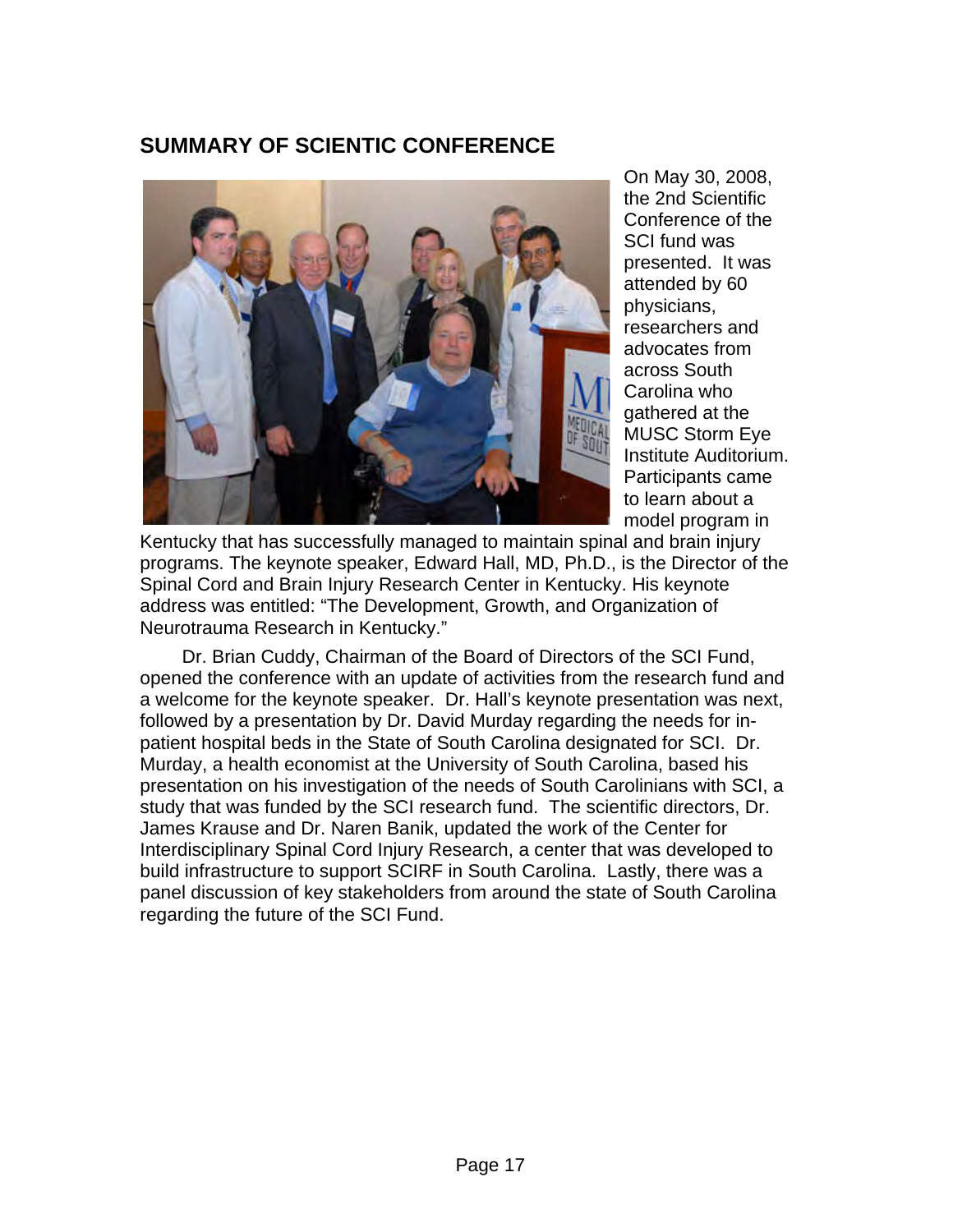# **PART II, PROGRAM/BUDGET HIGHLIGHTS CHRONOLOGICAL HIGHLIGHTS OF FYs 07-09**

Walker Coleman, the SCIRF's Founding Administrator, passed away unexpectedly in July of 2008. The actual writing of the Annual 2007-2008 Report had not begun. Recognizing that the fiscal year had just ended and a few months are required for review and official audits, it is typical to have annual reports delayed for a few months after the end of the fiscal period. This was further complicated with Walker's passing in that there was no apparent heir to write the annual report.

For the remainder of 2008 and the start of 2009, Kenneth (Gene) Singletary in MUSC's Office of Grants and Contracts Accounting and Darren McCants in MUSC's Office of Research and Sponsored Programs, provided their time and effort unselfishly to continue the necessary administrative work in providing oversight of the approved projects. These two individuals deserve our thanks for this period when the Fund's Administrator position was vacant. Fortunately, they are continuing their key roles of providing fiscal oversight for approved awards for our Fund.

Sometime in early 2009, Dr. Greenberg recommended that Dr. Tom Higerd assume the role of SCIRF Administrator. Following the Board acceptance of the President's recommendation, he was appointed. It was decided that this two-year Report would be appropriate considering the circumstances.

The unexpected absence of the Fund's Administrator, particular a person as outstanding and as dedicated as Mr. Coleman, provided an unscheduled moment to pause and reflect on past activities. Of particular interest was to make an assessment of how effective was the Fund in carrying out its mission despite its apparent effectiveness. Was there a possibility to achieve even more effective uses of our limited financial resources. This period of reflection was not a distraction in administering the approved projects, thanks to Gene and Darren; instead, it provided that rare window to step back and consider new approaches and initiatives.

One of the initiatives brought forward was the change in reporting from a calendar year (January 1 to December 31) to the typical fiscal year (July 1 to June 30) bringing SCSCIRF reporting in line with our State government and its agencies. Another decision was to undertake the development of a broad-based, five-year strategic plan. In addition, a discussion has ensured on how the Fund can enhance the work involving a surveillance system to indentify all instance of spinal cord injury in South Carolina as a means to develop a more integrated approach to understanding and improving the health care of our citizens with spinal cord injuries. Discussions have also focused on an endowed chair to assist in the recruitment of a qualified candidate who has national recognition and a proven academic record in spinal cord injury. More detailed statements on these subjects will be forthcoming in the next Annual Report.

## **BUDGET DISCUSSION**

Fiscal Year 09 was the seventh full year of research project activity with final budget and actual expenditures as follows: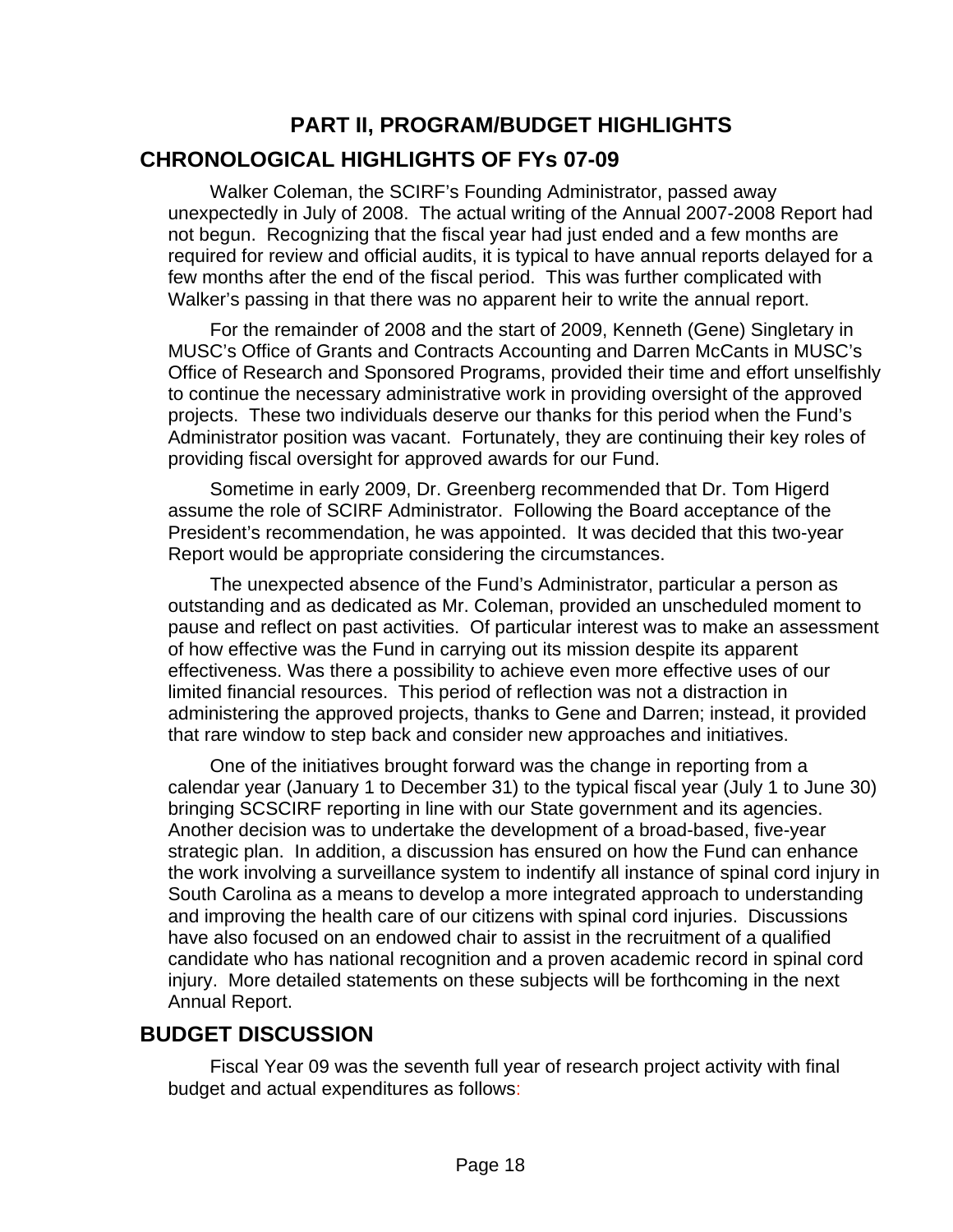*NOTE: This draft includes all known possible expenditures and commitments of new monies during the year based on actions of the Fund Board at its regularly held meetings and any subsequent actions that were communicated via email.* 

## **Spinal Cord Injury Research Fund**

**Financials Statement Overview for all Fiscal Years through June 30, 2009**

#### **Income**

| Collections from prior years (FY 01-07)  | 4,605,230.93 |
|------------------------------------------|--------------|
| Collections from 7/1/07 through 06/30/09 | 1,629,473.89 |

Total Income: 6,234,704.82

#### **Expenses**

| Administrative Core Expenses from prior years (FY 03-07)                                                                             | 160,638.43   |
|--------------------------------------------------------------------------------------------------------------------------------------|--------------|
| Administrative Core Expenses from 7/1/07 through 06/30/09                                                                            | 60,573.54    |
| Subtotal:                                                                                                                            | 221,211.97   |
| Carryover Research and Development Expenses from prior<br>period (FY 03-07)<br>Research and Development Expenses from 7/1/07 through | 177,130.62   |
| 06/30/09                                                                                                                             | 130,060.96   |
| Subtotal:                                                                                                                            | 307,191.58   |
| Project Expenses from prior period (FY 03-07)                                                                                        | 2,690,161.06 |
| Project Expenses from 7/1/07 through 06/1/09                                                                                         | 1,366,134.37 |
| Subtotal:                                                                                                                            | 4,056,295.41 |
| <b>Total Expenses:</b>                                                                                                               | 4,584,698.96 |
| Net:                                                                                                                                 | 1,650,005.86 |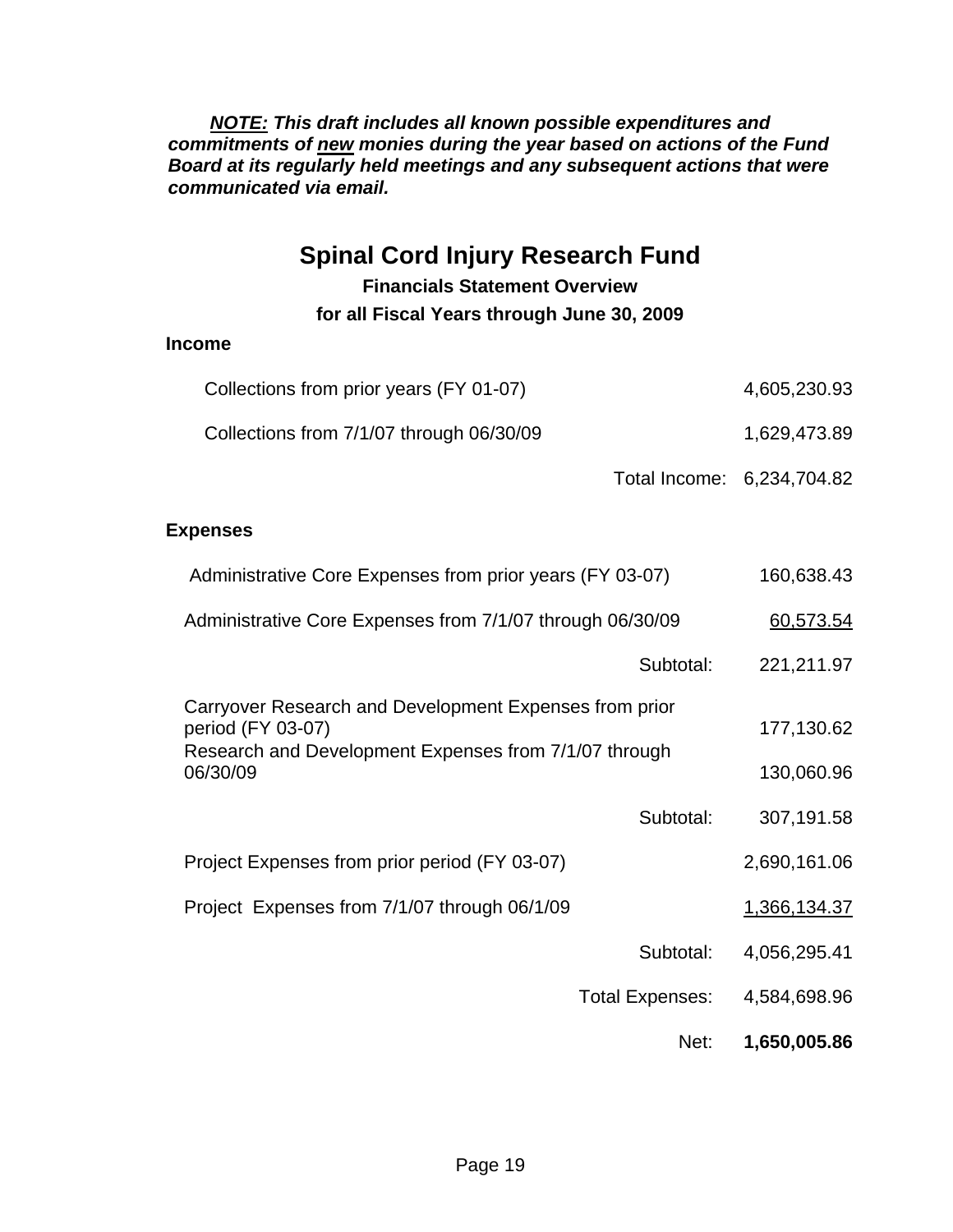# **PART III, RESEARCH HIGHLIGHTS** (Report of Scientific Directors) **ESTABLISHING AN ENDOWED CHAIR**

The Board of Directors of the South Carolina Spinal Cord Injury Research Fund developed and issued a special request for proposals to establish an Endowed Chair in Spinal Cord Injury Research in the State. As the year ended, they awarded \$500,000 for the recruitment of the Phanor L. Perot, Jr. Endowed Chair in Spinal Cord Injury to Dr. Sunil Patel of the Department of Neurosciences at the Medical University of South Carolina.

A search committee consisting of basic scientists and clinicians from the Departments of Neurosciences (Neurology, Neurosurgery, and Physiology), Radiology, Pediatrics, and the College of Health Sciences, as well as Board members from the Spinal Cord Injury Research Fund (SCIRF), has been formed. An advertisement for this position was posted in November 2008, in several different journals. Dr. Banik is serving as chair of this committee.

#### **BROAD OVERVIEW/SUMMARY OF PAST ACCOMPLISHMENTS AND ANTICIPATED FUTURE DIRECTIONS**

Constantly moving forward in promoting a research agenda, the Fund will continue to support projects submitted by investigators from around the State through the competitive process of grant submission and peer review. This is consistent with the ongoing goal of enhancing the quality of research in spinal cord injury throughout the State, as well as increasing the number of investigators performing this research. Priority will be given to young investigators who are first-time applicants.

Whereas the open call for proposals ensures that novel ideas are reviewed and funded as appropriate, in order to further address its research goals and agenda, the Fund intends to additionally invest in broader special initiatives that concentrate on areas of greatest need. The Board of Directors, with the recommendations of the Scientific Directors, have placed great emphasis on several initiatives including the endowed chair, the Center for Interdisciplinary SCI Research, evaluation of rehabilitation needs within the State, and the proposed conference for care providers. Such initiatives will continue to be dictated by the need to move the SCI agenda forward. Whereas individual projects move the Fund with relatively small steps, these larger projects allow the Fund to move forward in a more integrated manner.

In the future, particular focus will be placed on establishing a statewide Center for interdisciplinary research.

## **ACCOMPLISHMENTS OF GRANTEES**

The following section represents the accomplishments of grantees related directly or indirectly to their grant awards. We have documented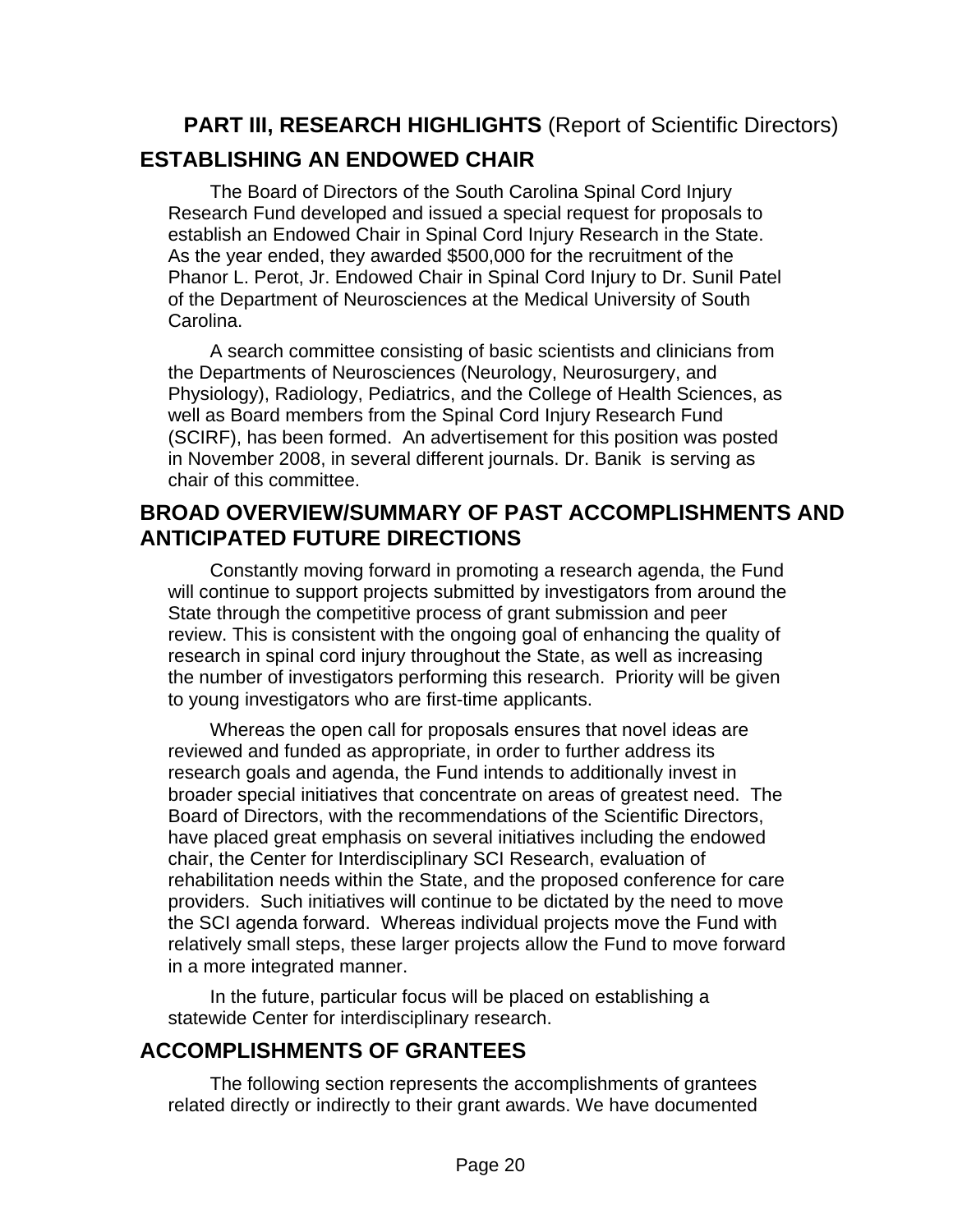several areas of accomplishment including funded grants in SCI, funded grants in other areas, and grant submissions in SCI that were not funded as well as publications, and presentations. The reason that some of the accomplishments do not directly relate to SCI is that some of grants support methodologies that primarily apply to SCI, but may have applications in medicine. All investigators have conducted their work directly in SCI. We are pleased that some grants have laid a foundation for broader accomplishments and that some investigators have gone on and pursued additional work in additional areas of focus after completing their SCI work.

All information is based on the reports of the investigators. Therefore, we have not independently verified the accuracy of the references. Some estimates are based on initial acceptance of manuscripts and may not contain all final publication information. Similarly, some information from funded grants, particularly budget amounts, are estimated based on initial awards and can change in subsequent years.

#### **Grants Funded: Spinal Cord Related grants**

- 1. **Banik, N.L. (***Principal Investigator***), Ray, S.K. (c***o-Principal Investigator***)**, The role of proteinase in spinal cord injury (RO1, NS-31622), NIH/NINDS, \$1,152,025, 2001-2006.
- 2. **Banik, NL. (Principal Investigator), Ray, SK (***co-Principal*  **Investigator)**, Involvement of spinal cord in MPTP\_induced parkinsonism, National Institutes of Health, 2005-2007.
- 3. **Banik, N.L. (***Principal Investigator***) Ray, S.K. (c***o-Principal Investigator***)**, Attenuation of axonal damage and neuronal death in EAE (RO1, NS-56176), NIH/NINDS, \$1,825,000, 2006-2011.
- 4. **Bhat, N (***Principal Investigator***) & Kindy, MS (***Co-Principal Investigator*) Neuroinflammation in cholesterol-induced AD pathogenesis, 1 RO1 NS-01, \$225,000, 7/1/06-11/30/11.
- 5. **Gao, B.Z. (***Co-Principal Investigator)* Automatic Multiple Beam Laser Cell Micropatterning System, Clemson University Research Instrumentation Equipment Grant, \$50,000, 04/16/04-08/15/04.
- 6. **Hickman, J. (***Principal Investigator)* **& Kindy, M.S. (***co-Principal Investigator***) An In Vitro Model of Stem Cell Innervation of Myotubes NIH,** 1 R01 NS050452-01A1, \$499,580 (\$2,000,000 total), 8/15/05-8/14/10.
- 7. **Hickman, J. (***Principal Investigator)* **& Kindy, M.S. (***co-Principal*  **Investigator**) In Vitro Model of the Reflex Arc for Spinal Disorders, NIH, \$3,750,000 Total, 8/15/05-8/14/10.
- 8. **Kindy, MS** *(Principal Investigator)* Expectatory and Anticipatory Behavior in Natural and Artificial Intelligence Systems, SC EPSCoR, \$75,000, 4/1/05-7/31/06.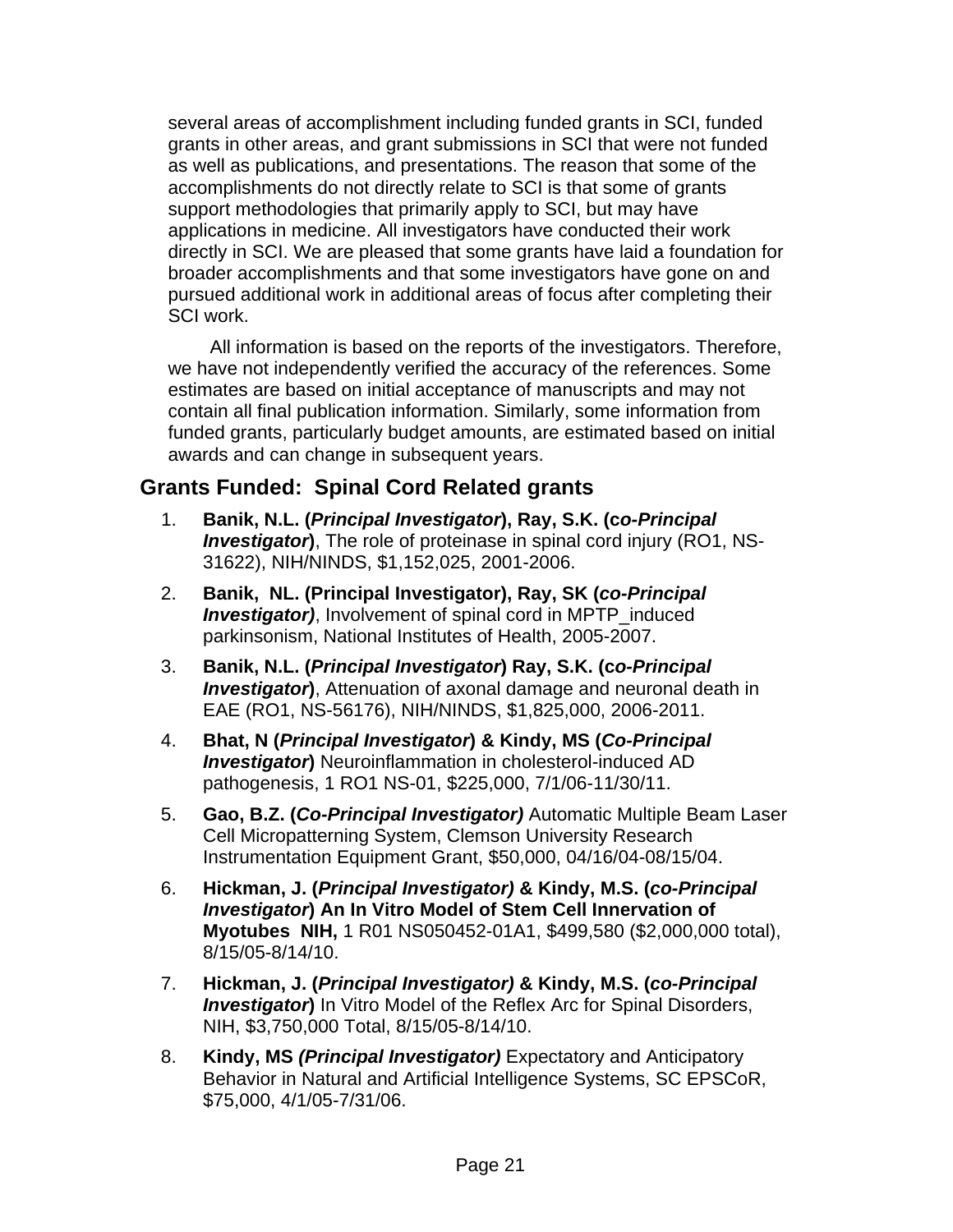- 9. **Kindy, MS.** (*Principal Investigator)* Oxidized Lipoproteins in Neurodegeneration. NIH 1.152 M (Total) 08/15/01-8/31/07
- 10. **Kindy MS. (***Principal Investigator***)** The Role of Neprilysin in Alzheimer's Disease, NIH 1.05 M (Total) 04/01/02-11/30/07.
- 11. **Kindy, MS (***Principal Investigator***)** Neprilysin and Amyloid-betadegradation in Alzheimer's disease, VA Merit Review, \$85,000/yr (\$125,000/yr from 4/1/06), 4/1/02-3/31/10.
- 12. **Kindy, MS (***Principal Investigator***)** South Carolina Commission on Education – Center of Economic Excellence in Neuroscience Research, \$6,000,000 Total, 7/01/03-6/30/07
- 13. **Kindy MS (***Principal Investigator)* South Carolina Spinal Cord Injury Fund, \$75,000, 8/1/02-7/31/07.
- 14. **Kindy MS (***Principal Investigator*) Research Career Scientist, VA Career Scientist Award, \$85000/yr (salary only), 4/1/03-3/31/09.
- 15. **Kindy, MS** *(Principal Investigator***)** MUSC/NSF EPSCoR Minority Undergraduate Research Program, SC EPSCoR \$30,000, 4/01/06- 3/31/07.
- 16. **Kindy, MS** *(Principal Investigator)* Phenomics Center, \$75,000/yr, 7/1/05-6/30/08.
- 17. **Kindy, MS** *(Principal Investigator)* RAGE and Ab induced Oxidative Stress, VA, \$250,000 Total, 09/01/05-08/31/07.
- 18. **Kindy, MS** *(Principal Investigator)* MELATONIN- A NEW ANTI-AMYLOIDOGENIC & ANTIOXIDANT AGENT, NIH/NIA, \$200,000(Total/year) 7/1/06-6/30/07.
- 19. **Kindy, MS** *(Principal Investigator)* Therapeutic Intervention in Cervical Spinal Cord Injury, Department of Veteran's Affairs, \$125,000/yr, 10/1/07-9/30/11.
- 20. **Kindy, M.S. (***Principal Investigator)* EPSCoR Phenomics Center for Neuroscience Research, NSF, \$1,200,000, 06/01/05-05/31/08.
- 21. **Krause, J.S.** (*Principal Investigator***)** A 6-Year Longitudinal Study of Community Integration, Subjective Well-Being, and Health after Spinal Cord Injury: Relationship with Gender, Race/Ethnicity, and Environmental Factors, National Institute on Disability and Rehabilitation Research, Department of Education; \$449,515, 9/1/02- 8/31/06
- 22. **Krause, J.S. (***Principal Investigator***)** Mortality Rates and Causes of Death in the First Decade After Spinal Cord Injury Onset: A Comparative Study of Veterans and Non-Veterans, Veteran's Administration (VISN-7), \$116,000, 7/03-7/05.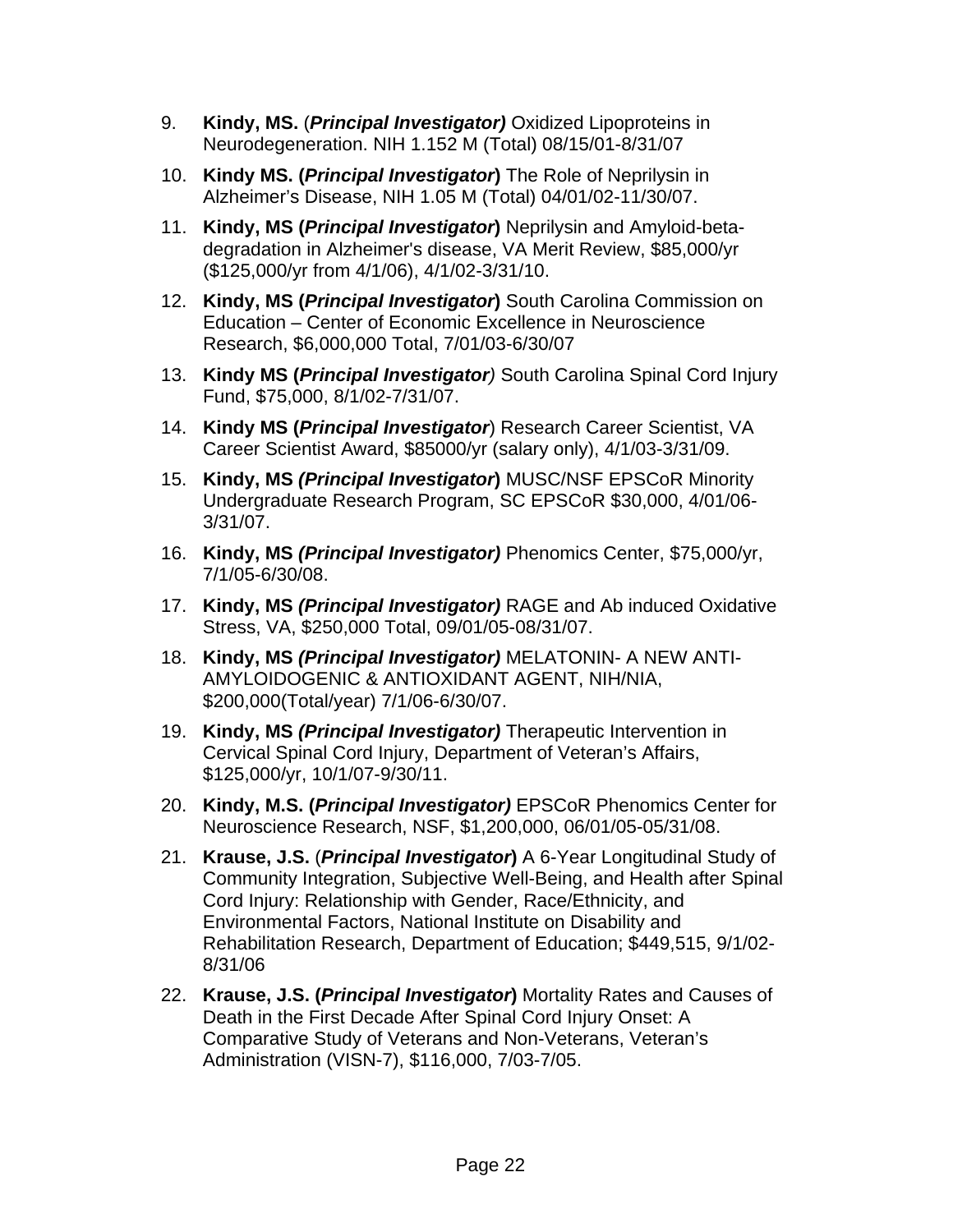- 23. **Krause, J.S.** (*Principal Investigator)* Stability of Vocational Interests Two Years after Spinal Cord Injury: Relationship with Employment, Participation, and Subjective Well-Being, National Institute on Disability and Rehabilitation Research, Department of Education; \$444,209, 10/01/03-9/30/06.
- 24. **Krause, J.S.** (*Principal* **Investigator)** Risk for Early Mortality After Spinal Cord Injury, National Institute on Disability and Rehabilitation Research, Department of Education; \$449,944, 10/01/03- 9/30/06.
- 25. **Krause, J.S.** (*Principal Investigator***)** Risk for Adverse Outcomes after SCI: A Longitudinal Study. R01, National Institutes of Health; \$2,098,101, 01/01/06-12/31/11.
- 26. **Krause, J.S.** (*Principal* **Investigator)** Risk for Adverse Health Events after SCI: A Longitudinal Study of 1,391 participants, National Institute on Disability and Rehabilitation Research, Department of Education, \$449,990, 12/01/05-11/30/08.
- 27. **Krause, J.S. (Principal Investigator)** A Longitudinal Study of Risk for Hospitalizations, Pressure Ulcers, and Subsequent Injuries after Spinal Cord Injury. Field Initiated Research Grant, *National Institute on Disability and Rehabilitation Research*, *Department of Education*; \$449,990, December 1, 2005 to November 30, 2008.
- 28. **Krause, J.S. (Principal Investigator)** Participation, Subjective Well Being, Health, and Spinal Cord Injury: A 35-Year Longitudinal Study. Field Initiated Research Grant, *National Institute on Disability and Rehabilitation Research*, *Department of Education*; \$449,887, December 1, 2006 to November 30, 2009.
- 29. **Krause, JS (***Project Director/Principal Investigator***),** Saunders L *(Principal Investigator***)** Center on Health Outcomes Research and Capacity Building for Underserved Populations with SCI and TBI: Race-ethnicity and risk of adverse health outcomes after spinal cord injury: A multisite collaborative study, Disability Rehabilitation Research Project, *National Institute on Disability and Rehabilitation Research, Department of Education;* \$1,766,667, 10/1/08-9/30/13.
- 30. **Metters, A. (***Principal Investigator***), Webb, K. (c***o-Principal*  **Investigator**) Engineering regeneration through the distal bridge/host interface, South Carolina Spinal Cord Research Foundation, \$25,000. 8/05-12/05.
- 31. **Metters, A. (***Principal Investigator***), Webb, K. (c***o-Principal*  **Investigator**) Engineering regeneration through the distal bridge/host interface, South Carolina Spinal Cord Research Foundation, \$120,000, 6/06-6/08.
- 32. **Molnar, P. (***co-Principal Investigator***)** An In Vitro Model of Stem Cell Innervation of Myotubes, NIH/NIBIB, 2005-2007.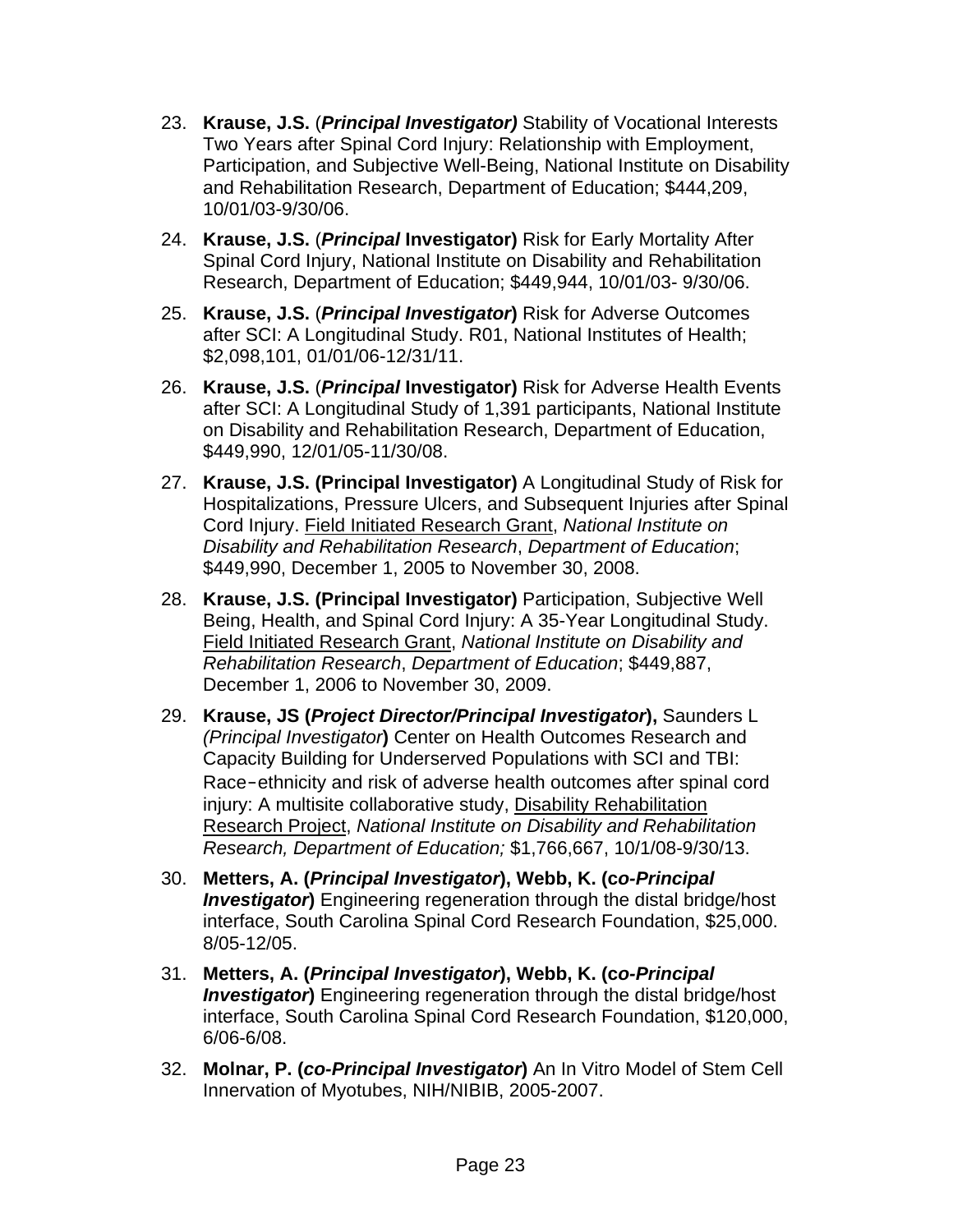- 33. **Molnar, P. (***Principal Investigator***)** Engineered Neuronal Networks for Drug Screening, (K01 career development grant), NIH/NIBIB, 2004- 2009.
- 34. **Obeid, L (***Principal Investigator***) & Kindy, MS (***Co-Principal Investigator***)** Center of Biomedical Research Excellence in Lipidomics and Pathobiology, NIH COBRE 5P20RR017677-04, Obeid- \$1,000,000/yr, Kindy-\$150,000, 9/26/02-09/01/12.
- 35. **Ray, S.K. (***Principal Investigator***)** Estrogen therapy for spinal cord injury (SCIRF-0803), South Carolina Spinal Cord Injury Research Foundation, \$137,592, 2003-2007.
- 36. **Ray, S.K. (***Principal Investigator***)** Differentiation and apoptosis in malignant neuroblastoma (RO1, NS-57811), NIH/NINDS, \$1,460,000, 2006-2010.
- 37. **Ray, S.K. (***Principal Investigator***)** Proteolytic control of glioblastoma, (R01, CA-91460), National Cancer Institute of NIH, \$85,331, 6/1/08- 5/31/09 (no cost extension).
- 38. **Tomlinson, S (***Principal Invsestigator***) & Kindy, MS (***Co-principal*  **Investigator**) Controlling complement in cerebral ischemic injury, 1 R01 HL082485-01, \$225,000, 12/01/05-11/30/10
- 39. **Tomlinson, S.** *(Principal Investigator)***.** Therapeutic intervention in cervical spinal cord injury, VA Research Grant, \$450,000, 5/1/08- 9/30/11.
- 40. **Vertegel, A. (***co-Principal Investigator***)** Acquisition of a Microsystem Analyzer for Integrated Research and Education in Dynamic Analysis, Surface Topography, and Characterization of Active Microstructure, NSF, \$280,000, 8/15/06-7/31/20.
- 41. **Vyavahare, N. (***Principal Investigator***)** Automatic Multiple Beam Laser Cell Micropatterning System, Clemson University, \$35,000, 10/04-9/05.
- 42. **Webb, K. (***Principal Investigator***)** Development of cyanoacrylate/polyethylene glycol diacrylate blends as internal tissue adhesives, Spartan Medical, \$100,000, 9/1/05-9/1/06.
- 43. **Webb, K. (***Principal Investigator***)** Cyanoacrylates as internal adhesives, Spartan Medical Associates, LLC, \$148,000, 9/05-12/06.
- 44. **Wen X (***Principal Investigator***)** A Tissue-Engineered Multifilament Entubulation Bridging Device For The Treatment Of Spinal Cord Injury, Wallace H. Coulter Foundation, Early Career Translational Research Award in Biomedical Engineering, 2005-2008.
- 45. **Wen X (***Principal Investigator***)** Tissue engineering in spinal cord regeneration. NIH/NINDS, 2007-2012.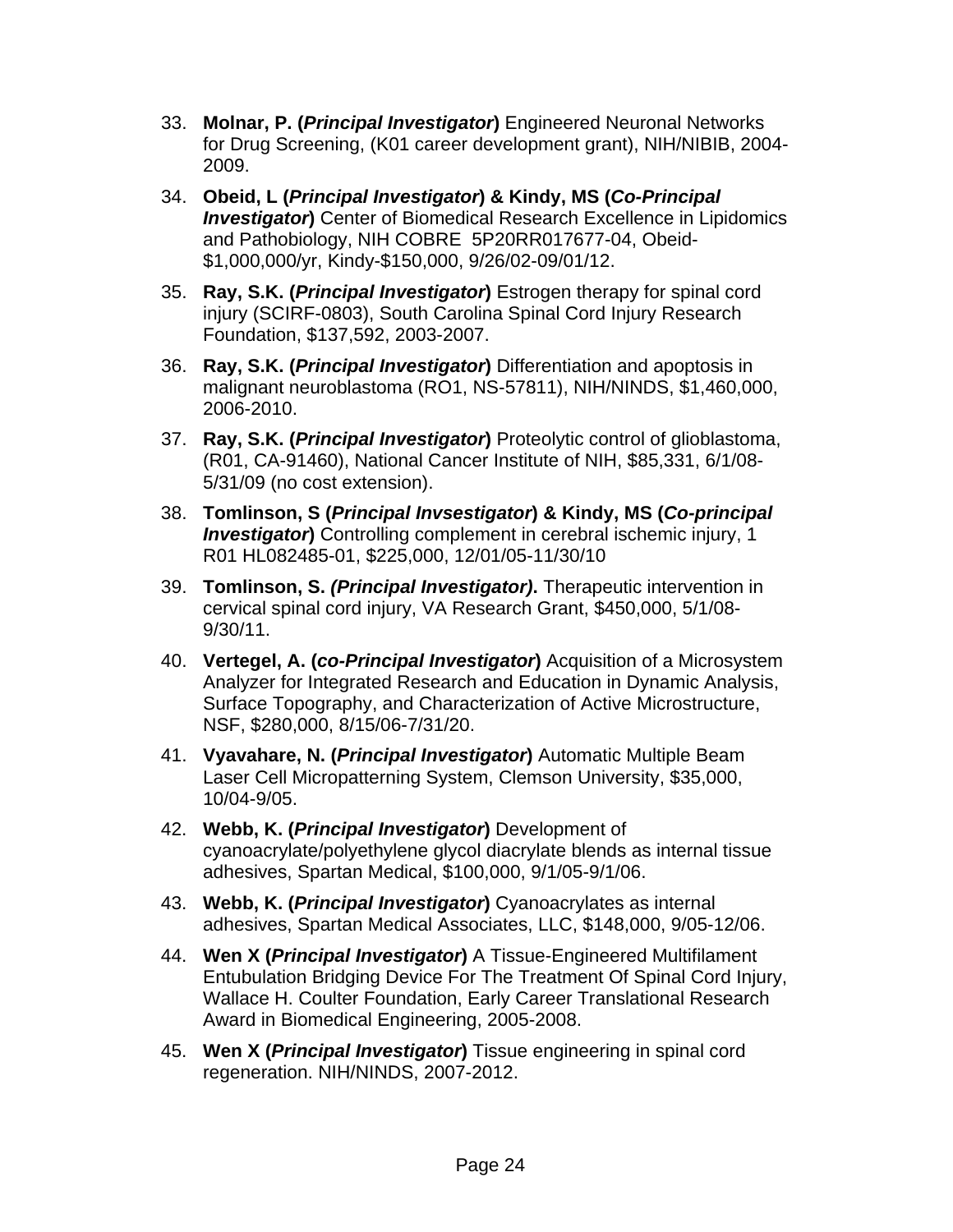46. **Yao, H.** *(Principal Investigator***), Kindy, MS. (***co-Principal Investigator***)** Biophysical Modeling of Spinal Cord under Mechanical Loading Biophysical Modeling of Spinal Cord under Mechanical Loading, South Carolina Spinal Cord Injury Research Fund, \$100,000, 6/2007-5/2009.

**Grants Funded: Non-Spinal Cord Related Grants** (Funds from SCSCIRF helped obtain these funds)

- 1. **Boland, T. (Principal Investigator) Gao, B.Z. (co-Principal Investigator)** BBSI in Biomaterials Science and Engineering Program, NSF and NIH, \$15,000, 1/07-12/10.
- 2. **Fritz, SL (***Principal Investigator***)** Examining Differences in Outcomes for Intensive Mobility Training Compared to Locomotor Training in Chronic Stroke, American Heart Association National Center Research Program, Scientist Development Grant, \$280,000, 7/2008-6/2012.
- 3. **Gao, B.Z. (***Principal Investigator)* A Novel Laser Diagnostic System for Early Detection of Cancer Cells, the Oak Ridge Associated Universities (ORAU), \$10,000, 06/04 – 11/05.
- 4. **Gao, B.Z. (***Principal Investigator)* A Novel Laser Diagnostic System for Early Detection of Cancer Cells, DOE via Oak Ridge Associated Universities (ORAU), \$5,000, 06/04 – 5/05.
- 5. **Gao, B.Z. (***Co-Investigator)* 3-D Test Systems: New Tools for Unlocking the Mysteries of Breast Cancer, Department of Defense, \$250,000, 01/01/2005 - 12/31/2009.
- 6. **Gao, B.Z. (***Principal Investigator)* Laser Cell Micropatterning to Study Electrical Coupling between Cardiac Fibroblasts and Myocytes, American Heart Association, \$120,000, 07/01/2005 - 06/30/2007.
- 7. **Ray, S.K**. **(***Principal Investigator)* Proteolytic Control of Glioblastoma R01 (CA-91460), National Cancer Institute of the National Institutes of Health Award Period, \$1,095,000, 2003-2008.
- 8. **Vertegel A. (***Principal Investigator***)** Nanodevices for dissolution of blood clots (AHA 0765323U), American Heart Association, Mid-Atlantic division, \$132,000, 7/1/07-6/30/09.
- 9. **Wen X** *(Principal Investigator)* A novel space-creation concept to enhance the survival and functionality of transplanted human stem cells, NSF Early CAREER Award, 2008-2013.
- 10. **Yao, H. (***Principal Investigator***)** Electromechanical and Transport Properties of Human Spine IVD, Young Investigators Research Award, AOSpine North America, 7/01/07-6/30/09.
- 11. **Yao, H. (***Project Principal Investigator***)** Fluid and Solute Transport in Human TMJ disc, NIH/NCRR, 7/01/07-6/30/12.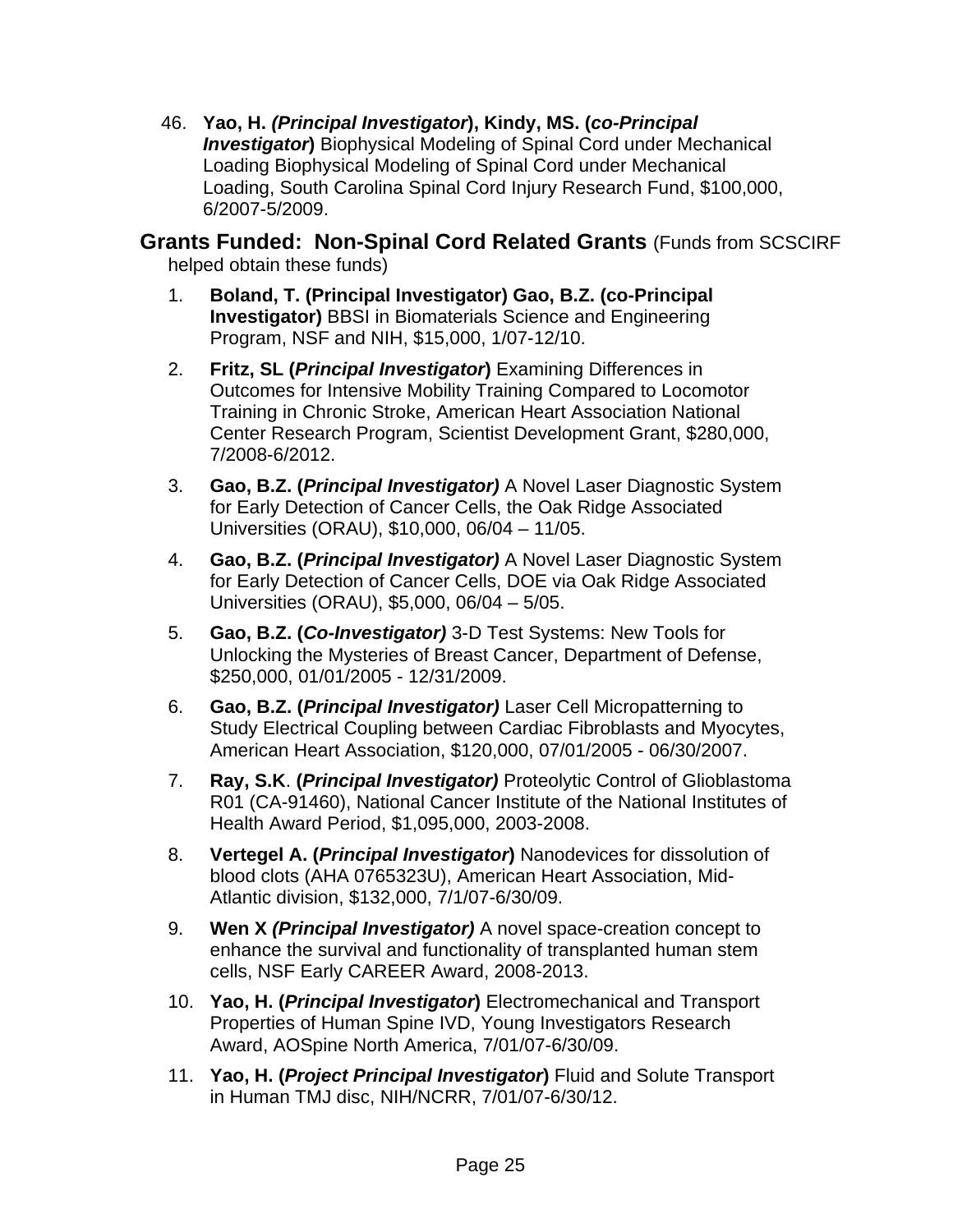## **Grants Submitted: Spinal Cord Related Grants**

- 1. Banik, N.L. (*Principal* Investigator) & Ray, S.K. (*Co-Principal Investigator*) Involvement of spinal cord in MPTP-induced parkinsonism, National Institutes of Health, 2005-2007.
- 2. Banik, N.L. (*Principal* Investigator) & Ray, S.K. (*Co-Principal Investigator*)
- 3. Involvement of spinal cord in MPTP-induced parkinsonism (RO1), National Institutes ofHealth/ NINDS, \$1,825,000, 2007-2009. (Pending)
- 4. Barbosa, E. (*Principal Investigator*) Atorvastatin enhances Neuronal Regeneration and Remyelination following Spinal Cord Injury. National Institutes of Health, 2005-2009.
- 5. Bilgen M, (*Principal Investigator*), Khan M (*Co-Principal Investigator)* Drug Screening using Magnetic Resonance Imaging for spinal Cord Injury,(R01), NIH, submitted 3/2008.
- 6. Frankel B.M. (*Principal Investigator*), Ray, S.K. (*Co-Investigator)* Gliomagenesis: Understanding and targeting the origin of glioblastoma multiforme, CTSA Innovative Collaborative Translational Pilot Projects at MUSC, \$50,000, 2007- 2008. (Pending)
- 7. Fritz, SL. *(Principal Investigator)*, Booster sessions of intensive mobility training for individuals with incomplete spinal cord injury, South Carolina Spinal Cord Injury Research Fund, \$100,000, submitted 2/2008. (Pending)
- 8. Gao, B.Z. (*Principal Investigator*) Laser Cell Micropatterning to Study the Formation of a Neuronal Circuit on MEA, NSF-CAREER, \$459,943, 02/01/06 - 01/31/11. (Not funded)
- 9. Gao, B.Z. (*Principal Investigator*) Laser Cell Micropatterning to Study the Formation of a Neuronal Circuit on MEA, NSF-CAREER, \$423,269, 3/07-2/12. (Not funded)
- 10. Gao, B.Z. (*Principal Investigator*) Nanosensors for Feedback Control of Micropatterned Neuromuscular Junctions, NSF-NER, \$160,000.
- 11. Gao, B.Z. (*Principal Investigator*) Development of a Laser Cell Micropatterning Microscope Based on Optical Force, NSF-MRI, \$321,497, 10/05-9/08. (Not funded)
- 12. Gao, B.Z. (*Principal Investigator*) Laser Patterned Hybrid Interface for in vitro 3D Neuronal Network Construction, DoD-SCEPSCoR, \$750,000, 5/06-4/09. (Not funded)
- 13. Gao, B.Z. (*Principal Investigator*) Laser Micropatterned Cardiac cell coculture to model scar formation following myocardial infacrtion, American Heart Association, Mid-Atlantic Affiliate, \$131,642, 7/04-6/06. (Not funded)
- 14. Gao, B.Z. (*Principal Investigator*) Development of a Novel Laser Micropatterning System for 3D Neuron-Gila Coculture Research, DOD-EPSCoR, \$750,000, 3/05- 2/08. (Not funded)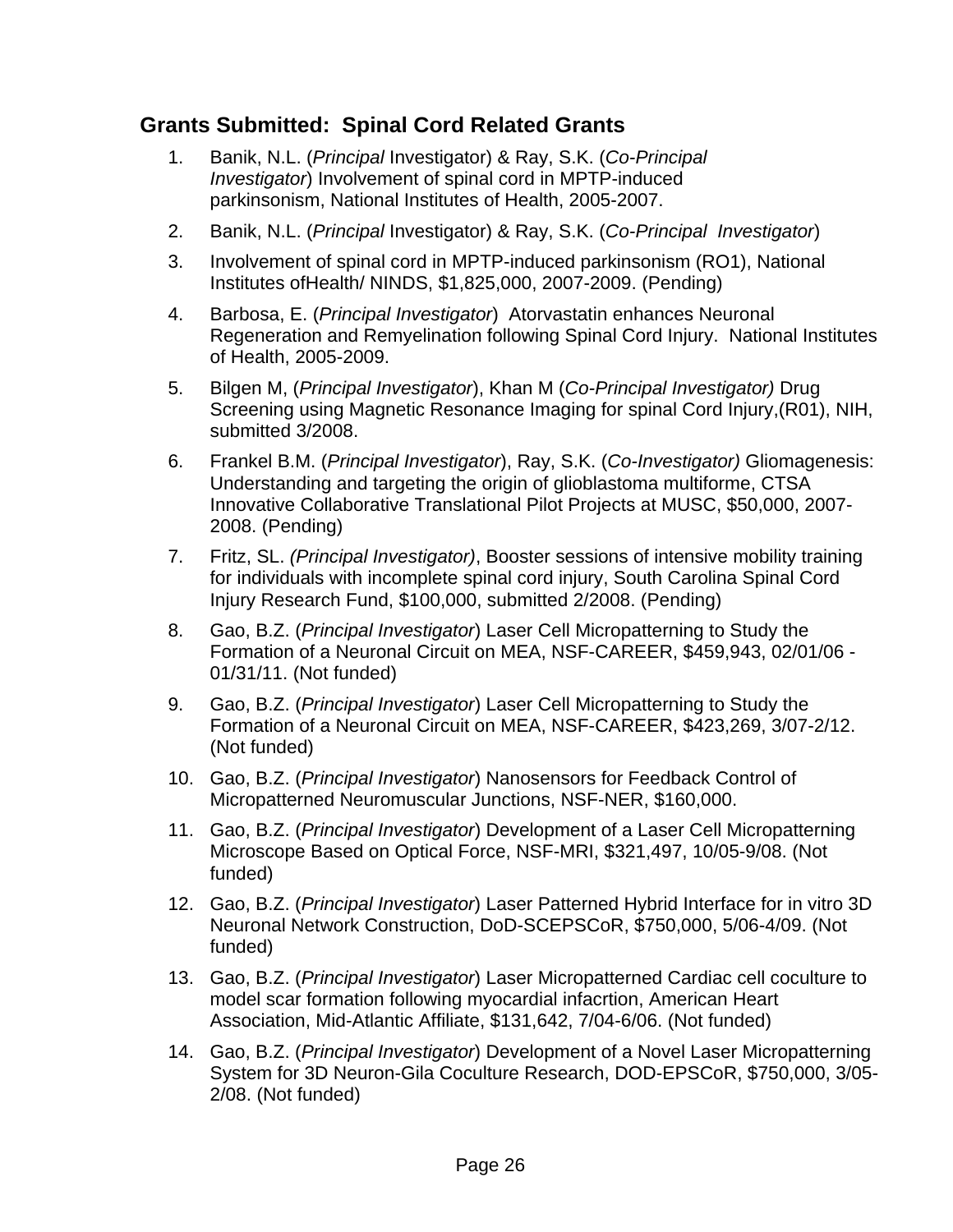- 15. Gao, B.Z. (*Principal Investigator*) Development of a Laser Cell Micropatterning Technique for 3D Neuron Network Construction, NSF-CAREER, \$500,000, 3/05- 2/10. (Not funded)
- 16. Gao, B.Z. (*Principal Investigator*) Pathways to the Development of Nanosensor based Neural Prostheses, NSF-NER, \$150,000, 9/05-8/06. (Not funded)
- 17. Gao, B.Z. (*Principal Investigator*) Myocyte Hypertrophic Response to Mechanical Force Generated by Fibroblast, American Heart Association, \$264,000, 7/06- 6/10. (Not funded)
- 18. Gao, B.Z. (*Principal Investigator*) Programmable Bench Top Laser-Guided Cell Patterning Microscope, NIH-R21, \$547,600, 10/06-9/09. (Not funded)
- 19. Gao, B.Z. (*Principal Investigator*) Differentiation of Bone Marrow Stem Cells in a Laser Patterned Myocyte Coculture, NIH-K25, \$1,068,613, 9/07-8/12. (Pending with a fundable score)
- 20. Gao, B.Z. (*Principal Investigator*) Stem Cell Myocyte Electrical Coupling via a Laser Patterned Cell Bridge, NIH-COBRE, \$450,000, 1/08-12/11. (Pending)
- 21. Gourdie, R (Principal Investigator) Gao, B.Z. (*co-Principal Investigator*) Patterning of Gap Junction Coupling in the Developing Heart, NIH-RO1, \$73,20010/06-9/08, (Not funded)
- 22. Kindy, M.S. (*Principal Investigator*) In Vitro Model of the Reflex Arc for ALS, Bioengineering Research Partnership at NIBIB and NINDS, NIH, \$250,000/year, 7/1/06 6/30/11.
- 23. Kindy, MS (*Principal Investigator)* Role of AGE receptors in Alzheimer's Disease, NIH/NIA, \$250,000 (Total/year), 12/1/06-11/30/11. (Pending)
- 24. Kindy, MS (*Principal Investigator)* Therapeutic Intervention in Cervical Spinal Cord Injury, VA, \$125,000, 4/1/07-3/31/11. (Submitted)
- 25. Kindy, MS (*Principal Investigator)* Therapeutic Intervention in Cervical Spinal Cord Injury, NIH, \$250,000, 4/1/07-3/31/12. (Submitted)
- 26. Kindy, MS (*Principal Investigator)* Therapeutic Intervention in Cervical Spinal Cord Injury, Dept of Defense \$150,000, 4/1/07-3/31/11. (Submitted)
- 27. Krause, J.S. (*Principal Investigator)* Rehabilitation Research and Training Center on Psychological Aspects of Aging with a Disability, United States Department of Educaiton, \$3,612,163, 10/1/03-09/30/08.
- 28. Krause, J.S. (*Principal Investigator)* Risk for Adverse Health Outcomes After Spinal Cord Injury: A Longitudinal Study of 1,391 Participants, United States Dept. of Education, \$308,217, 8/1/04-7/31/09.
- 29. Krause, J.S. (*Principal Investigator)* Personality, Behavior, and Coping After Spinal Cord Injury, National Institutes of Health, \$1,250,000, 8/1/04-7/31/09.
- 30. Krause, J.S. (*Principal Investigator)* Risk of Adverse Outcomes After Spinal Cord Injury: A Longitudinal Study, National Institutes of Health, \$1,900,484, 1/1/05- 12/31/09.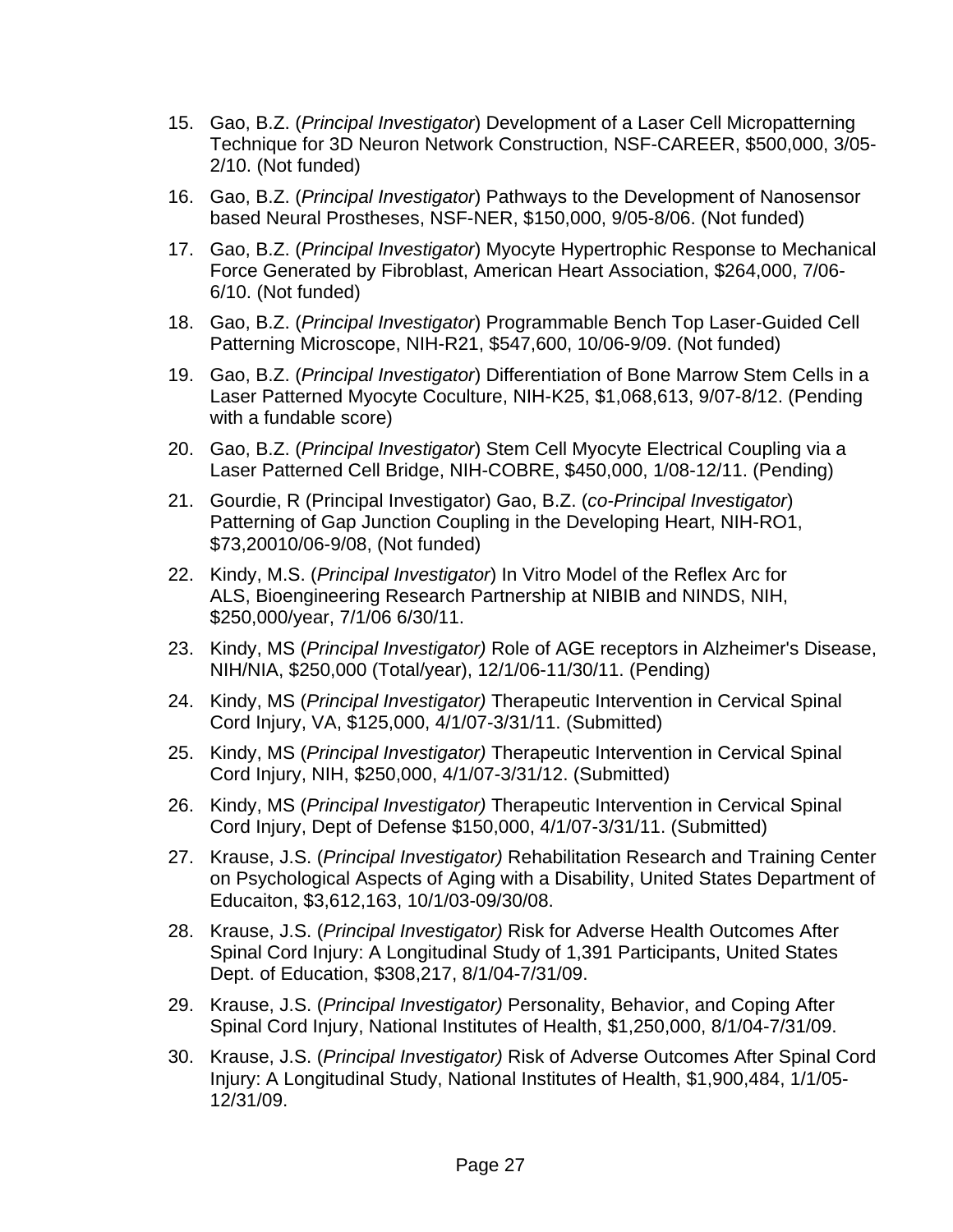- 31. Krause, J.S. (*Principal Investigator)* Participation, Subjective Well-being, Health, and Spinal Cord Injury: A 33-year Longitudinal Study, United States Department of Education, \$449,989, 10/1/05-9/30/08.
- 32. Krause, J.S. (*Principal Investigator)* Disparities in Earnings form Gainful Employment After Spinal Cord Injury: Environmental Factors and Job Accommodations, National Institutes of Health, \$2,967,312, 1/1/06-12/31/10.
- 33. Krause, J.S. (*Principal Investigator)* Early Risk for Mortality After Spinal Cord Injury, National Institutes of Health, \$2,967,312, 1/1/06-12/31/10.
- 34. Krause, J.S. (*Principal Investigator)* Early Risk for Mortality After Spinal Cord Injury, National Institute of Health, \$2,666,994, 10/1/06-9/30/11.
- 35. Markwald, R. (Principal Investigator) Gao, B.Z. (*co-Principal Investigator*) Engineering in vitro Human Cardiac Drug Toxicity Assay, \$434, 623, 1/07-12/11. (Not funded)
- 36. Molnar, P. *(Principal Investigator)* Axonal outgrowth on protein patterns: a test system for spinal cord regeneration, NIH/NIBIB, 2004. (Not funded)
- 37. Ray, S.K. (*Principal Investigator*) Cell Death Mechanisms and Therapeutic Strategies in SCI R21, National Institutes of Health, 2005-2007.
- 38. Ray, S.K. (*Principal Investigator*) Photodynamic therapy (PDT) and paclitaxel nanotechnology (PNT) for treating brain tumor, NASA EPSCoR Partnership Program 2005-2006.
- 39. Ray, S.K. (*Principal Investigator*) Photodynamic therapy (PDT) and paclitaxel nanotechnology (PNT) for treating brain tumor, NASA EPSCoR Partnership Program, \$50,000, 2007-2008. (Pending)
- 40. Ray, S.K. (*Principal Investigator*) Apoptosis and therapeutic strategies in SCI (RO1), NIH/NINDS, \$1,825,000, 2007-2009. (Pending)
- 41. Singh I (*Principal Investigator*), Khan M (*co-Principal Investigator*) Remyelinating Mechanisms in Spinal Cord Injury, (R01), NIH, submitted 10/2008.
- 42. Thomas, K.J. (*Principal Investigator*) Wise, H.H. (*co-Principal Investigator*) Peer versus Professional Support in Home-based Physical Activity, Christopher Reeve Foundation, \$25,000. (under review)
- 43. Varma, A. (*Principal Investigator*) & Ray, S.K. (*co-Principal Investigator*) Melatonin as a Therapy for Spinal Cord Injury, South Carolina Spinal Cord Injury Research Foundation (SCIRF-0905), 2006-2008.
- 44. Varma, A. (*Principal Investigator*) & Ray, S.K. (*co-Principal Investigator*) Melatonin as a Therapy for Spinal Cord Injury, South Carolina Spinal Cord Injury Research Foundation (SCIRF-0905), \$80,000, 2007-2009. (Pending)
- 45. Vertegel, A. (*Principal Investigator*) Design of Nanoscale Vascular Cleaners, NSF-CAREER, \$400,002. 3/1/07-2/28/12. (Not funded)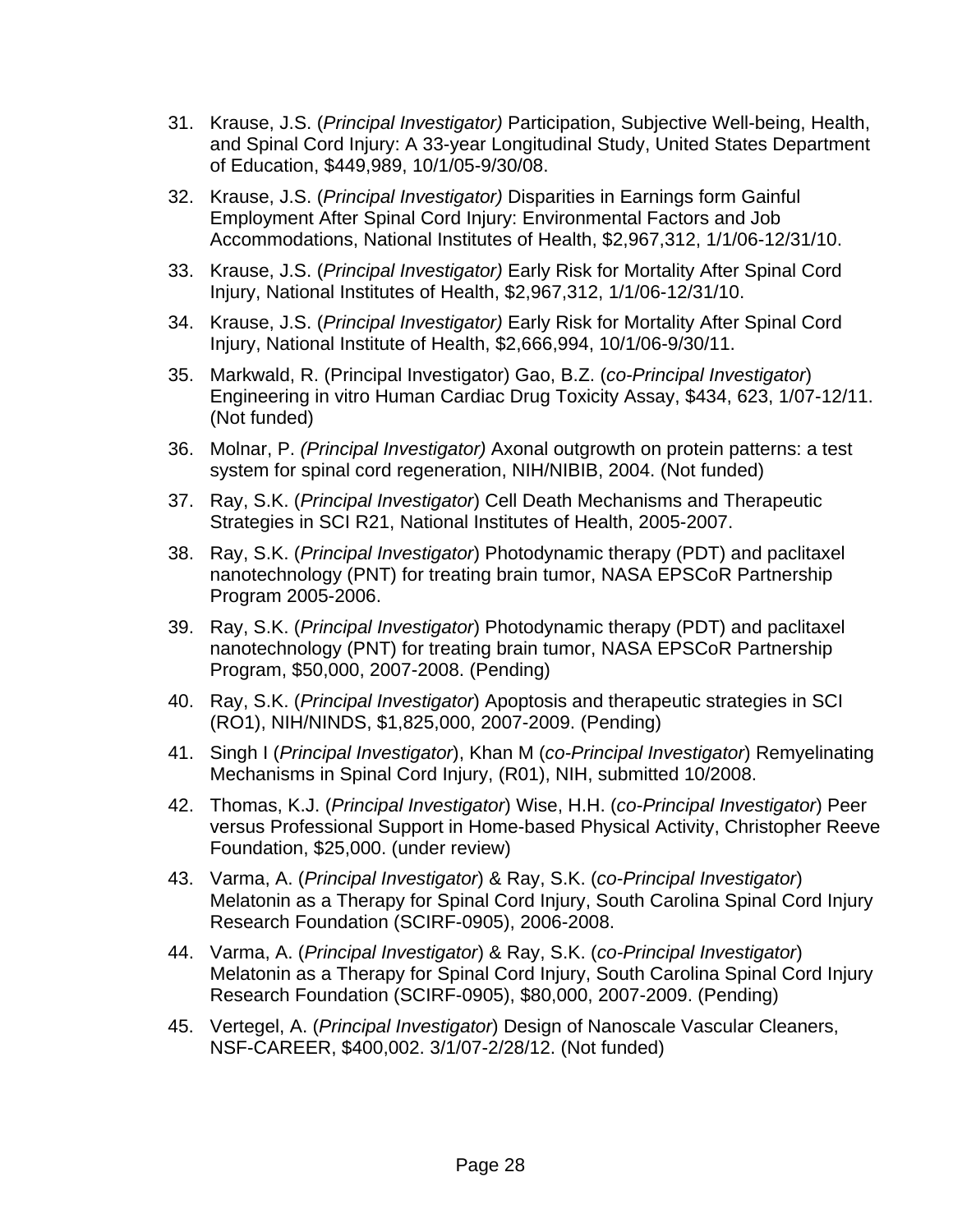- 46. Vertegel, A. (*co-Principal Investigator*) In Vitro and In Vivi Evaluation of Adhesin-Specific Nanoparticles for the Removal of Campylabacter Jejuni from Poultry, USDA, \$487,053, 10/1/06-9/30/09. (Not funded)
- 47. Vertegel, A. (*Principal Investigator*) Collaborative Research: Nanoelectromechanics of Biomolecular Systems, NSF, \$173,395, 5/1/07- 4/30/10. (Pending)
- 48. Vertegel, A. (*Principal Investigator*) Nanoelectromechanics of Vascular Smooth Muscle Cells, NSF, EFRI CBE Preliminary Proposal, \$1,524,692, 11/1/07- 10/31/11. (Pending)
- 49. Vyavahare, N.R. (*Principal Investigator*), Webb, K. (*Project Principal Investigator*) Biomaterials for guided neural regeneration, NIH-COBRE, \$580,000, 9/05-9/08. (Declined)
- 50. Vyavahare, N.R. (*Principal Investigator*), Webb, K. (*Project Principal Investigator*) Biomaterials for guided neural regeneration, NIH COBRE, \$655,000, 9/07-9/10. (Pending Review)
- 51. Webb, K. (*Principal Investigator*) Scaffold-derived spatio-temporal signals for stem cell recruitment and differentiation, DARPA, \$1,425,000, 2005-2007. (Declined)
- 52. Webb, K. (*Principal Investigator*) Biomaterials for guided neural regeneration, NIH COBRE. \$400,000, 2006-2008. (Declined)
- 53. Webb, K. (*Principal Investigator*) Topographic fibers as templates for tissue regeneration, National Textile Council, \$300,000, 2005-2008.
- 54. Webb, K. (*Principal Investigator*) Molecular gradients for directing axonal regeneration, NIH R21 (NINDS), \$250,000, 2006-2007.
- 55. Webb, K. (*Principal Investigator*) Engineering regeneration through the distal bridge / host interface, Christopher Reeve Paralysis Foundation, \$148,324, 11/04-11/06. (Declined)
- 56. Webb, K. (*Principal Investigator*) Engineering regeneration through the bridge / host interface, Paralysis Project of America, \$50,000, 12/04-12/05. (Declined)
- 57. Webb, K. (*Principal Investigator*) Topographic fibers as templates for tissue organization, National Textile Council, \$300,000, 2004-2007. (Declined)
- 58. Webb, K. (*Principal Investigator*) Topographic fibers as templates for tissue organization, National Textile Council, \$423,000, 5/05-5/08. (Declined)
- 59. Webb, K. (*Principal Investigator*) Molecular gradients for directing axonal regeneration, NIH/NINDS, \$359,970, 4/06-4/08. (Declined)
- 60. Webb, K. (*Principal Investigator*) Channel grooved polymer fibers as tissue templates, National Textile Center, \$495,000, 5/06-5/09. (Declined)
- 61. Webb, K. (*Prinicipal Investigator*) Capillary channel polymer fiber scaffolds for ligament tissue engineering, AO Foundation, \$97,000, 4/07-4/09. (Declined)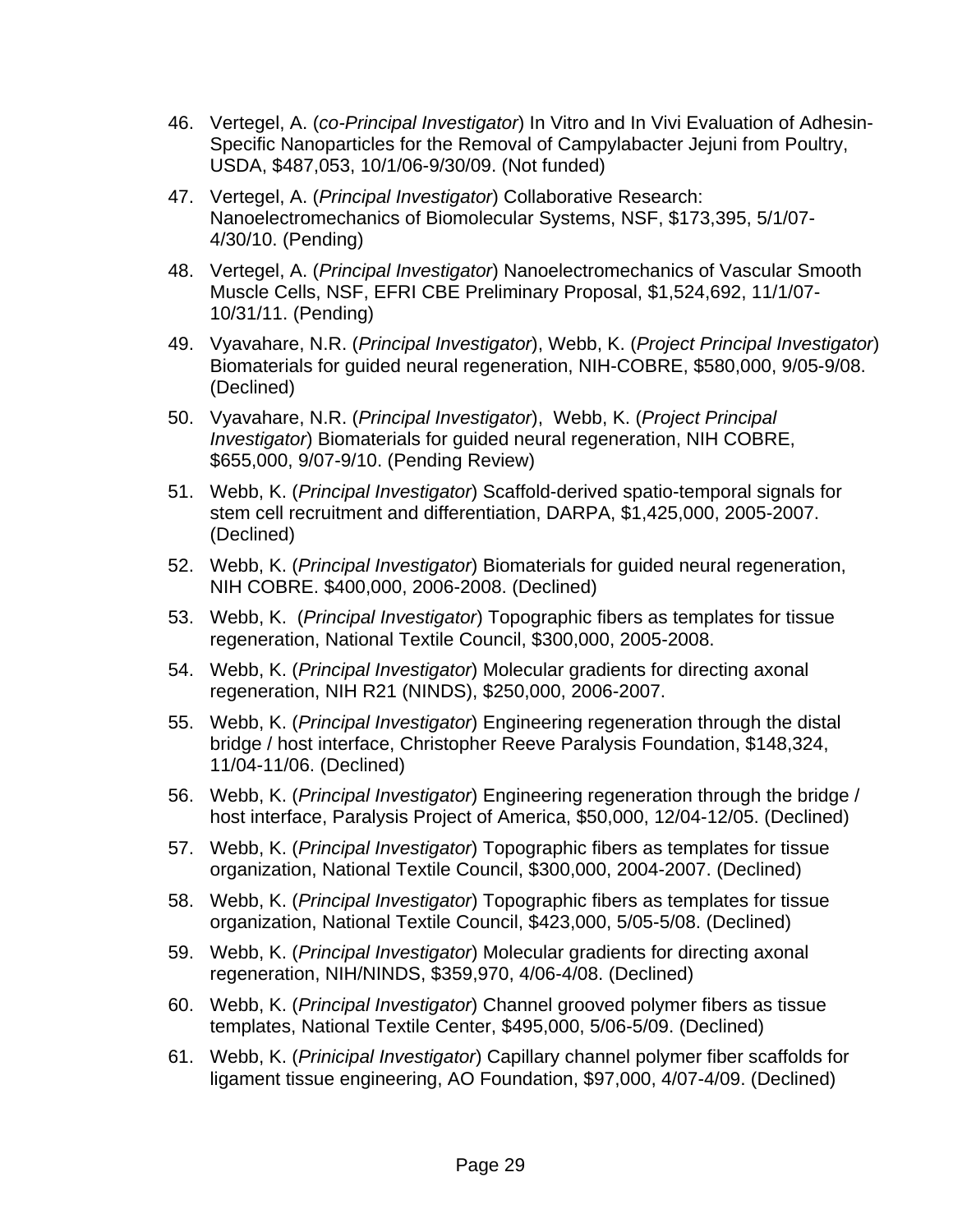- 62. Webb, K. (*Principal Investigator*) Molecular gradients for directing axonal regeneration, NIH/NINDS, \$359,970, 11/07-11/09 (in preparation for submission)
- 63. Webb, K. (*Principal Investigator*) Synthesis and characterization of biodegradable elastic fibers, Clemson University Research Investment Fund Program, 1/2007. (Declined)
- 64. Webb, K. (*co-Principal Investigator*) Development of smart tissue adhesive for bladder injury, Coulter Foundation, 3/2007. (Declined)
- 65. Webb, K. (*Principal Investigator*) Biomaterial scaffolds integrating anti-scarring and growth-promoting mechanisms, National Institutes of Health, Director's New Innovator Award, 5/2007. (Declined)
- 66. Webb, K. (*Principal Investigator*) Biomaterials for Guided Neural Regeneration, National Institutes of Health COBRE, 10/2007. (Pending)
- 67. Webb, K. (*co-Principal Investigator*) Development of scar-inhibiting compliant tissue adhesive, NIH/NIBIB R21, 10/2007. (Pending)
- 68. Webb, K. (*Principal Investigator*) L1 gene therapy for axonal regeneration, Craig H. Neilsen Foundation, \$234, 421, 12/2007. (Declined, revised submission in preparation 12/2008).
- 69. Webb, K. (*Principal Investigator*) Bioactive fiber composites for axonal regeneration, NIH/NINDS R21, \$400,242, 6/2008. (Unscored, revised submission in preparation)
- 70. Webb, K. (*Principal Investigator*) Target-specific polymeric micelle/siRNA complex nanotherapeutics for CNS regeneration, NIH/NINDS R21, \$400,242, 6/2008. (Original score 270, first revision in preparation)
- 71. Webb, K. (*Principal Investigator*) Vibratory mechanotransduction, NIH/NIBIB R21, \$411, 663, 6/2008. (Original score 136 (5+ percentile), pending council review)
- 72. Webb, K. (*co-Principal Investigator*) Development of scar-inhibiting compliant tissue adhesive, NIH/NIBIB R21, \$392,775, 7/2008, (Original score 285, First revision: 178,  $2^{nd}$  revision in preparation)
- 73. Webb, K. (*co-Principal Investigator*) Drug-releasing hydrogel tissue adhesive, Department of Defense Congressionally Directed Medical Research Program (DOD-CDMRP), Deployment Related Medical Research Program, Hypothesis Development Award, \$219,821, 10/2008. (Pending)
- 74. Webb, K. (*co-Principal Investigator*) Multi-functional Nanotherapeutics for Axonal Plasticity and Regeneration, Department of Defense Congressionally Directed Medical Research Program (DOD-CDMRP), Deployment Related Medical Research Program, Hypothesis Development Award, \$220,367, 10/2008. (Pending)
- 75. Wilson, L.B. (*Principal Investigator*) Influence of Inflammation and Gender on Reflex Control of the Circulation, American Heart Association—Mid Atlantic, \$120,000.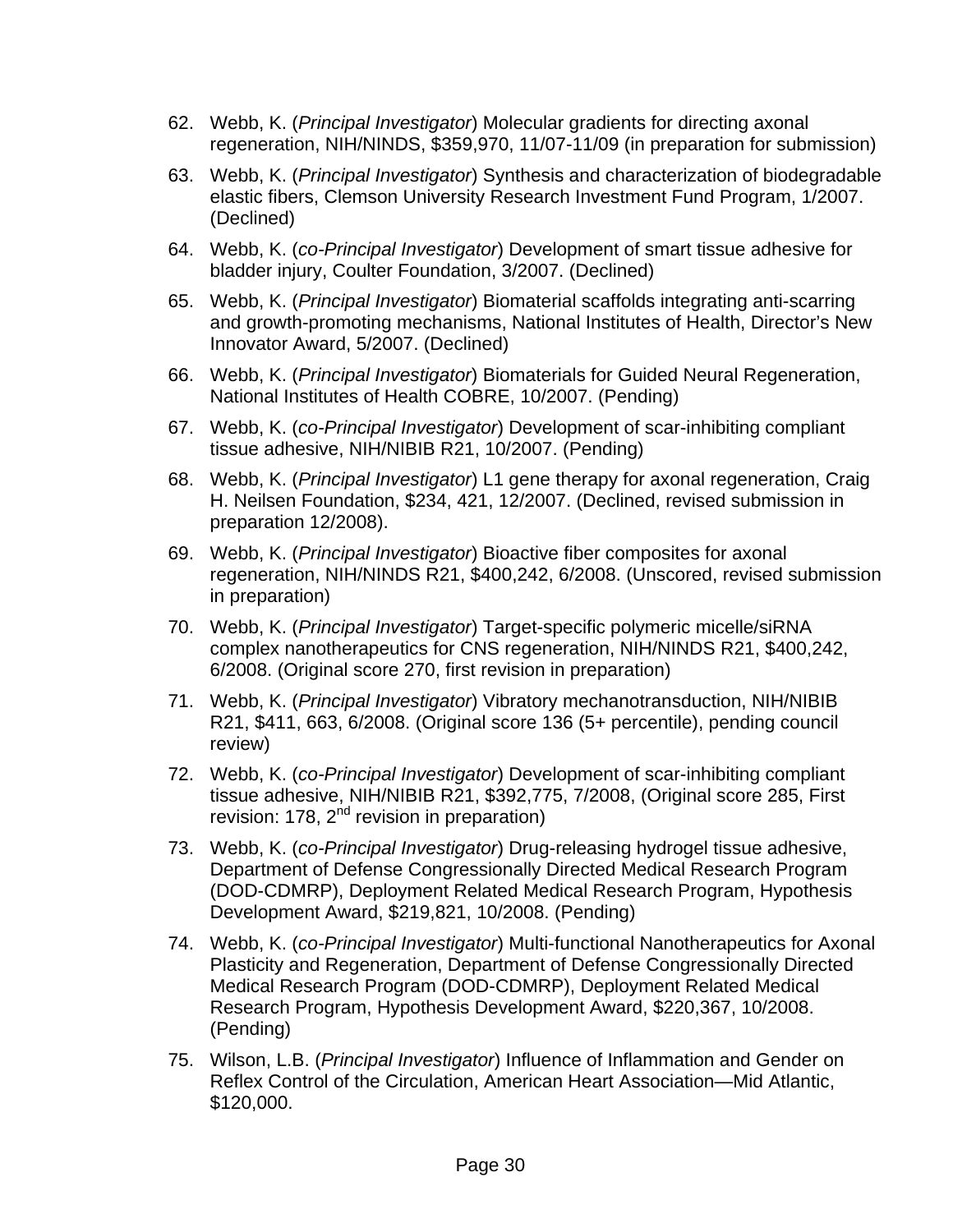- 76. Wilson, L.B. (*Principal Investigator*) Influence of Inflammation and Gender on Reflex Control of the Circulation, National Science Foundation, \$350,000.
- 77. Wise, H.H. (*Principal Investigator*) Thomas, K.J. (*co-Principal Investigator*) Effectiveness of Peer versus Professional Support in Home-based Physical Activity Programs, Center for Disease Control and Prevention, \$941,140. (Not funded)
- 78. Wise, H.H. (*Principal Investigator*) Thomas, K.J. (*co-Principal Investigator*) Peer versus Professional Support in Home-based Physical Activity, Paralyzed Veterans, \$150,000. (Not funded)

#### **Publications**

- 1. Atkinson, C., Zhou, H., Qiao, F., Varela, J., Yu, J., Song, H., **Kindy, M. S.**, & **Tomlinson, S**. (2006). Complement dependent P-selectin expression and injury following ischemic stroke. *Journal of Immunology, 177*(10), 7266-7274.
- 2. Bakken, D., Burg, K., Narasimhan, S., & **Gao, B. Z.** (2005). Microspheres into neuronal-glial co-culture for the study of axonal regeneration. *Macromolecular Symposia 227*(335-344).
- 3. Banik, N. L., & **Ray, S. K.** (2009). *Handbook of Neurochemistry and Molecular Biology: Brain and Spinal Cord Trauma (3 ed.). New York,* NY: Springer.
- 4. **Barbosa, E.** (2005). Attenuation of acute inflammatory response by atorvastatin after spinal cord injury. *J. Neurosci Res, 79*, 340-350.
- 5. Bombardier, C. H., Richards, J. S., **Krause, J. S.**, Tulsky, D., & Tate, D. G. (2004a). Symptoms of major depression in people with spinal cord injury: Implications for screening. *Archives of Physical Medicine and Rehabilitation, 85*, 1749-1756.
- 6. Bombardier, C. H., Richards, J. S., **Krause, J. S.**, Tulsky, D., & Tate, D. G. (2004b). Symptoms of major depression in people with spinal cord injury: implications for screening. *Archives of Physical Medicine and Rehabilitation, 85*(11), 1749-1756.
- 7. Broderick, L. E., & **Krause, J. S.** (2003). Breast and gynecologic screening behaviors among 191 women with spinal cord injuries. *Journal of Spinal Cord Medicine, 26*(2), 145-149.
- 8. **Brotherton, S. S.**, **Krause, J. S.**, & Nietert, P. J. (2006). Falls in individuals with incomplete spinal cord injury. *Spinal Cord, 45*, 37-40.
- 9. **Brotherton, S. S.**, **Krause, J. S.**, & Nietert, P. J. (2007). A pilot study of factors associated with falls in individuals with incomplete spinal cord injury. *Journal of Spinal Cord Medicine, 30*(3), 243-250.
- 10. Chi, L. Y., Yu, J., Zhu , H., Li, X. G., Zhu, S. G., & **Kindy, M. S.** (2008). The dual role of tumor necrosis factor-alpha in the pathophysiology of spinal cord injury. *Neurosci Lett, 438*(2), 174-179.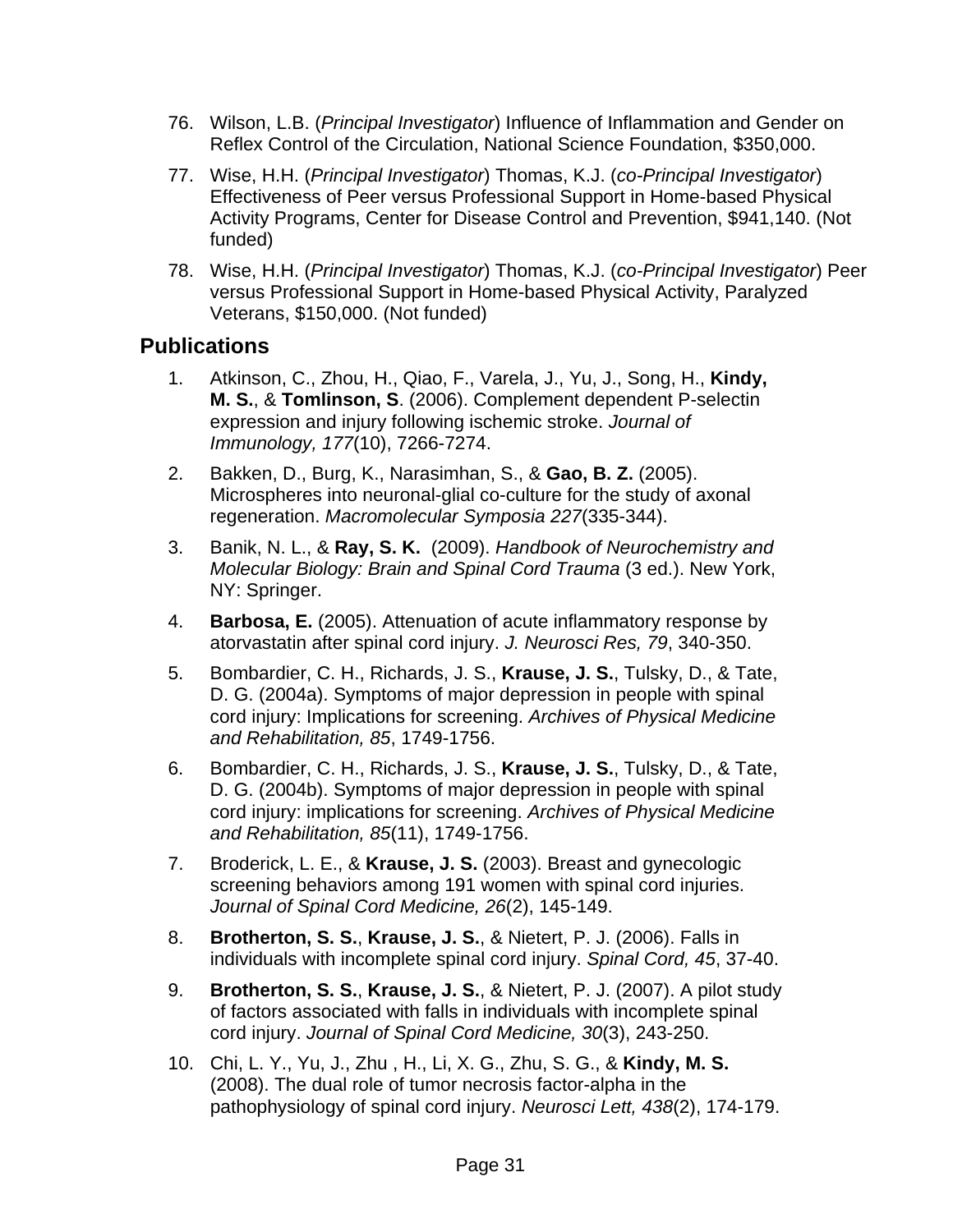- 11. Das, A., Belagodu, A., Reiter, R. J., **Ray, S. K.** , & Banik, N. L. (2008). Cytoprotective effects of melatonin on C6 astroglial cells exposed to glutamate excitotoxicity and oxidative stress. *J. Pineal Res, 45*, 117- 124.
- 12. Das, A., Guyton, M. K., Butler, J. T., **Ray, S. K.** , & Banik, N. L. (2008). Activation of calpain and caspase pathways in demyelination and neurodegeneration in animal model of multiple sclerosis. *CNS Neurol Disord Drug Targets, 7*, 313-320.
- 13. Das, A., Guyton, M. K., Matzelle, D. D., **Ray, S. K.** , & Banik, N. L. (2008). Time-dependent increases in protease activities for neuronal apoptosis in spinal cords of lewis rats during development of acute experimental autoimmune encephalomyelitis. *J. Neurosci. Res, 86*, 2992-3001.
- 14. Das, A., Wingrave, J. M., Del Re, A. M., Woodward, J. J., Appel, S. H., Banik, N. L., & **Ray, S. K.** (2005a). Calpain activation in apoptosis of ventral spinal cord 4.1 (VSC4.1) motoneurons exposed to glutamate: Calpain inhibition provided functional neuroprotection. *J. Neurosci. Res, 81*, 551-562.
- 15. Das, M., Bhargava, N., Gregory, C., Riedel, L., **Molnar, P.**, & Hickman, J. J. (2005b). Adult rat spinal cord culture on an organosilane surface in a novel serum-free medium. *In Vitro – Animal, 41*(10), 343-348.
- 16. Das, M., **Molnar, P.**, Devaraj, H., Poeta, M., & Hickman, J. J. (2003). Electrophysiological and morphological characterization of rat embryonic motoneurons in a defined system. *BiotechnologyProgress 19*, 1756-1761.
- 17. Das, M., Rumsey, J. W., Gregory, C. A., Bhargava, N., Kang, J., **Molnar, P.**, Riedel, L., Guo, X., & Hickman, J. J. (2007a). Embryonic motoneuron-skeletal muscle co-culture in a defined system. *Neuroscience, 146*, 481-488.
- 18. Dubal, D. B., Rau, S. W., Shughrue, P. J., Zhu, H., Yu, J., Cashion, A. B., Suzuki, S., Gerhold, L. M., Bottner, M. B., Dubal, S. B., Merchanthaler, I., **Kindy, M. S.**, & Wise, P. M. (2006). Differential modulation of estrogen receptors (ERs) in ischemic brain injury: A role for ERa in estradiol-mediated protection against delayed cell death. *Endocrinology, 147*, 3076-3084.
- 19. Guo, G., & **Bhat, N. R.** (2004). Glutamate release and hypoxiainduced motor neuron cell death. *J. Neurochem, 90* (suppl 1), 14.
- 20. Guo, G., & **Bhat, N. R.** (2007). p38alpha MAP kinase mediates hypoxia-induced motor neuron cell death: a potential target of minocycline's neuroprotective action. *Neurochem Res, 32*(12), 2160- 2166.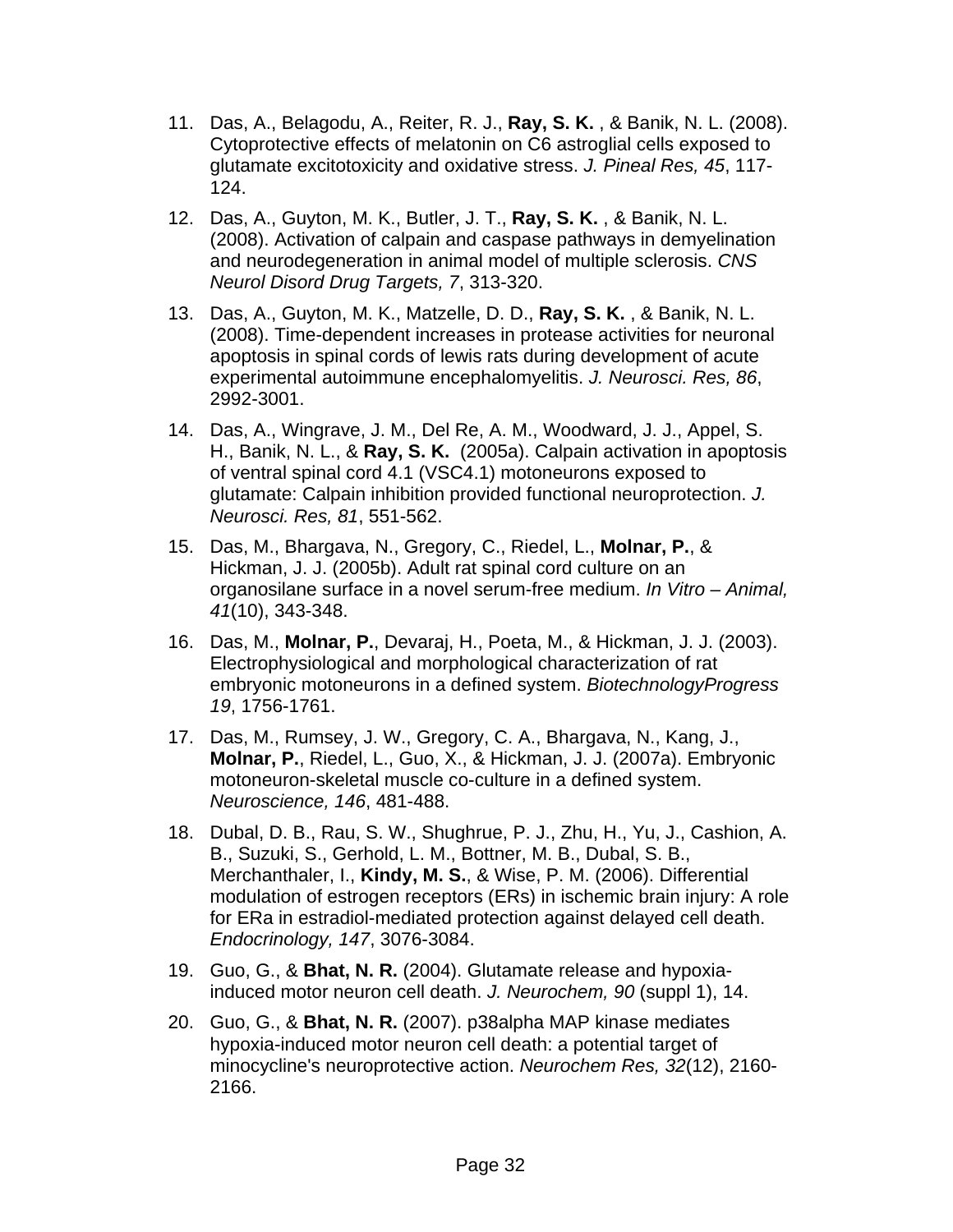- 21. Guyton, M. K., Sribnick, E. A., Wingrave, J. M., **Ray, S. K.** , & Banik, N. L. (2005b). Axonal damage and neuron death in MS and EAE: The role of calpain. In S.G. Waxman (Ed.), *Multiple Sclerosis as a Neuronal Disease* (pp. 293-303). New York, NY: Elsevier Academic Press.
- 22. Guyton, M. K., Wingrave, J. M., Wilford, G. G., Sribnick, E. A., Matzelle, D. C., Tyor, W. R., **Ray, S. K.** , & Banik, N. L. (2005c). Upregulation of calpain correlated with increased neurodegeneration in acute experimental allergic encephalomyelitis. *J. Neurosci. Res, 81*, 53-61.
- 23. Kalpakjian, C. Z., Toussaint, L. L., Albright, K. J., Bombardier, C. H., **Krause, J. S.**, & Tate, D. G. (in press). The PHQ – 9 in spinal cord injury: An examination of factor structure as related to gender. *Journal of Spinal Cord Medicine*.
- 24. Karakostas, T., Hsiang, S. M., Sarantopoulos, C., & **Krause, J. S.** (2007). Dynamic loading performance of fasciocutaneous flaps and implications for gait. *Clinical Biomechanics, 22*(4), 478-485.
- 25. Kemp, B. J., Kahan, J., **Krause, J. S.**, Adkins, R. H., & Nava, G. (2004a). Treatment of major depression in individuals with spinal cord injury. *Journal of Spinal Cord Medicine, 27*, 22-28.
- 26. Kemp, B. J., Kahan, J. S., **Krause, J. S.**, Adkins, R. H., & Nava, G. (2004b). Treatment of major depression in individuals with spinal cord injury. *Journal of Spinal Cord Medicine, 27*, 22-28.
- 27. **Krause, J. S.**, & Terza, J. (2006). Injury and demographic factors predictive of disparities in earnings after spinal cord injury. *Archives of Physical and Medical Rehabilitation, 87*(10), 1318-1326.
- 28. **Krause, J. S.** (2003). Years to employment after spinal cord injury. *Archives of Physical Medicine & Rehabilitation, 84*(9), 1282-1289.
- 29. **Krause, J. S.** (2004). Factors associated with risk for subsequent injuries after the onset of traumatic spinal cord injury. *Archives of Physical Medicine and Rehabilitation, 85*, 1503-1508.
- 30. **Krause, J. S.** (2007). Self-reported problems after spinal cord injury: Implications for rehabilitation practice. *Topics in Spinal Cord Injury Rehabilitation, 12*(3), 35-44.
- 31. **Krause, J. S.** (E-pub ahead of print). Is the ability to ambulate associated with better employment outcomes in participants with traumatic spinal cord injury? . *Rehabilitation Counseling Bulletin*, doi:10.1177/0034355208329442.
- 32. **Krause, J. S.**, & Adkins, R. A. (2004). Research and methodological issues in the study of aging with a disability. In B J Kemp & L Mosqueda (Eds.), *Aging with a disability*. Baltimore, MD: Johns Hopkins University Press.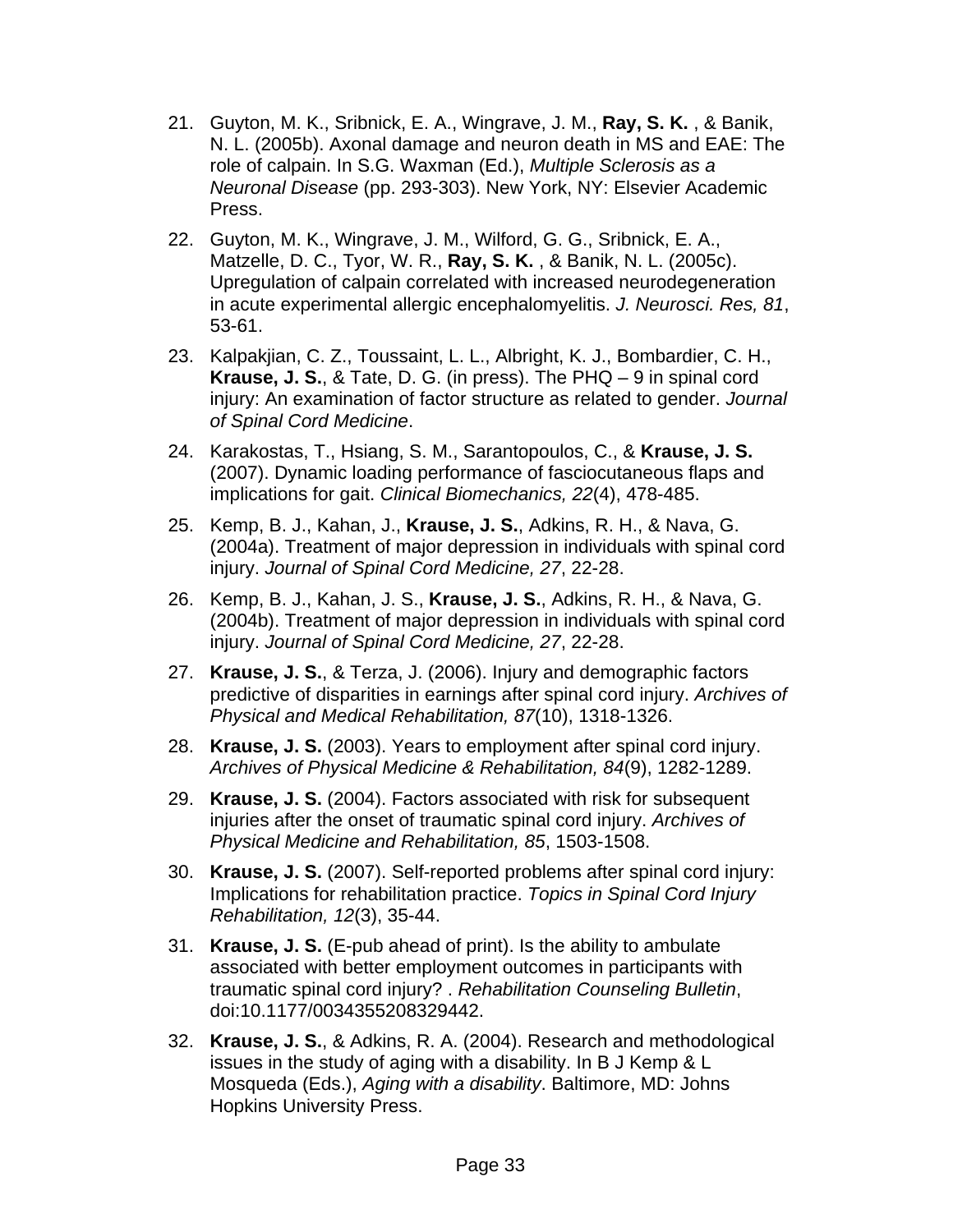- 33. **Krause, J. S.**, Bombardier, C. H., & Carter, R. E. (2008). Assessment of depressive symptoms during inpatient rehabilitation for spinal cord injury: Is there an underlying somatic factor when using the PHQ? *Rehabilitation Psychology, 53*(4), 513-520.
- 34. **Krause, J. S.**, & Broderick, L. (2004a). Patterns of recurrent pressure ulcers after spinal cord injury: Identification of risk and protective factors 5 or more years after onset. *Arch Phys Med Rehabil, 85*, 1257- 1264.
- 35. **Krause, J. S.**, & Broderick, L. (2005). A 25-year longitudinal study of the natural course of aging after spinal cord injury. *Spinal Cord*, 1-8.
- 36. **Krause, J. S.**, & Broderick, L. E. (2004b). Community outcomes after spinal cord injury: Comparisons as a function of gender and race/ethnicity. *Archives of Physical Medicine and Rehabilitation, 85*, 355-362.
- 37. **Krause, J. S.**, & Broderick, L. E. (2004c). Outcomes after spinal cord injury: Comparisons as a function of gender and race ethnicity. *Archives of Physical Medicine & Rehabilitation, 85*, 355-362.
- 38. **Krause, J. S.**, & Broderick, L. E. (2006). Relationship of personality and locus of control with employment outcomes among participants with spinal cord injury. *Rehabilitation Counseling Bulletin, 49*, 111- 114.
- 39. **Krause, J. S.**, Broderick, L. E., & Broyles, J. (2004). Subjective wellbeing among African-Americans with spinal cord injury: An exploratory study between men and women. *NeuroRehabilitation, 19*(2), 81-89.
- 40. **Krause, J. S.**, Broderick, L. E., Saladin, L. K., & Broyles, J. (2006). Racial disparities in health outcomes after spinal injury: Mediating effects of education and income. *Journal of Spinal Cord Medicine, 29*, 17-25.
- 41. **Krause, J. S.**, **Brotherton, S. S.**, **Morrisette, D.**, Newman, S., & Karakostas, T. (2007). Does pain interference mediate the relationship of independence in ambulation with depressive symptoms after spinal cord injury? *Rehabilitation Psychology, 52*(2), 162-169.
- 42. **Krause, J. S.**, & Carter, R. E. (in press). Risk of mortality after spinal cord injury: Relationship with social support, education, and income. *Spinal Cord*.
- 43. **Krause, J. S.**, Carter, R. E., & **Brotherton, S. S.** (in press). Association of mode of locomotion and independence in locomotion with long-term outcomes after spinal cord injury. *Journal of Spinal Cord Medicine*.
- 44. **Krause, J. S.**, Carter, R. E., & **Pickelsimer, E.** (2009). Behavioral risk factors for mortality after spinal cord injury. *Archives of Physical Medicine & Rehabilitation, 90*(1), 95-101.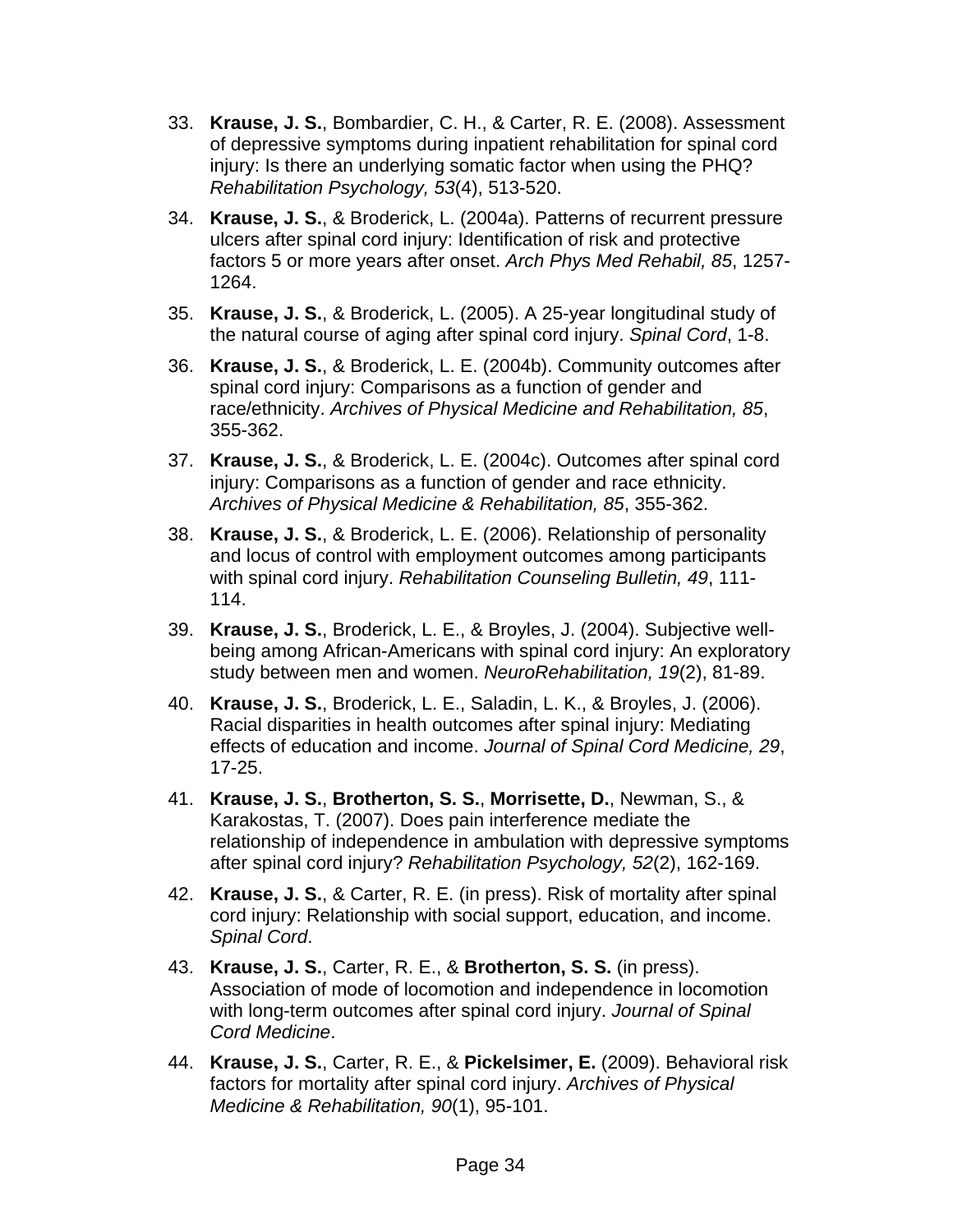- 45. **Krause, J. S.**, Carter, R. E., **Pickelsimer, E.**, & Wilson, D. (2008). A prospective study of health and risk of mortality after spinal cord injury. *Archives of Physical Medicine & Rehabilitation, 89*, 1482-1491.
- 46. **Krause, J. S.**, Carter, R. E., Zhai, Y., & Reed, K. S. (in press). Psychological factors and risk of mortality after spinal cord injury. *Archives of Physical and Medical Rehabilitation*.
- 47. **Krause, J. S.**, & Coker, J. L. (2006). Aging after spinal cord injury: A 30-year longitudinal study. *Journal of Spinal Cord Medicine, 29*(4), 371-376.
- 48. **Krause, J. S.**, DeVivo, M. J., & Jackson, A. B. (2004). Health status, community integration, and economic risk factors for mortality after spinal cord injury. *Archives of Physical Medicine & Rehabilitation, 85*, 1764-1773.
- 49. **Krause, J. S.**, McArdle, J. J., **Pickelsimer, E.**, & Reed, K. S. (2009). A latent variable structural path model of health behaviors after spinal cord injury. *Journal of Spinal Cord Medicine, 32*, 104-116.
- 50. **Krause, J. S.**, **Morrisette, D.**, **Brotherton, S. S.**, Karakostas, T., & Apple, D. (2007). Pain interference in ambulatory spinal cord injury. *Topics in Spinal Cord Injury Rehabilitation, 12*(3), 91-96.
- 51. **Krause, J. S.**, & Newman, S. (in press). Clinical outcomes after spinal cord injury. In A. Lajtha (Ed.), *Handbook of Neurochemistry and Molecular Neurobiology: Central Nervous System Injuries and Disorders* (3 ed., Vol. 24). New York: Springer.
- 52. **Krause, J. S.**, Newman, S., & **Brotherton, S. S.** (in press). Clinical considerations in translational research with chronic spinal cord injury: Intervention readiness and intervention impact. In A. Lajtha (Ed.), *Handbook of Neurochemistry and Molecular Neurobiology: Central Nervous System Injuries and Disorders* (3 ed., Vol. 24). New York: Springer.
- 53. **Krause, J. S.**, & **Pickelsimer, E.** (2008). Relationship of perceived barriers to employment and return to work five years later: A pilot study among 343 participants with spinal cord injury. *Rehabilitation Counseling Bulletin, 51*(2), 118-121.
- 54. **Krause, J. S.**, & Reed, K. S. (E-pub ahead of print). Obtaining work after spinal cord injury: Relationship with pre- and post-injury education. *Rehabilitation Counseling Bulletin*, doi:10.1177/0034355208329443.
- 55. **Krause, J. S.**, Saladin, L. S., & Adkins, R. H. (2009). Disparities in subjective well-being, participation, and health after spinal cord injury:A 6-year longitudinal study. *NeuroRehabilitation, 24*(1), 47-56.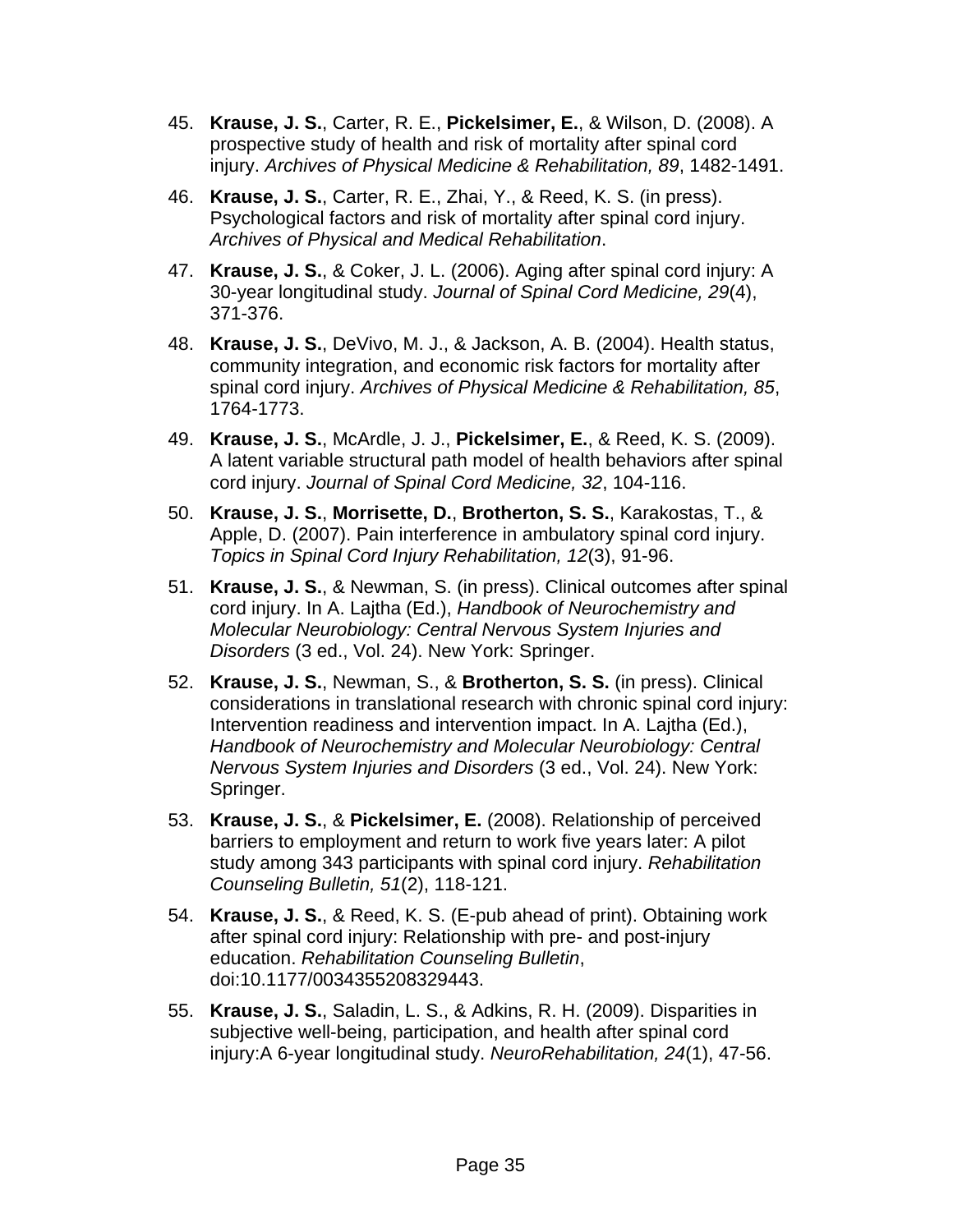- 56. **Krause, J. S.**, & Saunders, L. L. (in press). Risk of hospitalizations after spinal cord injury: Relationship with biographic, injury, educational, and behavioral factors. *Spinal Cord*.
- 57. **Krause, J. S.**, Terza, J. V., & **Dismuke, C.** (2008). Earnings among people with spinal cord injury. *Archives of Physical Medicine and Rehabilitation, 89*, 1474-1481.
- 58. Kutty, J., Cho, E. H., Lee, J. S., Vyavahare, N. R., & **Webb, K.** (2007). The effect of hyaluronic acid incorporation on fibroblast spreading and proliferation within PEG-diacrylate based semi-interpenetrating networks. *Biomaterials, 28*(33), 4928-4938.
- 59. Lineberry, L. A., **Selassie, A. W.**, Hill, B. G., Nicholas, J. S., Varma, A. K., Lackland, D. T., & Patel, S. J. (2009). Traumatic spinal cord mortality, 1981-1998. *J Trauma, 66*, 184-190.
- 60. Liu, J., Rumsey, J. W., Das, M., **Molnar, P.**, Gregory, C., Riedel, L., & Hickman, J. J. (2008). Electrophysiological and immunocytochemical characterization of DRG neurons on an organosilane surface in serum-free medium. *In Vitro Cellular & Developmental Biology-Animal, 44*, 162-168.
- 61. McCutcheon, E. P., **Selassie, A. W.**, Gu, J., & **Pickelsimer, E.**  (2004). Acute traumatic spinal cord injury, 1993-2000: Assessment of methylprednisolone administration and hospitalization. *J Trauma, 56*, 1076-1083.
- 62. **Middaugh, S. J., Thomas, K. J.**, Klingmueller, J., Smith, A. R., McFall, T. L., Gilbert, S. P., & Bailey, J. A. (2004). Treatment of musculoskeletal pain in the neck and shoulder in manual wheelchair users with spinal cord injury. *Applied Psychophysiology and Biofeedback, 29*(4), 294.
- 63. **Molnar, P.**, Wang, W., Natarajan, A., Rumsey, J. W., & Hickman, J. J. (2007). Photolithographic patterning of C2C12 myotubes using vitronectin as growth substrate in serum-free medium. *Biotechnology Progress, 23*, 265-268.
- 64. Narasimhan, S. V., Goodwin, R. L., Borg, T. K., Dawson, D., & **Gao, B. Z.** (2004). Multiple beam laser cell micropattering system. *SPIE Proceedings, 5514*, 437-446.
- 65. Nicholas, J. S., Selassie, A. W., Lineberry, L. A., **Pickelsimer, E.** E., & Haines, S. J. (2009). Use and determinants of the methylprednisolone protocol for traumatic spinal cord injury in South Carolina acute care hospitals. *Journal Trauma, Injury, Infection and Critical Care, In press*.
- 66. Pettigrew, L. C., Holtz, M. L., Li, Y., Yu, J., Kryscio, R. J., Craddock, S. D., Godwin, S., Kovatcheva-Ivanova, S., Grass, D. S., & **Kindy, M.**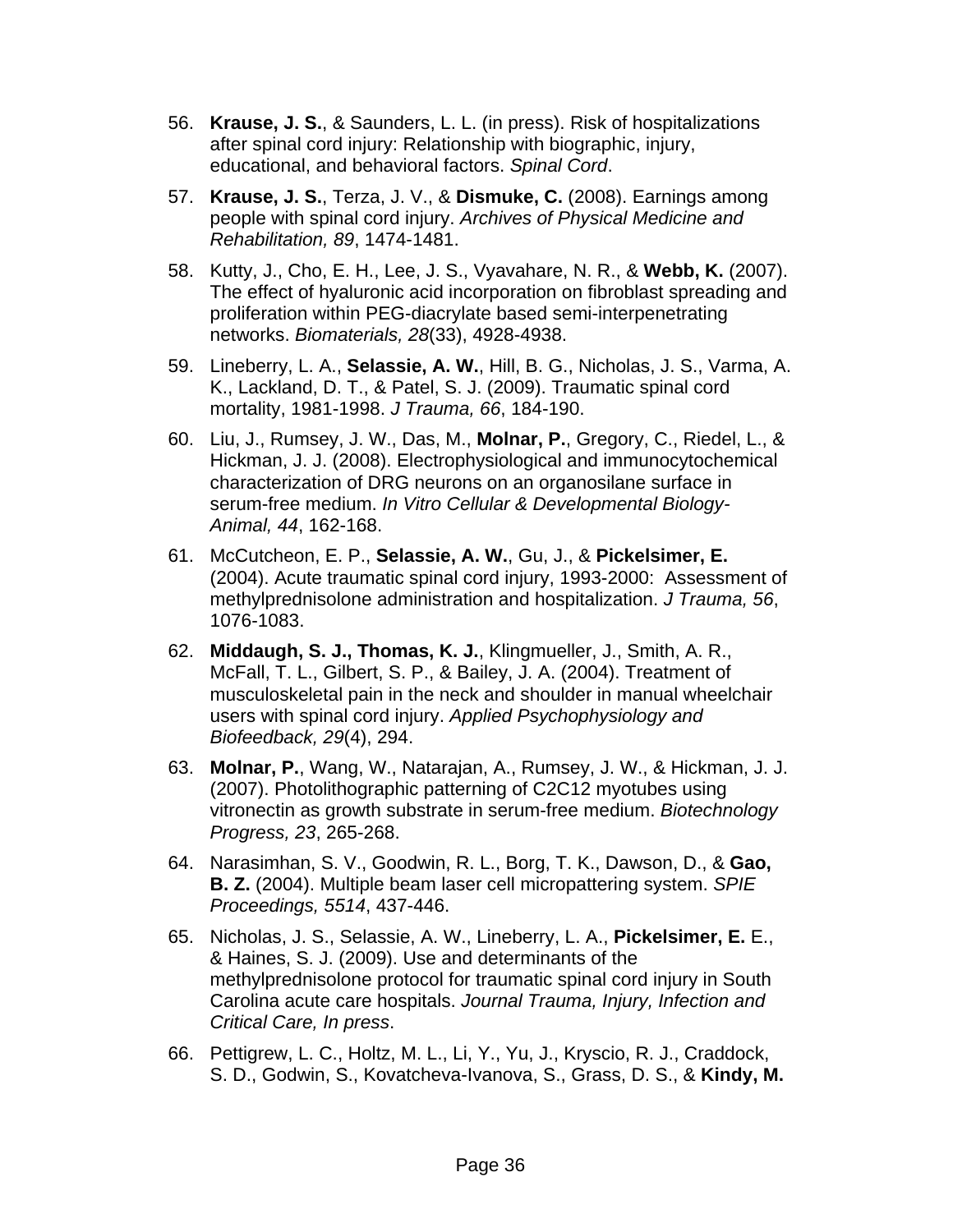**S.** (2009). Focal cerebral ischemia in the TNFa-transgenic rat. *J. Cereb. Blow Flow and Metab, In press*.

- 67. Qiao, F., Atkinson, C., Song, H., Pannu, R., Singh, I., & **Tomlinson, S**. (2006). Complement plays an important role in spinal cord injury and represents a therapeutic target for improving recovery following trauma. *The American Journal of Pathology, 169*(3).
- 68. **Ray, S. K.** (2005). Cysteine proteases in neuronal death in brain ischemia. In U. Lendeckel & N. Hooper (Eds.), *Proteases in the Brain* (pp. 63-77). New York, NY: Springer.
- 69. **Ray, S. K.** (2006). Currently evaluated calpain and caspase inhibitors in experimental brain ischemia. *Curr. Med. Chem, 13*, 3425-3440.
- 70. **Ray, S. K.** , & Banik, N. L. (2003). Calpain and its involvement in the pathophysiology of CNS injuries and diseases: Therapeutic potential of calpain inhibitors for prevention of neurodegeneration. *Curr. Drug Target CNS Neurol. Disord, 2*, 173-189.
- 71. **Ray, S. K.** , Guyton, M. K., Sribnick, E. A., & Banik, N. L. (2006). Calpain as a target for prevention of neuronal death in CNS injuries and diseases. In A. Lajtha & N.L. Banik (Eds.), *Handbook of Neurochemistry and Molecular Neurobiology – Neural Protein Metabolism and Function* (Vol. 7, pp. 1-23). New York, NY: Springer.
- 72. **Ray, S. K.** , Hogan, E. L., & Banik, N. L. (2003a). Calpain in the pathophysiology of spinal cord: Neuroprotection with calpain inhibitors. *Brain Res. Rev, 42*, 169-185.
- 73. **Ray, S. K.** , Karmakar, S., Nowak, M. W., & Banik, N. L. (2006). Inhibitors of calpain and caspase-3 prevented apoptosis and preserved electrophysiological properties of voltage-gated and ligandgated ion channels in rat primary cortical neurons exposed to glutamate. *Neuroscience, 139*, 577-595.
- 74. **Ray, S. K.** , Matzelle, D. D., Sribnick, E. A., Guyton, M. K., Wingrave, J. M., & Banik, N. L. (2003b). Calpain inhibitor prevented apoptosis and maintained transcription of proteolipid protein and myelin basic protein genes in rat spinal cord injury. *J . Chem. Neuroanat., 26*, 119- 124.
- 75. Rosenbalm, T., Owens, S., Bakken, D., & **Gao, B. Z.** (2006). Investigation of cell viability after laser guidance. *Progress in Biomedical Optics and Imaging, 7*(7), 608418.
- 76. Rubin, J., Schwartz, Z., Boyan, B., Fan, X., Case, N., Sen, B., Drab, M., Smith, D., Aleman, M., Wong, K., **Yao, H.**, Jo, H., & Gross, T. (2007). Caveolin-1 knock-out mice have increased bone size and stiffness. *Journal of Bone and Mineral Research, 22*, 1408-1418.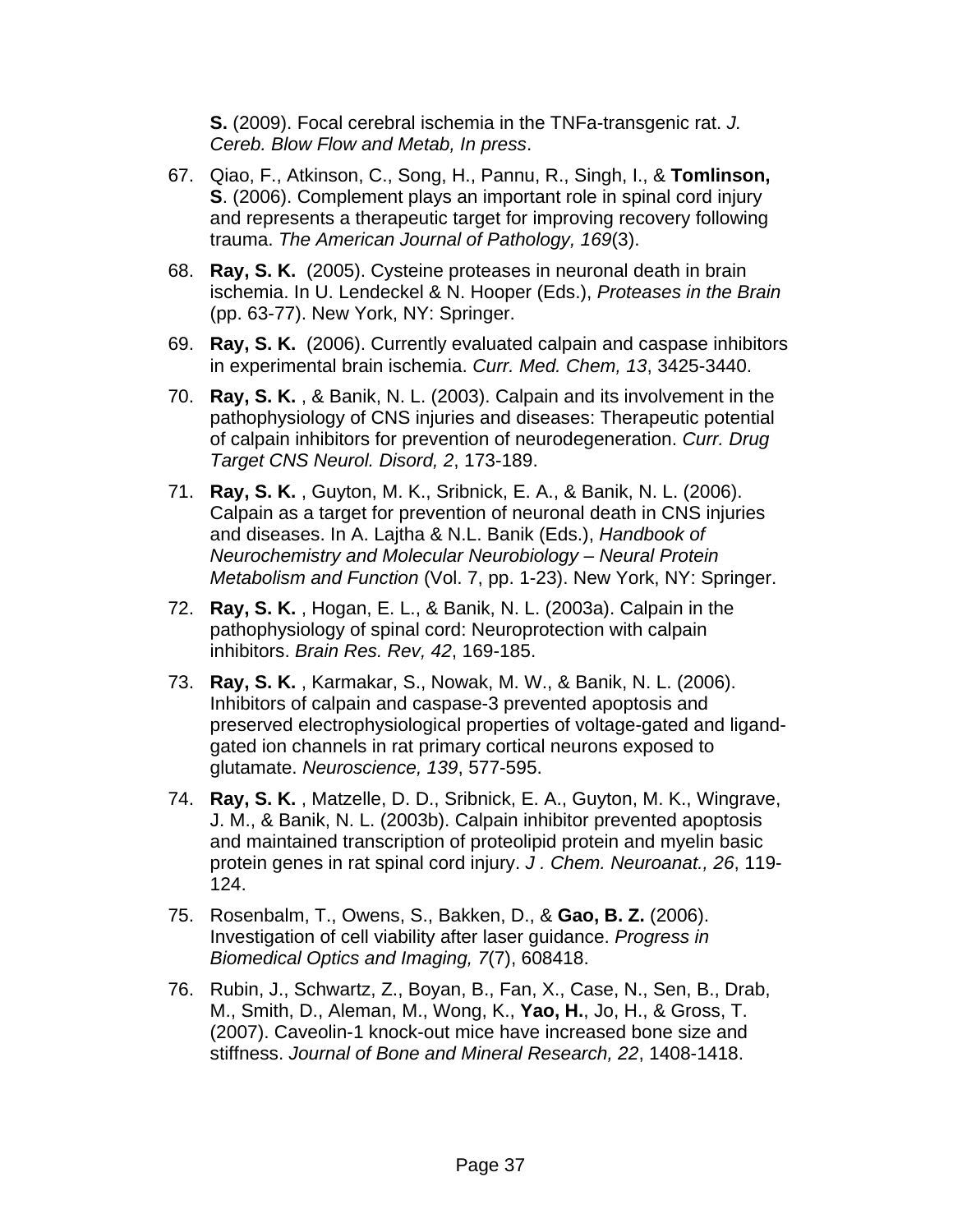- 77. Rumsey, J. W., Das, M., Kang, J. F., Wagner, R., **Molnar, P.**, & Hickman, J. J. (2008). Tissue engineering intrafusal fibers: Dose- and time-dependent differentiation. *Biomaterials, 29*, 994-1004.
- 78. Saladin, L. S., **Krause, J. S.**, & Adkins, R. H. (2009). Pressure ulcer prevalence and barriers to treatment after spinal cord injury: Comparisons of 4 groups based on race-ethnicity. *NeuroRehabilitation, 24*(1), 57-66.
- 79. Samantaray, S., Butler, J. T., **Ray, S. K.** , & Banik, N. L. (2009). Extranigral neurodegeneration in Parkinson's disease: A role for calpain in neurodegeneration. *Ann. N. Y. Acad. Sci., 1139*, 331-336*.*
- 80. Samantaray, S., Knaryan, V. H., Butler, J., **Ray, S. K.** , & Banik, N. L. (2008b). Spinal cord degeneration in C57BL/6N mice following induction of experimental parkinsonism with 1-methyl-4-phenyl-1,2,3,6-tetrahydropyridine. *J. Neurochem, 104*, 1309-1320.
- 81. Samantaray, S., Knaryan, V. H., Guyton, M. K., Matzelle, D. D., **Ray, S. K.** , & Banik, N. L. (2007). The prakinsonian neurotoxin rotenone activates calpain and caspase-3 leading to motoneuron degeneration in spinal cord of Lewis rats. *Neuroscience, 146*(2), 741-755.
- 82. Samantaray, S., **Ray, S. K.** , Ali, S. F., & Banik, N. L. (2006). Calpain activation in apoptosis of motoneurons in cell culture models of experimental parkinsonism. *Ann. N. Y. Acad. Sci., 1074*, 349-356.
- 83. Samantaray, S., **Ray, S. K.** , & Banik, N. L. (2008c). Calpain as a potential therapeutic target in Parkinson's disease. *CNS Neurol Disord Drug Targets, 7*, 305-312.
- 84. Samantaray, S., Sribnick, E. A., Das, A., Knaryan, V., Matzelle, D., Yallapragada, A., Reiter, R. J., **Ray, S. K.** , & Banik, N. L. (2008d). Melatonin attenuates calpain upregulation, axonal damage, and neuronal death in rat spinal cord injury. *J. Pineal Res, 44*, 348-357.
- 85. Schwartz, Z., Zhao, G., Raz, P., Barak, Y., Tauber, M., **Yao, H.**, & Boyan, B. D. (2008). Micron scale roughness on the surface of ti6al4v pedicle screws enhances osteoblast differentiation in vitro and osteointegration in sheep spine in vivo *Journal of Bone and Joint Surgery, 90*, 2485-2498.
- 86. Sribnick, E. A., Guyton, M. K., Imam, S., **Ray, S. K.** , & Banik, N. L. (2009). Calpain's role as a central mediator in diverse neurological diseases. *Bradford Festschrift, In press*.
- 87. Sribnick, E. A., Matzelle, D. D., **Ray, S. K.** , & Banik, N. L. (2006). Estrogen treatment of spinal cord injury attenuates calpain activation and apoptosis. *J Neurosci Res, 84*(5), 1064-1075.
- 88. Sribnick, E. A., Matzelle, D. D., **Ray, S. K.** , & Banik, N. L. (2008). Estrogen is a promising multi-active agent for the treatment of spinal cord injury. In N.L. Banik & S.K. Ray (Eds.), *Handbook of*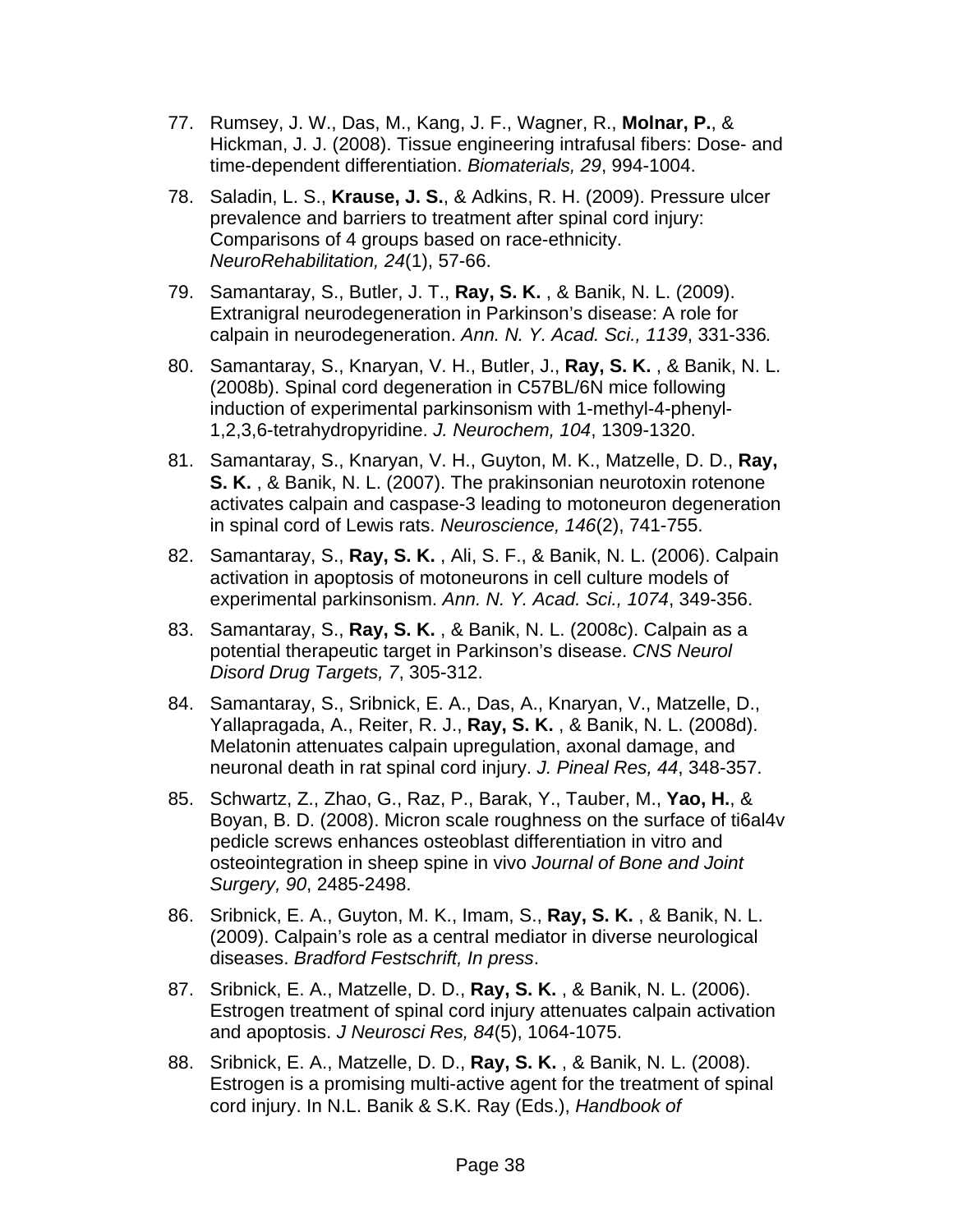*Neurochemistry and Molecular Biology: Brain and Spinal Cord Trauma* (Vol. 3rd, pp. 581-597). New York, NY: Springer.

- 89. Sribnick, E. A., **Ray, S. K.** , & Banik, N. L. (2006). Estrogen prevents glutamate-induced apoptosis in C6 glioma cells by a receptormediated mechanism. *Neuroscience, 137*, 197-209.
- 90. Sribnick, E. A., **Ray, S. K.** , & Banik, N. L. (2007). Estrogen as a multiactive neuroprotective agent in traumatic injuries. *Neurochem Res, 29*, 2007-2014.
- 91. Sribnick, E. A., **Ray, S. K.** , Nowak, M. W., Li, L., & Banik, N. L. (2004). 17ß-Estradiol attenuates glutamate-induced apoptosis and preserves electrophysiologic function in primary cortical neurons. *J. Neurosci. Res, 76*, 688-696.
- 92. Sribnick, E. A., Wingrave, J. M., Matzelle, D. D., **Ray, S. K.** , & Banik, N. L. (2003). Estrogen as a neuroprotective agent in the treatment of spinal cord injury. *Ann. N. Y. Acad. Sci., 993*, 125-133.
- 93. Sribnick, E. A., Wingrave, J. M., Matzelle, D. D., Wilford, G. G., Yallapragada, A. V., **Ray, S. K.** , & Banik, N. L. (2005). Estrogen attenuated markers of inflammation and decreased lesion volume in acute spinal cord injury in rats. *J. Neurosci. Res, 82*, 283-293.
- 94. Sur, P., Sribnick, E., Wingrave, M., Nowak, M. F., **Ray, S. K.** , & Banik, N. (2003). Estrogen attenuates oxidative stress-induced apoptosis in C6 glial cells. *Brain Res., 971*, 178-188.
- 95. Tate, D. g., Forchheimer, M., **Krause, J. S.**, Meade, M.A., & Bombardier, C.H. (2004). Patterns of alcohol and substance use and abuse in persons with spinal cord injury risk factors and correlates. *Archives of Physical Medicine & Rehabilitation, 85*, 1837-1847.
- 96. Varghese, K., **Molnar, P.**, Stancescu, M., Das, M., Bhargava, N., **Kindy, M. S.**, & Hickman, J. J. (2008). Regeneration and characterization of adult mouse hippocampal neurons in a defined in vitro system. *J Neurosci Methods, Epub ahead of print*.
- 97. Wang, Y., Meng, A., Lang, H., Brown, S. A., Konopa, J. L., **Kindy, M. S.**, Schmiedt, R. A., Thompson, J. S., & Zhou, D. (2004). Activation of nuclear factor kappaB In vivo selectively protects the murine small intestine against ionizing radiation-induced damage. *Cancer Res., 64*, 6240-6246.
- 98. Whiteneck, G., Forchheimer, M., & **Krause, J. S.** (2007). Quality of life and health in the last years after spinal cord injury. *Topics in Spinal Cord Injury Rehabilitation, 12*(3), 77-90.
- 99. Wilson, K. A., **Molnar, P.**, & Hickman, J. J. (2007). Integration of functional myotubes with a Bio-MEMS device for non-invasive interrogation. *Lab on a Chip, 7*, 920-922.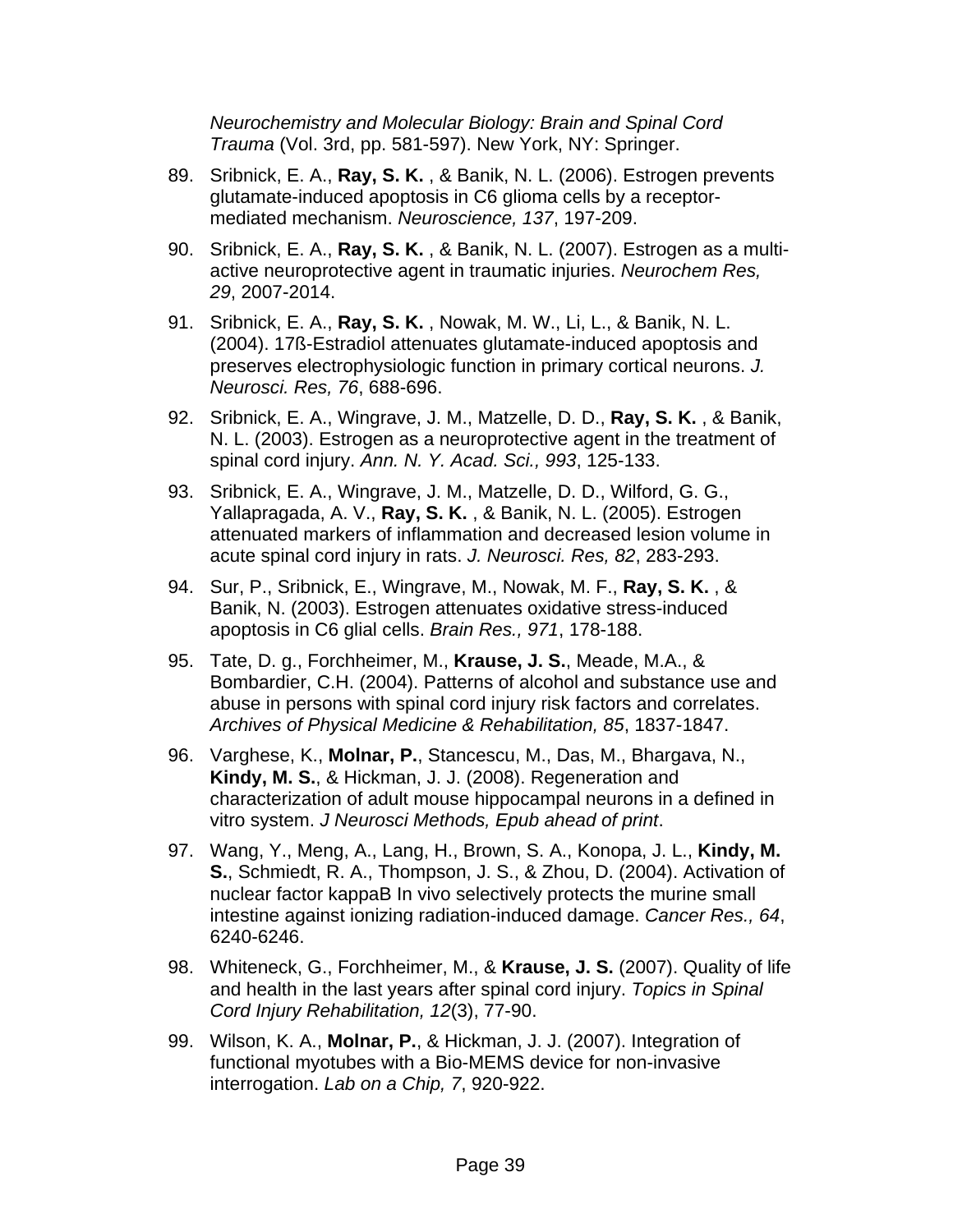- 100. Wingrave, J. M., Schaecher, K. E., Sribnick, E. A., Wilford, G. G., **Ray, S. K.** , Hazen-Martin, D. J., Hogan, E. L., & Banik, N. L. (2003). Early induction of secondary injury factors causing activation of calpain and mitochondria-mediated neuronal apoptosis following spinal cord injury in rats. *J. Neurosci. Res., 73*, 95-104.
- 101. Wingrave, J. M., Sribnick, E. A., Wilford, G. G., Matzelle, D. D., Mou, J. A., **Ray, S. K.** , Hogan, E. L., & Banik, N. L. (2004a). Higher calpastatin levels correlate with resistance to calpain-mediated proteolysis and neuronal apoptosis in juvenile rats after spinal cord injury. *J. Neurotrauma, 21*, 1240-1254.
- 102. Wingrave, J. M., Sribnick, E. A., Wilford, G. G., Matzelle, D. D., Mou, J. A., **Ray, S. K.** , Hogan, E. L., & Banik, N. L. (2004b). Relatively low levels of calpain expression in juvenile rat correlate with less neuronal apoptosis after spinal cord injury. *Exp. Neuronol., 187*, 529-532.
- 103. **Wise, H. H., Thomas, K.J.**, & **Krause, J. S.** (2004). Employment outcomes: health factors and the role of the physical therapist. *Topics in Spinal Cord Injury Rehabilitation, 9*(4), 11-18.
- 104. Wu, J., Zhu, B. B., Yu, J., Zhu, H., Qiu, L., **Kindy, M. S.**, Gu, L., Seidel, A., & Li, G. M. (2003). In vitro and in vivo modulations of benzo[c]phenanthrene-DNA adducts by DNA mismatch repair system. *Nucleic Acids Res., 31*, 6428-6434.
- 105. Xu, T., Zhang, N., Nichols, H. L., Shi, D., & **Wen, X.** (2007). Modification of Nanostructured Materials for Biomedical Applications. *Materials Science & Engineering C., 27*, 579-594.
- 106. **Yao, H.**, & Gu, W. Y. (2007a). Convection and diffusion of solute in charged hydrated soft tissues: a mixture theory approach. *Biomechanics and Modeling in Mechanobiology, 6*, 63-72.
- 107. **Yao, H.**, & Gu, W. Y. (2007b). Three-dimensional inhomogeneous triphasic finite element analysis of physical signals and solute transport in human intervertebral disc under axial compression. *Journal of Biomechanics, 40*, 2071-2077.
- 108. Yu, J., **Kindy, M. S.**, Ellis, B. C., Baatz, J. E., Peden-Adams, M., Ellingham, T. J., Wolff, D. J., Fair, P. A., & Gattoni-Celli, S. (2005). Establishment of epidermal cell lines derived from the skin of the atlantic bottlenose dolphin (Tursiops Truncatus). *Anat Rec A Discov Mol Cell Evol Biol., 287*(2), 1246-1255.
- 109. Yuen, H. K., Burik, J.K., **Krause, J. S.** (2004). Physical and psychological well-being among adults with spinal cord injury: the role of volunteer activities. *Topics in Spinal Cord Injury Rehabilitation, 9*(4), 19-25.
- 110. **Yuen, H. K.**, Wolf, B., Magruder, K., Bandyhoypadhyay, D., **Selassie, A.**, & Salinas, C. (2009). Factors limiting access to dental care for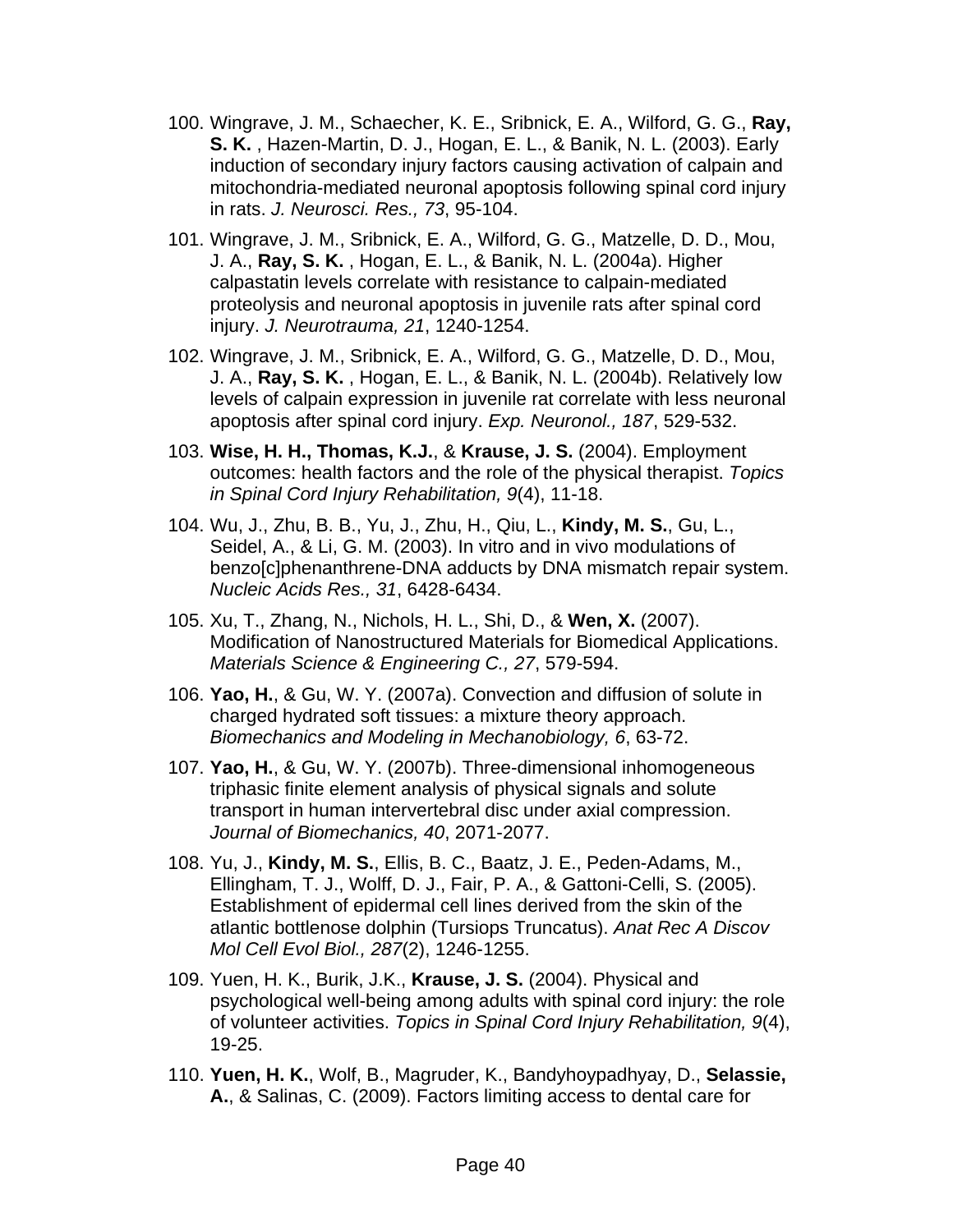adults with Traumatic Spinal Cord Injury. *Journal of American Dental Association, Forthcoming*.

- 111. Zhang, L., Yu, J., & **Kindy, M. S.** (2005). Does knockout of JNK3 gene provide a protective action in spinal cord injury of mice? *International J. Emergency Critical Care Med., 2*, 497-503.
- 112. Zhang, N., Zhang, C., & **Wen, X.** (2005). Fabrication of semipermeable hollow fiber membranes with highly aligned texture for nerve guidance. *Journal of Biomedical Materials Research: Part 1, 75*(4), 941-949.

#### **Invited Talks and Presentations**

- 1. Banik NL, Wei L, Samantaray S, Das A, Sribnick EA, Matzelle DD, **Ray SK**, Yu SP (2008) Neuroprotective efficacy of estrogen in acute and chronic spinal cord injury in rats (Poster Number: P2-03-07). Presented in the 3<sup>rd</sup> International Society for Neurochemistry (ISN) Special Neurochemistry Conference, June 27 - July 1, Beijing, China.
- 2. Banik NL, Wei L, Samantaray S, Das A, Sribnick EA, Matzelle DD, **Ray SK**, Yu SP (2008) Estrogen is neuroprotective in acute and chronic spinal cord injury  $(SCI)$  in rats. Presented in the  $9<sup>th</sup>$  International Conference on Neuroprotective Agents, September 7-11, Marine Biological Laboratory (MBL), Woods Hole, MA, USA.
- 3. **Barbosa E.** Attenuation of Acute Inflammatory Response by Atorvastatin after Spinal Cord Injury. Presented at the annual meeting of the American Society of Neurochemistry, August 14, 2004.
- 4. **Barbosa E.** HMG-CoA Reductase Inhibitor protects against Endothelial Dysfunction and Inflammatory Disease in a Rat Model of Spinal Cord Injury. Presented at the annual meeting of the Society for Neuroscience, November 12, 2005.
- 5. Beachley, V., & **Wen, X**. Three Dimensional Aligned Individual Nano-fibers For Neural Tissue Engineering; Society for Biomaterials 33rd Annual Meeting, Chicago, IL, USA (2007)
- 6. **Brotherton SS,** Nietert PJ. Falls among individuals with incomplete spinal cord injury. Platform presentation at: South Carolina Spinal Cord Injury Research Fund Scientific Conference; Charleston, SC, May 2005.
- 7. **Brotherton SS, Krause JS**, Nietert PJ. Risk factors for falls among individuals with incomplete spinal cord injury. Presented at the APTA Combined Sections Meeting; San Diego, CA, February 2006.
- 8. **Brotherton SS, Krause JS**, Nietert PJ. Falls among individuals with incomplete spinal cord injury Presented at the APTA Combined Sections Meeting; San Diego, CA, February 2006.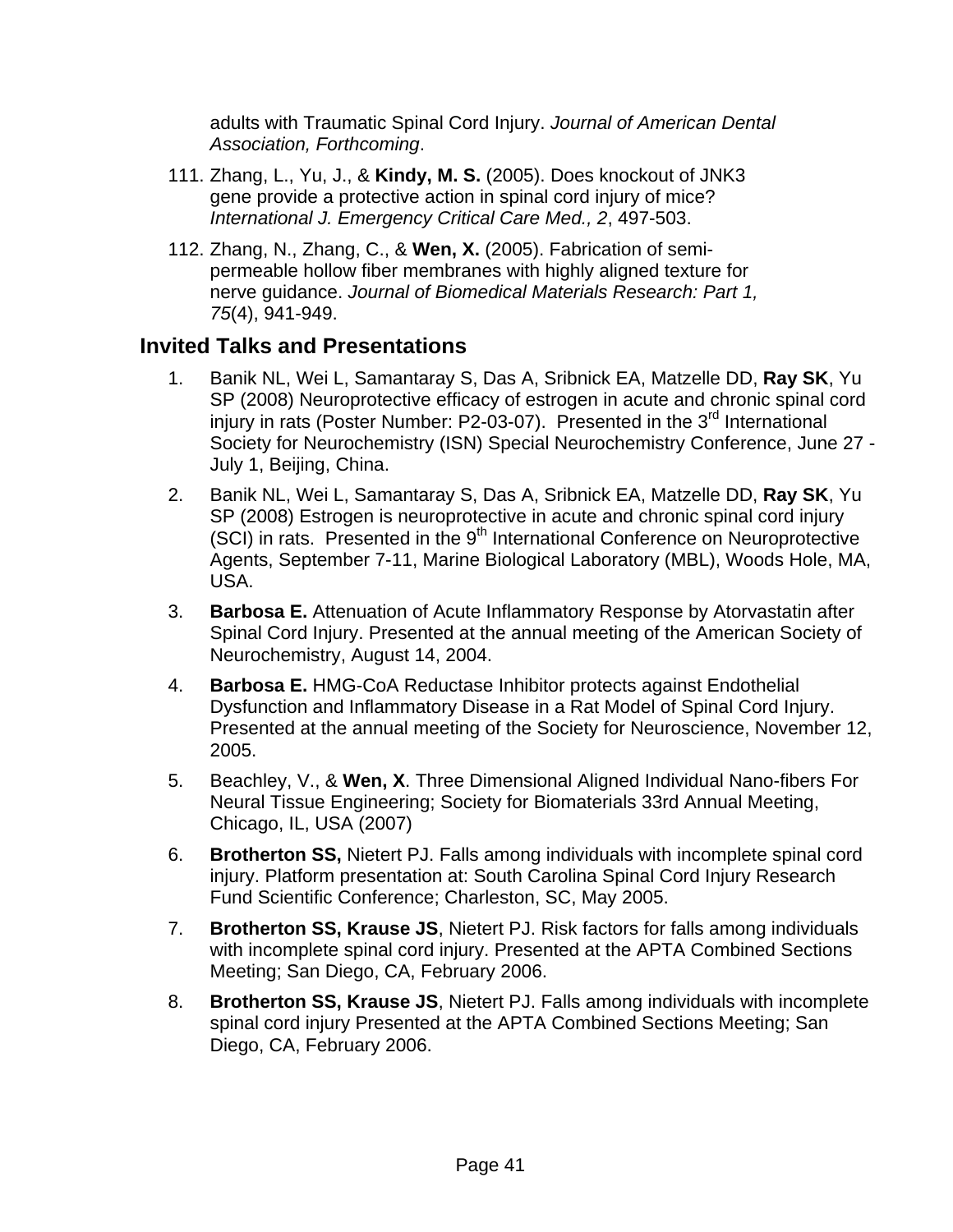- 9. **Brotherton SS**, Krause JS, Nietert PJ Falls in individuals with incomplete spinal cord injury. Poster accepted for presentation: APTA Scientific Meeting and Exposition; June 2007; Denver, CO.
- 10. Cribb RC, Lee JS, and **Webb K**. Cloning and expression of bioactive recombinant L1 neural cell adhesion molecule (Regenerate World Tissue Engineering Congress 2006).
- 11. Das A, Pava MJ, Reiter RJ, Woodward J, **Ray SK**, Banik NL (2008) Melatonin acts via receptor mediated pathway to attenuate apoptosis in VSC4.1 motoneurons exposed to  $H_2O_2$ , glutamate, and TNF- $\alpha$ . Presented in the Annual Meeting of the Society for Neuroscience (SfN), November 15-19, Washington, DC.
- 12. Datar K, Lee JS, Vyavahare NR, **Webb K**. Controlled release hydrogel coatings on deep groove polymer fibers for spinal cord regeneration. Society for Biomaterials; Memphis, TN, 2005.
- 13. Dean D, Vertegel A, Dooley RL, and **Gao BZ.** "Matrix Regulation of Cardiomyocyte Mechanical Properties Investigated by AFM," BMES 2006 Annual Meeting, October 11-14, 2006, Chicago.
- 14. Delphine D, Gourdie R, Borg T, Dooley L and **Gao BZ**, "AFM Investigation of Fibroblast-Fibroblast Interactions on Collagen Substrates," Society for Biomaterials Annual Meeting, Pittsburg, PA, April 26-29, 2006.
- **15. Dismuke, C.E.** (presenter), Bradford, W.D., & **Krause. J.S.** Labor Market Participation of the Spinal Cord Injured: Effects of Disability Payments, Spousal Labor-Market Supply and Care-Giving Intensity. Presented at the  $6<sup>th</sup>$  International Health Economics Association Meetings, Copenhagen, Denmark, June 2007.
- 16. **Dismuke, C.E.**, Bradford, W.D., & **Krause, J.S.** Income Below the Poverty Level: The Reality of SCI Households. Poster Presented at the 2<sup>nd</sup> Annual Spinal Cord Injury Fund Association Conference, Charleston, SC. June 2008.
- 17. **Dismuke, C.E.** (presenter), **Krause, J.S.**, & Terza, J.P. Why Do So Many Families Affected By Spinal Cord Injury Live in Poverty? Presented at the 2<sup>nd</sup> Biennial Conference of the American Society of Health Economists, Duke University, Durham, NC, June 2008.
- 18. **Dismuke, C.E.**, Jones, W. (presenter), **Krause, J.S.** The Effect of Education Acquisition on Employment and Income of Individuals Affected by Spinal Cord Injury. Poster Presented at the American Public Health Association Meetings October 2008.
- 19. **Dismuke, C.E***.* Economic Consequences of Spinal Cord Injury in OEF/OIF Veterans. Presented at the REAP VA Seminar Series, Ralph H. Johnson VA., December 2008.
- 20. Duncan B, River ED, Merlo A, **Fritz SL**. The Effect of Intensive Mobility Training Booster Session in an Individual with Chronic Spinal Cord Injury. University of South Carolina Graduate Student Day. April 2008. Platform Presentation.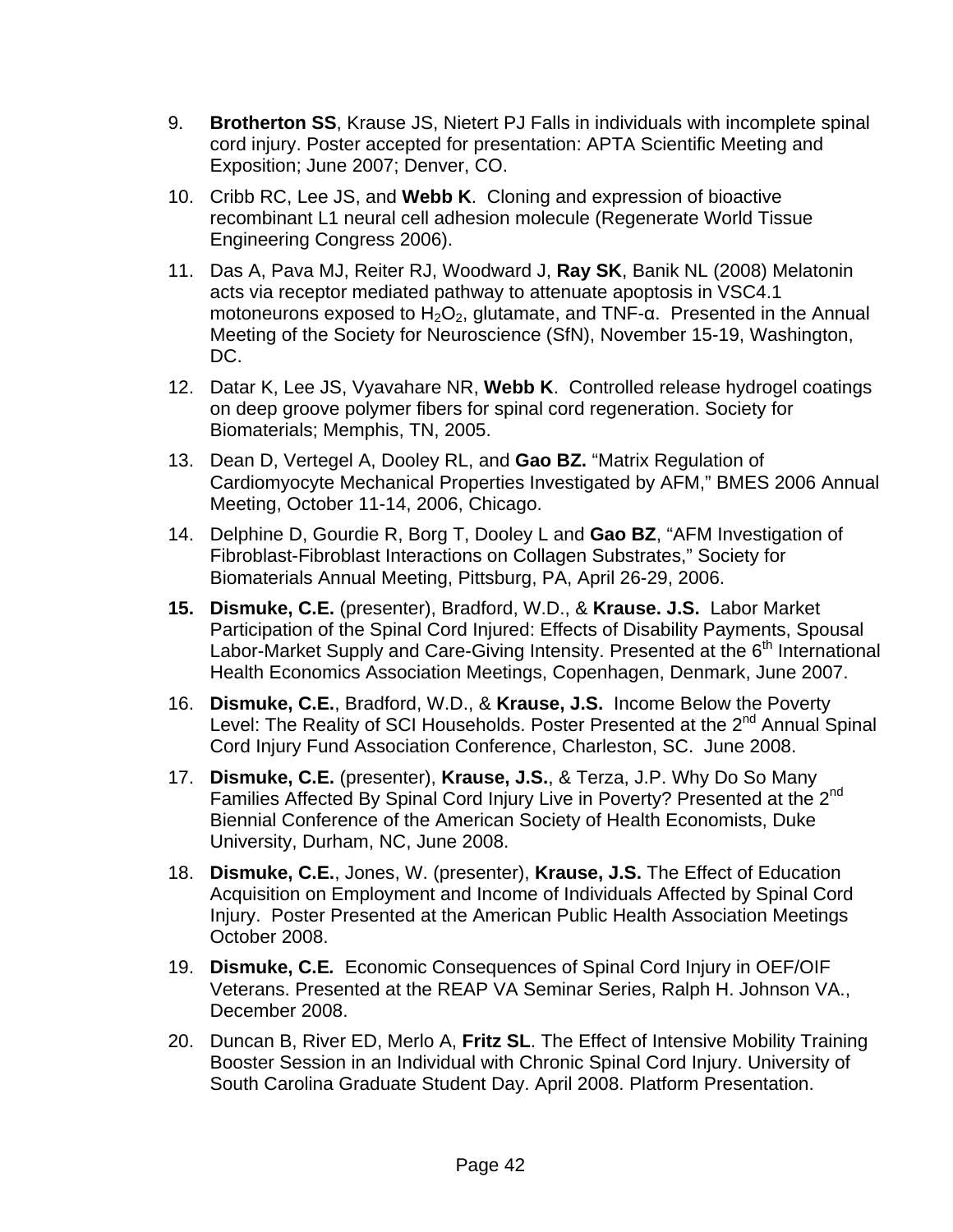- 21. **Fritz, SL.** Intensive Mobility Training, an Intervention Across Populations. The Healthy Aging Research Consortium, Talk-a-topic presenter. Columbia, SC. December 2005.
- 22. **Fritz, SL.** Intensive Mobility Training, an Intervention for Individuals with Neurologic Impairments and Disabilities, SCAPTA Midlands District Meeting. Columbia, SC. May 2007.
- 23. **Fritz, SL.** Constraint-Induced Movement Therapy and Locomotor Training, from theory to application. Physical Therapy Program. Hogeschool Utrecht College; Utrecht, Holland. October 2007.
- 24. **Fritz, SL.** Constraint-Induced Movement Therapy and Locomotor Training, from plasticity to function. Department of Neuroscience- Universiteit Utrecht; Utrecht, Holland. October 2007.
- 25. **Fritz, SL.** Intensive Training: Application to Speech Therapy. University of South Carolina, Neurogenics Graduate Program in Speech-Language Pathology. March 2008.
- 26. **Fritz, SL.** Intensive Mobility Training: a Hybrid of CIMT and LT. Chatham University, Pittsburg, PA. March 2008.
- 27. **Fritz SL**, Merlo AR, Rivers ED. Intensive Mobility Training for an Individual with Incomplete Spinal Cord Injury: A Case Study. Presented at the Second Scientific Conference of the South Carolina Spinal Cord Injury Research Fund, Charleston, SC. May, 2008. Poster Presentation.
- 28. **Fritz, SL.** Neuroplasticity. HealthSouth Rehabilitation Hospital: Rehabilitation Approaches for the 21<sup>st</sup> Century. May 2008.
- 29. **Fritz SL**, Merlo AR, Rivers ED, Watson E. Intensive Mobility Training as an Intervention for Individuals with Incomplete Spinal Cord Injury: A Pilot Study. Presented at Physical Therapy 2008: Annual Conference & Exposition of the American Physical Therapy Association, San Antonio, TX. June 2008. Platform Presentation.
- 30. **Fritz, SL.** Intensive Mobility Training: Pilot Results from Intensive Therapy. Dorn VA Medical Center, Grand Rounds. July 2008
- 31. **Fritz SL**, Merlo AR, Rivers ED, Brandenburg B, Sweet JK, Galloway D, deBode S. Intensive Mobility Training in Individuals with Chronic Neurological Injuries: A Case Series. To be presented at Combined Sections Meeting, Las Vegas, NV. February, 2009. Poster Presentation.
- 32. **Gao BZ.** Laser Cell Guidance of Embryonic Chick Forebrain Neuronal Cell for Study of Spinal Cord Microenvironments. Presented at the Fifth Frontiers in Neuroscience Research Day, Charleston, SC; March 19, 2004.
- 33. **Gao BZ.** Laser Micropatterning of Polylactide Microspheres into Neuronal-Glial Coculture to Quantitatively Study Axonal Regeneration. Presented at the 2004 Polymer Networks Conference; Bethesda, MD, August 15-19, 2004.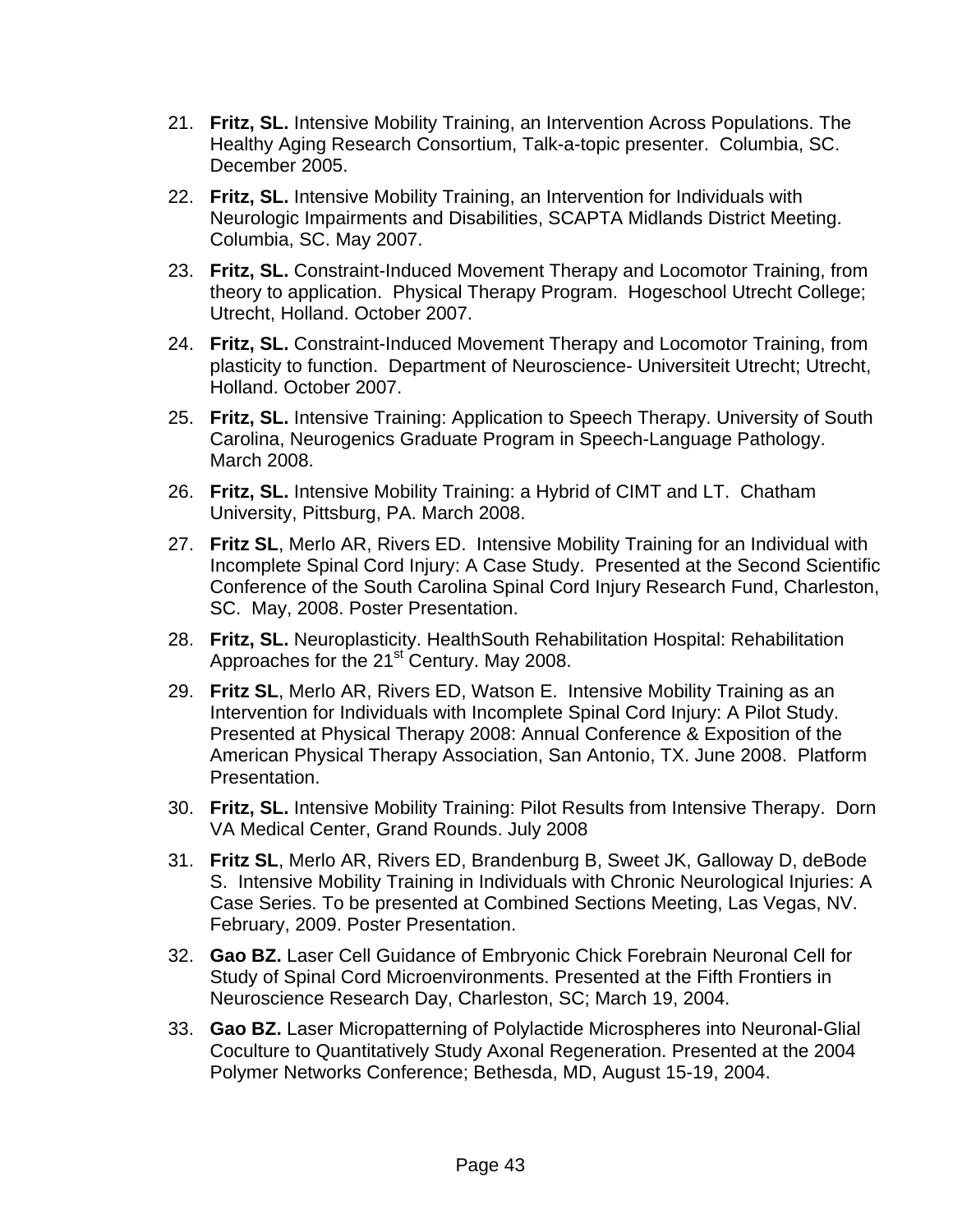- 34. **Gao BZ.** Investigation of Axonal Regeneration Using Laser Cell Micropatterning. Presented at the Society for Biomaterials' Symposium on Biomaterials in Regenerative Medicine: The Advent of Combination Products; Philadelphia, PA, October 16 - 18, 2004.
- 35. **Gao BZ.** Laser Cell Micropatterning to Engineer Microenvironments for Cardiomyocyte-Fibroblast Interactions. Presented at the 2004 BMES Annual Fall Meeting; Philadelphia, PA, October 13-16, 2004.
- 36. **Gao BZ.** Electrical Coupling between Laser Patterned Fibroblasts and Myocytes. Presented at the 2<sup>nd</sup> International Workshop on Bioprinting, Biopatterning and Bioassembly; Charleston, SC, Mach 13-15, 2005.
- 37. **Gao BZ** Laser Cell Micropatterning System. Presented at the 2<sup>nd</sup> International Workshop on Bioprinting, Biopatterning and Bioassembly; Charleston, SC, Mach 13-15, 2005.
- 38. **Gao BZ.** Release of Nerve Growth Factor from Polylactide-co-glycolide Microspheres for use in Laser Micropatterning. Presented at the 6<sup>th</sup> Annual Frontiers in Neuroscience Research Day – Neuromics: From Genomics to Metabolomics; Charleston, SC, March 18, 2005.
- 39. **Gao BZ.** Analysis of Neurite Outgrowth for a Laser Patterned Neuronal Culture. Presented at the 2<sup>nd</sup> International IEEE EMBS Conference on Neural Engineering; Washington D.C., March 16-19 2005.
- 40. **Gao, BZ.** Mechanical Interactions between Myocytes and Fibroblasts at the Single Cell Level. Presented at the Society For Biomaterials 30<sup>th</sup> Annual Meeting; Memphis, TN, April 27-30 2005.
- 41. **Gao, BZ** Axon Guided by the Release of Neuron Growth Factor from Polylactideco-glycolide Microspheres. Presented at the Society For Biomaterials 30<sup>th</sup> Annual Meeting; Memphis, TN, April 27-30 2005.
- 42. **Gao, BZ** Electrical Coupling of Myocyte and fibroblast on various ECMs. Presented at the Society For Biomaterials 30<sup>th</sup> Annual Meeting; Memphis, TN, April 27-30 2005.
- 43. **Gao, BZ** Multielectrode Arrays Surface Characterization and Modification for Neuronal Cell Adhesive and recording. Presented at the Society For Biomaterials 30<sup>th</sup> Annual Meeting; Memphis, TN, April 27-30, 2005.
- 44. **Gao, BZ** Motor Units Created on a Homogenous Coated Biosurface. Presented at the Society For Biomaterials 30<sup>th</sup> Annual Meeting; Memphis, TN, April 27-30, 2005.
- 45. **Gao BZ.** Cell Diagnosis Based on Optical Forces. Presented at the International Society for Optical Engineering Annual Meeting; San Diego, CA, July 31-August 4, 2005
- 46. **Gao BZ.** Mechanical Interactions between Myocytes and Fibroblasts at the Single Cell Level. To be presented at the Biomedical Engineering Society's 2005 Annual Meeting; Baltimore, MD, September 28 - October 1, 2005.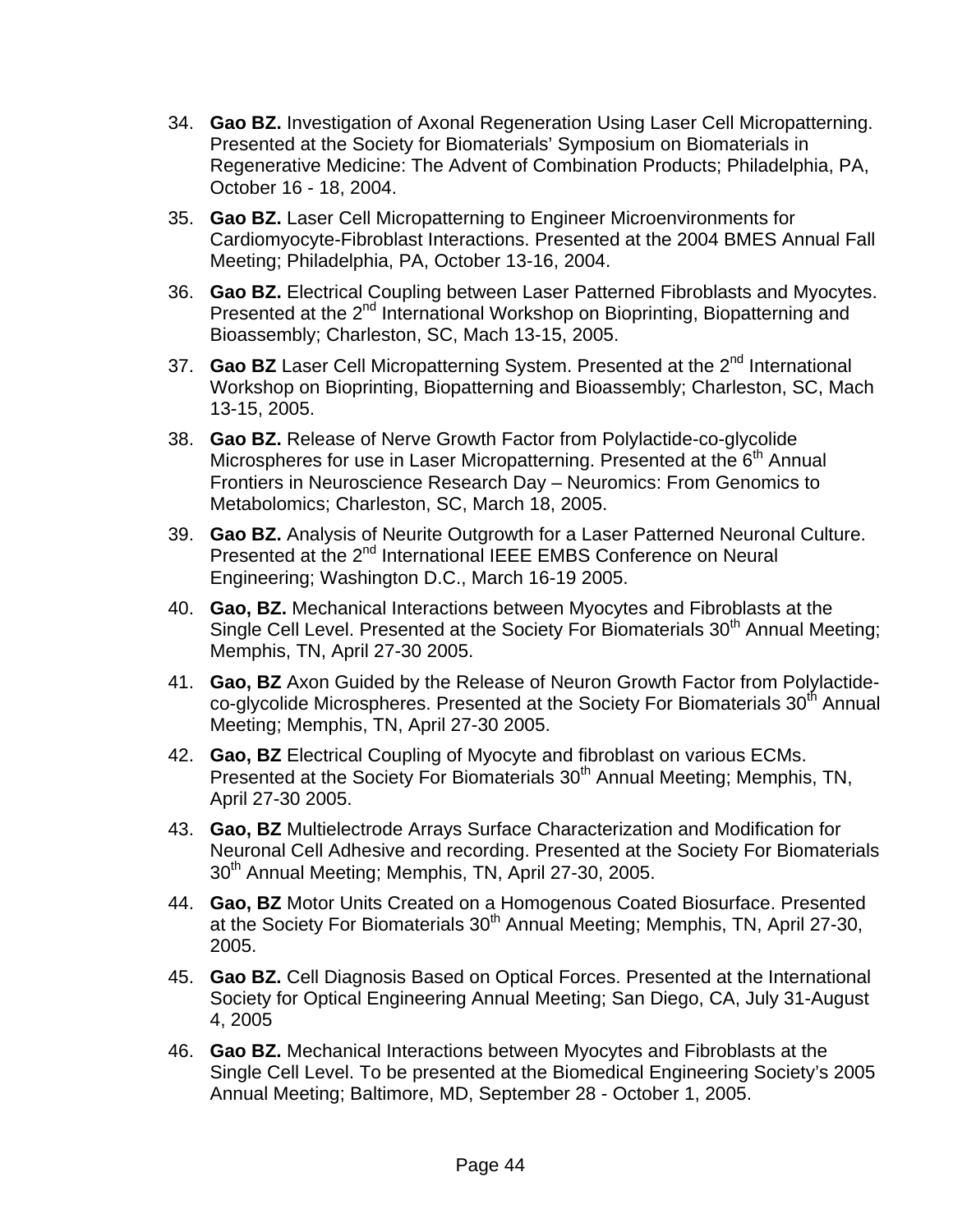- 47. **Gao BZ.** Laser Cell Micropatterning for the Formation of Neuromuscular Junctions on an MEA. To be presented at the Biomedical Engineering Society's 2005 Annual Meeting; Baltimore, MD, September 28 - October 1, 2005.
- 48. **Gao BZ.** Effects of Nerve Growth Factor Release from a Single PLGA Microsphere on Individual Neurons. To be presented at the Biomedical Engineering Society's 2005 Annual Meeting; Baltimore, MD, September 28 - October 1, 2005.
- 49. **Gao BZ.** Automated Laser Patterning of Neurons into Isolated Microenviorments on an MEA. To be presented at the Biomedical Engineering Society's 2005 Annual Meeting; Baltimore, MD, September 28 - October 1, 2005.
- 50. **Gao BZ.** Fibroblast-Myocyte Electrical Coupling in a Micropatterned Cell Coculture. To be presented at the Biomedical Engineering Society's 2005 Annual Meeting; Baltimore, MD, September 28 - October 1, 2005.
- 51. **Gao BZ**, "Optical Techniques in Biomedical Research", lectured in School of Precision Instrument and Optoelectronics Engineering, Tianjin University, PR China, Nov. 25, 2005
- 52. **Gao BZ**, "Laser Micropatterning Technique", lectured in Institute of Materials Processing & Automation, Tsinghua University, PR China, Nov. 29, 2005
- 53. **Gao BZ**, "NGF Stimulated Neurite Outgrowth in a Laser Patterned Neuronal Network," 7th Annual Frontiers in Neuroscience Research Day Conference, Charleston, SC, March 17, 2006
- 54. **Gao BZ**, "AFM Characterization of Coupled Cardiac Cell Coculture" 2nd South Carolina Bioengineering Symposium, Clemson, SC, June 19-20, 2006
- 55. **Gao BZ**, "Laser Cell Micropatterning Technique", lectured in School of Electrical and Electronic Engineering, Yanyong Technological University, Singapore, Dec. 1, 2006
- 56. **Gao BZ**, "Biophotonics", lectured in Institute of Optoelectronics, Shenzhen University, , PR China, Dec. 8, 2006
- 57. George J, Norris JS, Banik NL, **Ray SK** (2008) Simultaneous siRNA mediated downregulation of hTERT and treatment with interferon-gaama in human glioblastoma SNB-19 and LN-18 cells causes cell cycle arrest and inhibits invasion, angiogenesis, and tumor growth in nude mice In: Proceedings of the 99<sup>th</sup> Annual Meeting of the American Association for Cancer Research; 2008 Apr 12-16; San Diego, CA. Philadelphia (PA): AACR; 2008. Abstract number 1834.
- 58. George J, Tomlinson S, Banik NL, **Ray SK** (2008) Synergistic effect of Bcl-xL small interfering RNA and genistein in human neuroblastoma SH-SY5Y and SK-N-DZ cells for induction of apoptosis and inhibition of angiogenesis and tumor growth in nude mice. In: Proceedings of the 99<sup>th</sup> Annual Meeting of the American Association for Cancer Research; 2008 Apr 12-16; San Diego, CA. Philadelphia (PA): AACR; 2008. Abstract number 4406.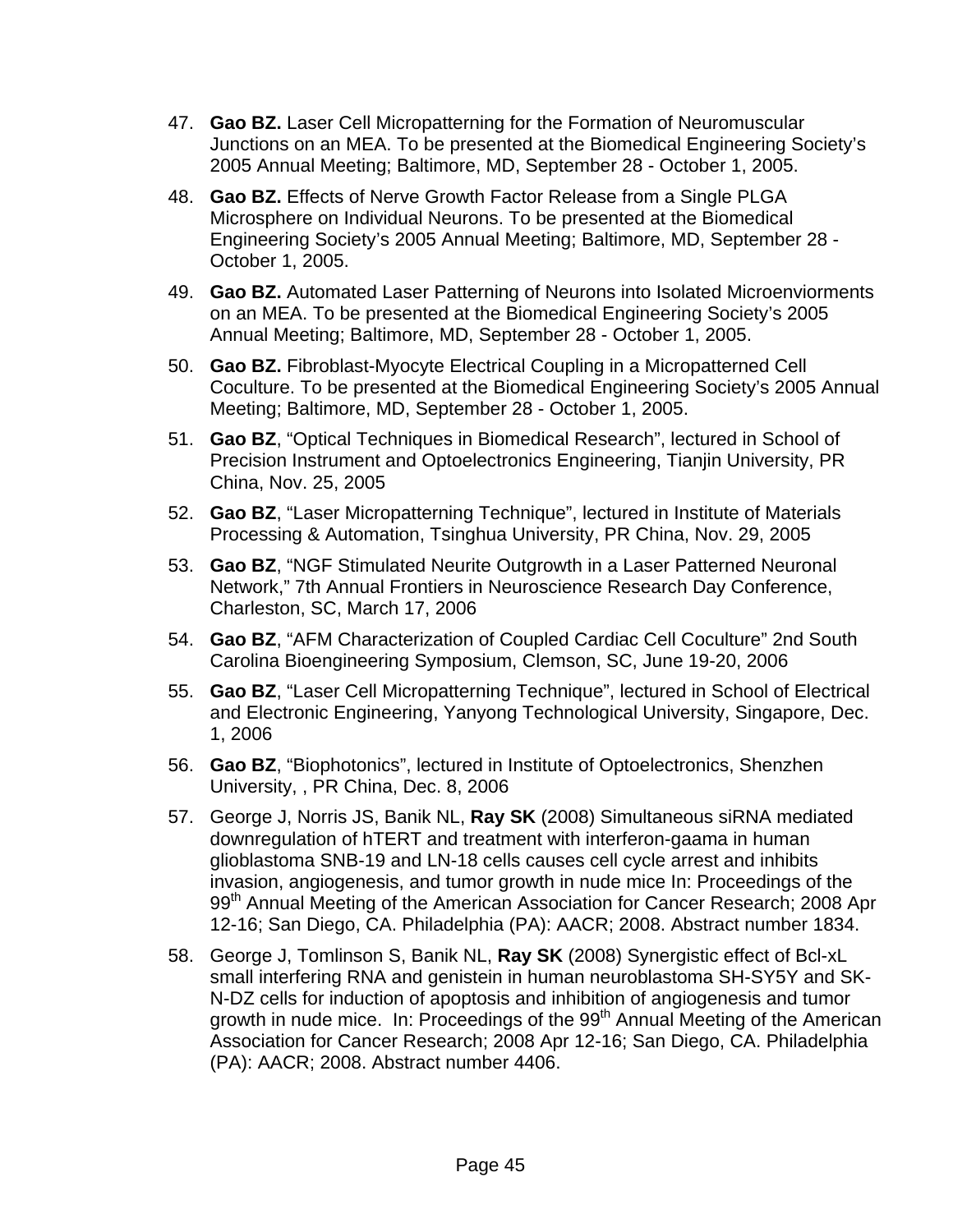- 59. George J, Banik NL, **Ray SK** (2008) siRNA mediated knockdown of Bcl-2 and low-dose taxol treatment in human glioblastoma U251MG cells induces apoptosis, inhibits cell invasion, angiogenesis, and tumor growth in nude mice. In: Proceedings of the 99<sup>th</sup> Annual Meeting of the American Association for Cancer Research; 2008 Apr 12-16; San Diego, CA. Philadelphia (PA): AACR; 2008. Abstract number 4389.
- 60. Gohad, N., Shah, N.M., Metters, A.T., & Mount, A. Bioactive Polymer Surfaces as a Novel Fouling Deterrence Strategy. Material Research Society, accepted 2009 Spring Meeting.
- 61. Guyton MK, Das A**,** Pahan K, **Ray SK,** and Banik NL (2008) Calpain inhibition attenuates immunological and neurodegenerative pathologies of EAE. Presented in the  $39<sup>th</sup>$  annual meeting of the American Society for Neurochemistry (ASN), March 1-5, San Antonio, TX.
- 62. Harris, B.P., & **Metters, A.T**. Controlled surface modification via living radical photografting. Abstracts of Papers of the American Chemical Society 230: U4241, August 2005.
- 63. Harris, B.P., & **Metters, A.T.** Controlled surface modification using functional monomers to create bioactive surfaces exhibiting precisely controlled gradients in ligand density. Abstracts of Papers of the American Chemical Society 230: U4304, August 2005.
- 64. Harris, B.P., & **Metters, A.T.** Polymer brush gradients promoting cell adhesion and motility across biomaterials substrates. 231:505, March 2006.
- 65. Harrison-Felix C, Brown A, **Pickelsimer EE**, DeVivo M, Whiteneck G, Hammond FM. Rehabilitation Practice Implications of Research on Life Expectancy After Spinal Cord Injury and Traumatic Brain Injury. 2-hour course presented at the American Congress of Rehabilitation Medicine Annual Conference, Boston, September 28-30, 2006.
- 66. Jaishankar K, Vyavahare NR, and **Webb K**.. Simulation of vocal fold stress-strain in a bioreactor with cell encapsulated 3D hydrogel scaffolds. Regenerate World Congress on Tissue Engineering and Regenerative Medicine, Pittsburgh, PA (2006).
- 67. Janardhanan R, Butler JT, Banik NL, **Ray SK** (2008) N-(4-Hydroxyphenyl) retinamide induced differentiation with down regulation of telomerase and potentiated paclitaxel actions for cell cycle arrest and apoptosis in rat glioblastoma C6 and RG2 cells. Presented in the Annual Meeting of the Society for Neuroscience (SfN), November 15-19, Washington, DC.
- 68. Karmakar S, Banik NL, **Ray SK** (2008) Development of guide-cannula intracranial allograft model of glioblastoma in Sprague-Dawley rats. Presented in the 39<sup>th</sup> annual meeting of the American Society for Neurochemistry (ASN), March 1-5, San Antonio, TX.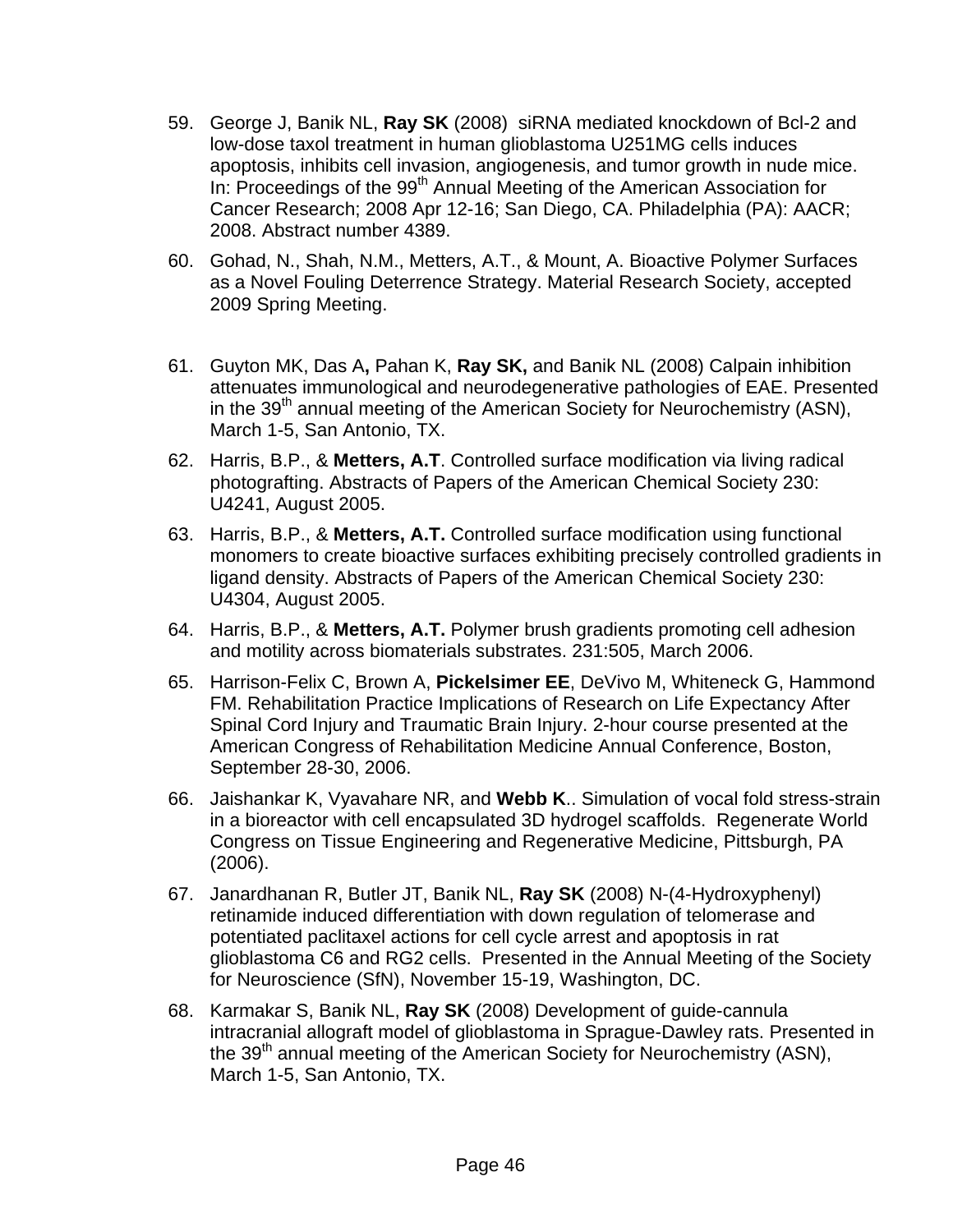- 69. Karmakar S, Banik NL, **Ray SK** (2008) Combination of N-(4-hydroxyphenyl) retinamide and genistein induced differentiation and multiple molecular mechanisms for apoptosis in human malignant neuroblastoma SK-N-MC xenografts in nude mice. In: Proceedings of the 99<sup>th</sup> Annual Meeting of the American Association for Cancer Research; 2008 Apr 12-16; San Diego, CA.
- 70. Karmakar S, Walle T, Banik NL, **Ray SK** (2008) Treatment with combination of all-trans retinoic acid and interferon-gamma regressed human glioblastoma T98G xenografts in nude mice. In: Proceedings of the 99<sup>th</sup> Annual Meeting of the American Association for Cancer Research; 2008 Apr 12-16; San Diego, CA.
- 71. Kasyanov V, Hajdu Z, Moreno R, Stradins P, Ozolanta I, **Yao H**, Markwald RR, and Mironov V, "Biomechanical properties of postnatal porcine heart valves," *The 3rd Biennial Meeting on Valve Biology and Tissue Engineering of the Society for Heart Valve Disease*, London, UK, May 4-7, 2008
- 72. Khan, M., Hoda, M.N., Giri, S., Gilg, A.G., Singh, I., Singh, A.K. (2008). Protection of endothelial function by S-nitrosoglutathione following acute injury in a rat model of experimental stroke. Presented at the 26<sup>th</sup> Annual National Neurotrauma Symposium, Orlando, FL: July 27-30, 2008.
- 73. **Kindy, MS.** Society for Neuroscience, Atlanta, GA, October 14-18, 2006, "AGE Receptor Mechanisms and therapeutics in Alzheimer's disease".
- 74. **Kindy, MS.** Queensland Brain Institute, August 6, 2006, University of Queensland, Brisbane, Australia, "Mechanisms and therapeutics in Alzheimer's disease".
- 75. **Kindy, MS.** International Conference on Alzheimer's Disease, July 15-20, 2006, Madrid, Spain, "Mechanisms and therapeutics in Alzheimer's disease"
- 76. **Kindy, MS.** Foundation for Research Development, April 20, 2006, "Biotechnology in South Carolina".
- 77. **Kindy, MS.** SCBIO, March 27, 2006, "Starting a Biotechnology Company in South Carolina".
- 78. **Kindy, MS.** Department of Commerce, March 23, 2006, "Biotechnology in South Carolina"
- 79. **Kindy, MS.** Charleston Small Business Consortium, March 15, 2006, "Biotechnology in South Carolina".
- 80. **Kindy, MS.** Medical University of South Carolina, Interview for Associate Provost for Research, January 30, 2006, "A tale of two receptors:Mechanisms and therapeutics in Alzheimer's disease".
- 81. **Kindy MS.** Department of Bioengineering, USC, December 6, 2005, "AGE receptors in Alzheimer's Disease".
- 82. **Kindy, MS.** Department of Veterans Affairs, December 13, 2005, "A tale of two receptors: Mechanisms and therapeutics in Alzheimer's disease".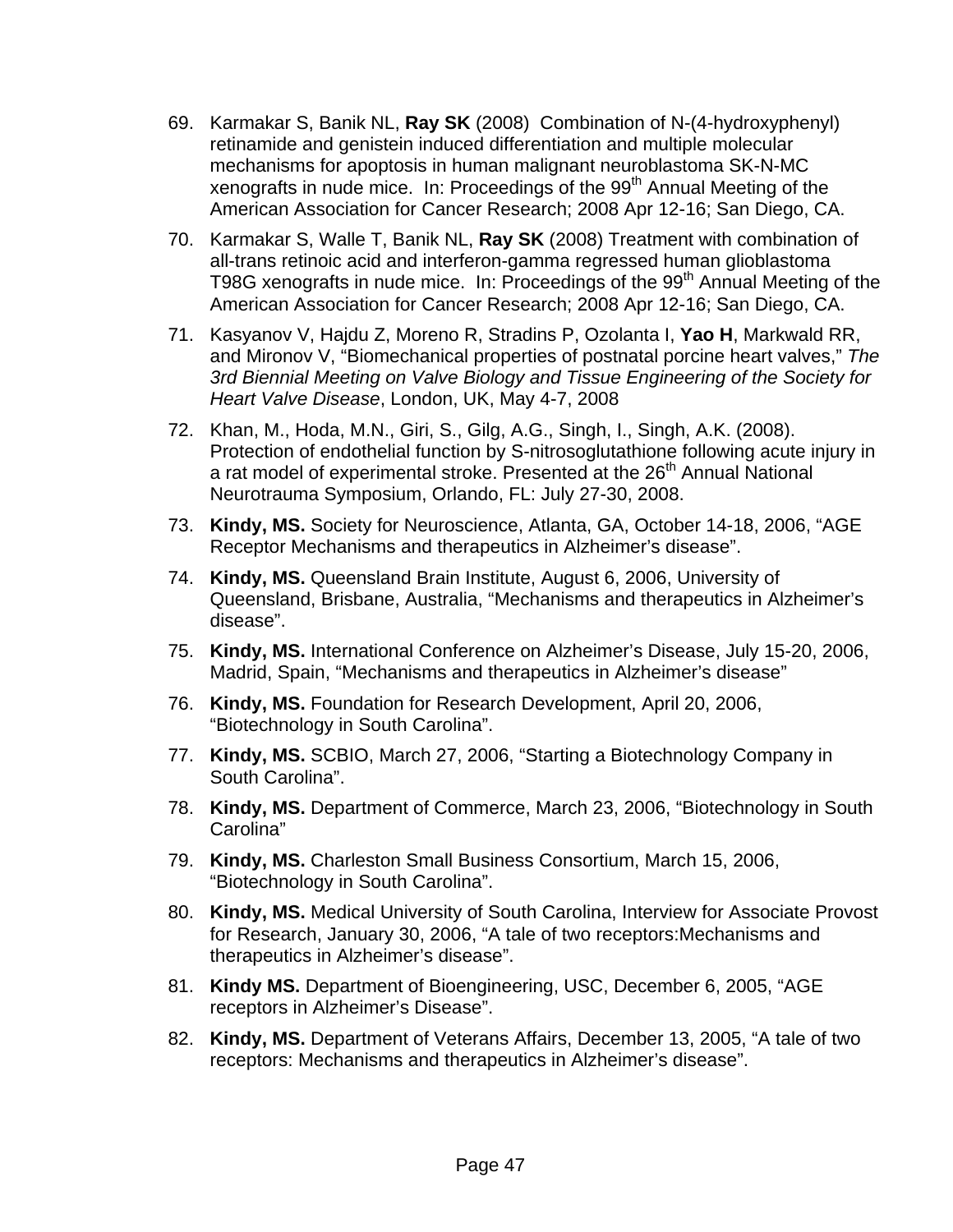- 83. **Kindy, MS**. Cell signaling in stroke, Shandong University, Jinan, China, July 11, 2005.
- 84. **Kindy, MS.** Therapies in Alzheimer's disease, Jinan Central Hospital, Jinan, China, July 9, 2005.
- 85. **Kindy, MS.** Stroke: Mechanisms of disease, Great Wall Hospital, Jinan, China, July 8, 2005.
- 86. **Kindy, MS.** Systemic interactions in Alzheimer's disease, Laling Hospital, July 10, 2005.
- 87. **Kindy, MS.** Systemic interactions in Alzheimer's Disease, University of Central Florida, Orlando, FL, May 16, 2005
- 88. **Kindy, MS.** Society for Neuroscience Meeting, San Diego, CA October 23-27, 2004, RAGE and Abeta amyloid deposition in Alzheimer's disease.
- 89. **Kindy, MS.** II International Congress on Neuroregeneration, Rio De Janeiro, Brazil, September 20-242, 2004, Invited Speaker and Chair, Session on "The State of Clinical Trials for Neuronal Repair"
- 90. **Kindy, MS.** Xth International Symposium on Amyloidosis, Tours, France, April 18-22, 2004, Organizer/Invited Speaker.
- 91. **Kindy, MS**. 2<sup>nd</sup> International Beijing Stroke Forum, Beijing, China, June 13-15, 2003 Cell Signaling in Stroke.
- 92. **Kindy, MS.** Clemson University, Department of Bioengineering, March 7, 2003.
- 93. **Kindy, MS.** Stroke and Neuronal Degeneration, Apoptosis 2003, Luxembourg, Jan. 28-Feb. 1, 2003.
- 94. **Kindy, MS.** Abeta degradation in AD, American Society for Neurochemistry Meeting, Palm Beach, FL, June 22-26, 2002
- 95. Kothapalli, C., & **Wen, X**. A Tissue Engineering Approach for Glial Scar Suppression in a Rat Brain Injury Model. 8th World Biomaterials Congress, Amsterdam, The Netherlands, (2008)
- 96. **Krause JS.** Vocational interests of persons with recent spinal cord injuries. (copresenter: Broderick, L.E.) Presented at the annual conference of the American Association of Spinal Cord Injury Psychologists and Social Workers; Las Vegas, NV, September 2003.
- 97. **Krause JS.** Pressure ulcer history and spinal cord injury. Presented at the annual conference of the American Congress of Rehabilitation Medicine; Tucson, Arizon, October 2003.
- 98. **Krause JS.** The use of longitudinal design in spinal cord injury research. Preconference course to be presented at the annual conference of the American Spinal Injury Association; Denver, CO, May 2004.
- 99. **Krause JS.** Risk Factors for Mortality After SCI. (co-presenters: DeVivo, M.J, Jackson, A.) Presented at the annual conference of the American Spinal Injury Association; Denver, CO, May 2004.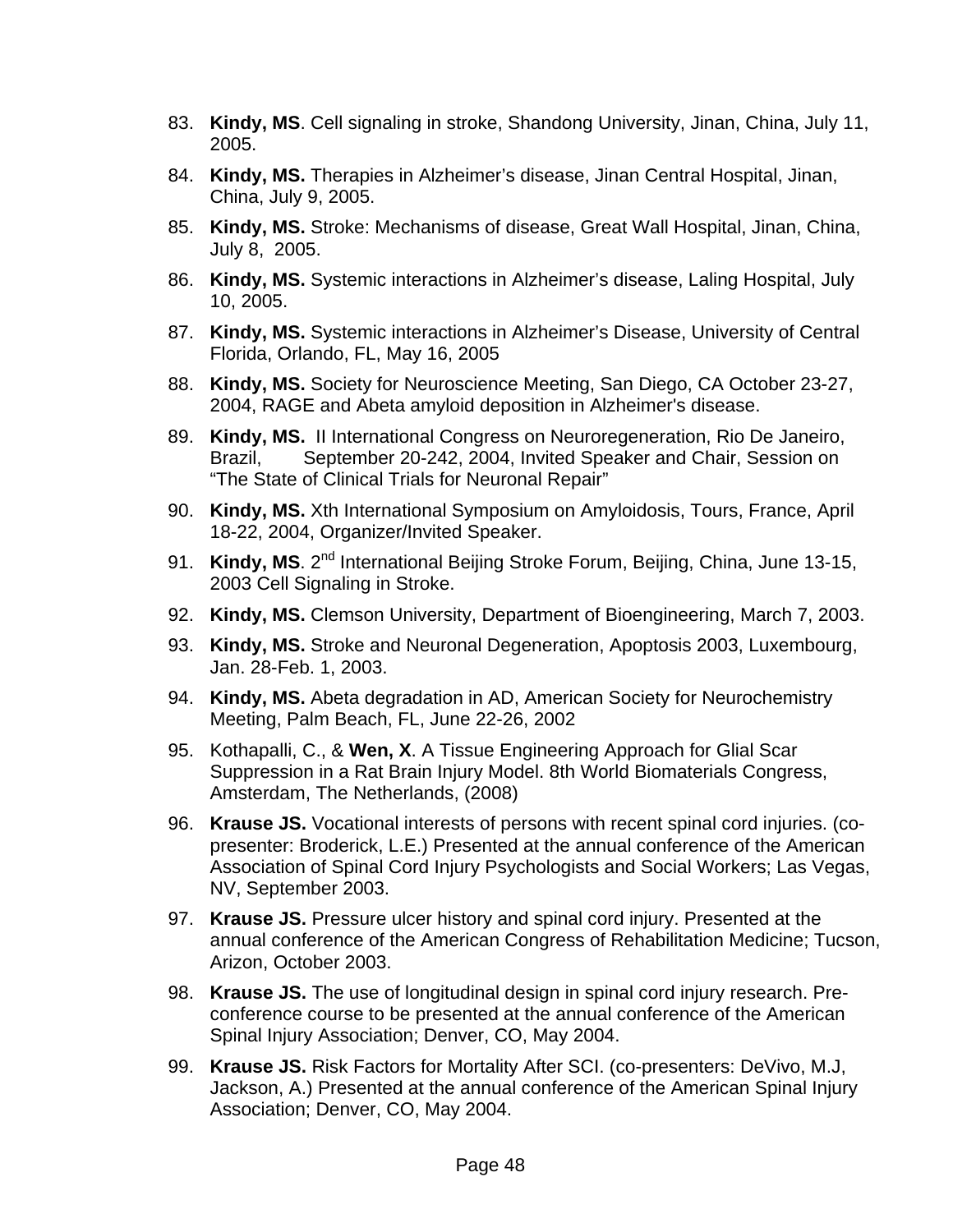- 100. **Krause JS.** Patterns of alcohol and substance use/abuse with SCI: Risk factors and correlates. (presented by: Tate, D. G.; co-presenters: Forchheimer, M., Meade, M. & Bombardier, C.) Presented at the annual conference of the American Spinal Injury Association; Denver, CO, May 2004.
- 101. **Krause JS.** The frequency, phenomenology and correlates of probable major depression one year after spinal cord injury. (presented by: Bombardier, C. H.; co-presenters: Richard, J. S., S., Tulsky, D., Tate, D. G.) Presented at the annual conference of the American Spinal Injury Association; Denver, CO, May 2004.
- 102. **Krause JS.** Maintenance of healthy affect and avoidance of depression after spinal cord injury. (presented by: Coker, J.; co-presenter: Broderick, L.) Presented at the annual conference of the American Association of Spinal Cord Injury Psychologists and Social Workers; Las Vegas, NV, September 2004.
- 103. **Krause JS.** Preinjury Alcohol Use, Intoxication at Injury, and Personality Among Persons With SCI. (presented by: Coker, J.; co-presenter: Broderick, L.) Presented at the annual conference of the American Association of Spinal Cord Injury Psychologists and Social Workers; Las Vegas, NV, September 2004.
- 104. **Krause JS.** Spiritual Coping: Differences between Caucasians and African Americans with spinal cord injuries. (presented by: Coker, J.; co-presenter: Broderick, L.) Presented at the annual conference of the American Association of Spinal Cord Injury Psychologists and Social Workers; Las Vegas, NV, September 2004.
- 105. **Krause JS.** Factors associated with earnings from gainful employment after spinal cord injury. (presented by: Coker, J.; co-presenter: Broderick, L.) Presented at the annual conference of the American Association of Spinal Cord Injury Psychologists and Social Workers; Las Vegas, NV, September 2004.
- 106. **Krause JS.** Risk factors for mortality after spinal cord injury. (Presented by: Pickelsimer, E.; co-presenters: DeVivo, M., Jackson, A., Broderick, L.) Presented at the annual conference of the American Congress of Rehabilitation Medicine; Ponte Vedre Beach, FL, September 2004.
- 107. **Krause JS.** Health Status, community integration and economic risk factors for mortality after spinal cord injury. (presented by: DeVivo, M. J.; co-presenter: Jackson, A.) Presented at the annual conference of the International Spinal Cord Society; Athens, Greece, September 2004.
- 108. **Krause JS.** Spiritual coping: Differences between Caucasians and African Americans with SCI. (Presented by: Broderick, L). Presented at the annual conference of the American Public Health Association; Washington, DC, November 2004.
- 109. **Krause JS.** Maintenance of healthy affect and avoidance of depression after spinal cord injury. (Presented by: Broderick, L; co-presenters: Kemp, B, Coker, J). Presented at the annual conference of the American Public Health Association; Washington, DC, November 2004.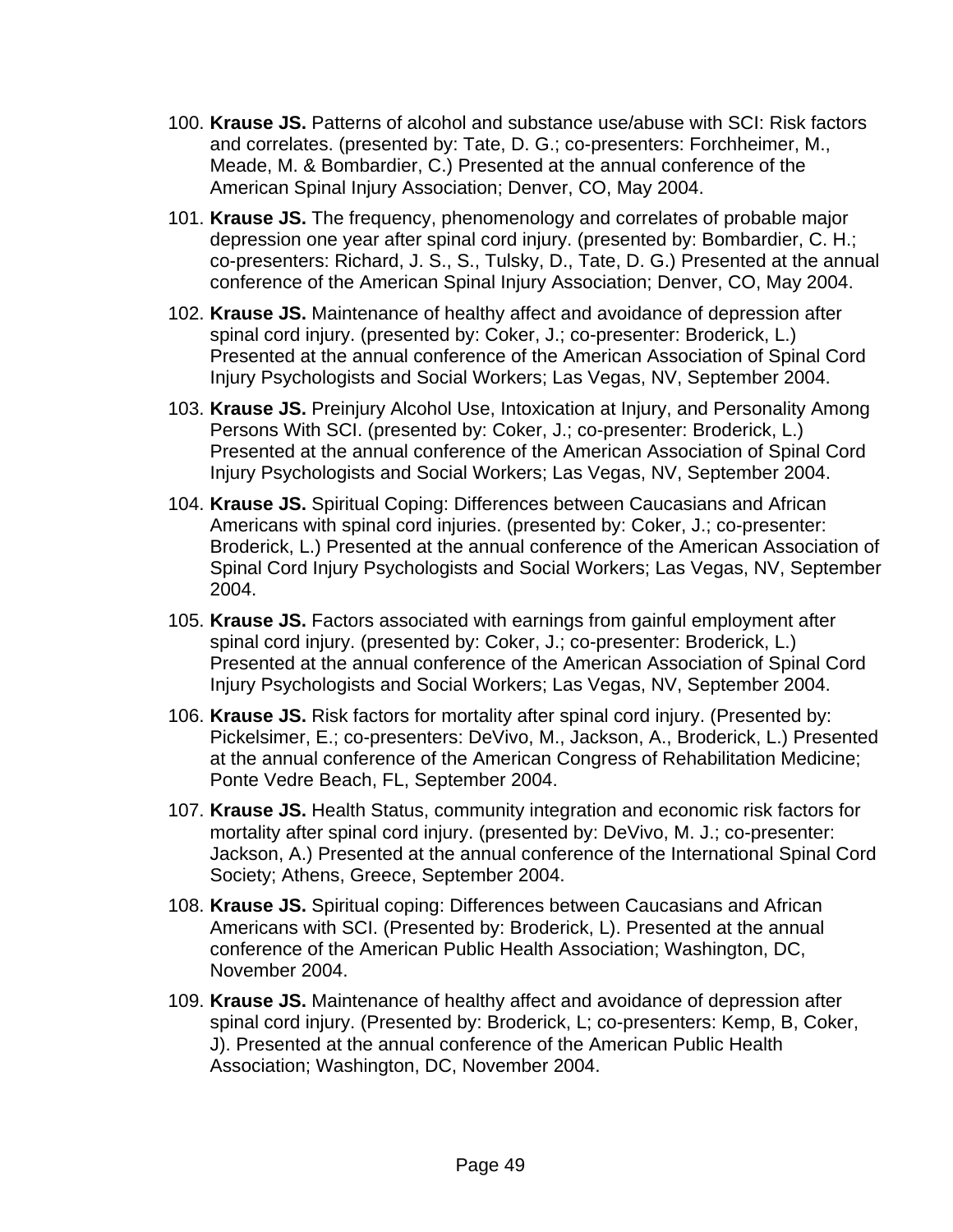- 110. **Krause JS.** Spiritual coping: Differences between Caucasians and African Americans with SCI. (Presented by: Broderick, L). Presented at the annual conference of the American Spinal Injury Association; Dallas, TX, May 2005.
- 111. **Krause JS.** Vocational Interests among participants with spinal cord injury. (copresenter Broderick, L.)To be presented at the annual conference of the American Psychological Association; Washington, DC, August 2005.
- 112. **Krause JS.** A 30-year longitudinal study of outcomes after spinal cord injury. To be presented at the annual conference of the American Congress of Rehabilitation Medicine; Chicago, IL, September 28-October 1, 2005.
- 113. **Krause JS.** Depressive symptoms during inpatient rehabilitation for spinal cord injury. To be presented at the annual conference of the American Congress of Rehabilitation Medicine; Chicago, IL, September 28-October 1, 2005.
- 114. **Krause JS.** A 30-year longitudinal study of outcomes after spinal cord injury. (copresenter, Broderick, L.) To be presented at the annual conference of the American Public Health Association; New Orleans, LA, November 5-9, 2005.
- 115. **Krause JS.** Depressive symptoms during inpatient rehabilitation for spinal cord injury. (co-presenter, Broderick, L.) To be presented at the annual conference of the American Public Health Association; New Orleans, LA, November 5-9, 2005.
- 116. **Krause, JS.** An EMG-driven model to investigate cocontraction of lower extremity muscles during gait. (co-presentors: Karakostas, T., Berme, N., Hsiang, S.M.) Presented at the 5<sup>th</sup> World Congress of Biomechanics, Munich, Germany: 2006.
- 117. **Krause, JS.** Pain Interference and Ambulatory Spinal Cord Injury. (copresentors: Broderick, L., Brotherton, S., Morrisette, D., Karakostas, T.) Presented at the annual conference of the International Spinal Cord Society and American Spinal Injury Association, Boston, MA: July, 2006.
- 118. **Krause, JS.** Earnings from gainful employment after spinal cord injury: Disparities attributable to sex, race, age, injury severity, and education. ((copresentors: Broderick, L., Terza, J.) Presented at the annual conference of the International Spinal Cord Society and American Spinal Injury Association, Boston, MA: July, 2006.
- 119. **Krause, JS.** Pain Interference, Depression, and Ambulatory Spinal Cord Injury. (co-presentors: Newman, S., Brotherton, S., Morrisette, D., Karakostas, T.) Presented at the annual conference of the American Association of Spinal Cord Injury Psychologists and Social Workers, Las Vegas, NV: September 2006.
- 120. **Krause, JS.** Health, Participation, and Subjective Well-being after SCI: Relationship as a Function of Ambulatory and Mobility Status. (co-presentors: Brotherton, S.) Presented at the annual conference of the American Spinal Injury Association, Tampa, FL: June 2007.
- 121. **Krause, JS.** Earnings From Gainful Employment After Spinal Cord Injury: Disparities Attributable To Biographic, Injury, Educational, And Work Factors.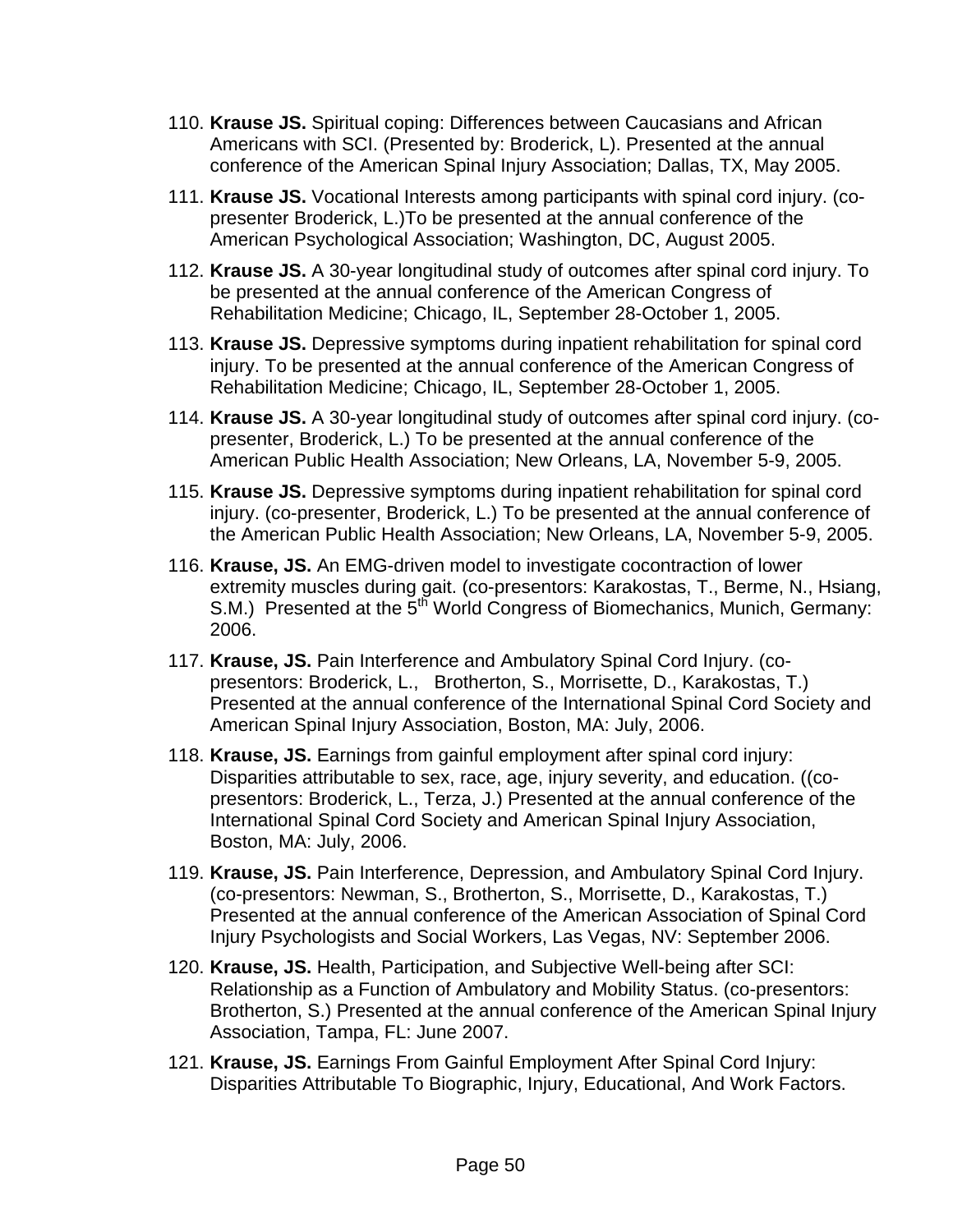(co-presentors: Terza, J, Dismuke, C. ) Presented at the annual conference of the American Spinal Injury Association, Tampa, FL: June 2007.

- 122. **Krause, J.S.** Health, participation, and subjective well-being after spinal cord injury: Relationship as a function of ambulatory and mobility status. Accepted but not presented at the 5<sup>th</sup> annual Aging Research Day, Clemson, SC: March 2008.
- 123. **Krause, J.S.** Depressive symptoms during inpatient rehabilitation for spinal cord injury. Presented at the annual conference of the American Board of Rehabilitation Psychologist, APA Div 22, Tucson, AZ: April 2008.
- 124. **Krause, J.S.** Relationship of provision of job accommodations with job retention after spinal cord injury. Presented at the annual conference of the American Spinal Injury Association, San Diego, CA: June 2008.
- 125. **Krause, J.S.** A prospective study of health and risk of mortality after spinal cord injury. Presented at the annual conference of the American Spinal Injury Association, San Diego, CA: June 2008.
- 126. **Krause, J.S.** A latent variable structural path model of health behaviors after spinal cord injury. Presented at the annual conference of the American Spinal Injury Association, San Diego, CA: June 2008.
- 127. **Krause, J.S.** The natural history of major depression after spinal cord injury. Presented at the annual conference of the American Spinal Injury Association, San Diego, CA: June 2008.
- 128. **Krause, J.S.** Examination of clinical utility indices of PHQ-9 items for two scoring schemes in men and women with spinal cord injury. Presented at the annual conference of the American Spinal Injury Association, San Diego, CA: June 2008.
- 129. **Krause, J.S.** Applying scientific data in the life care plan: Examples with spinal cord injury. Invited talk at the annual conference of the International Symposium on Life Care Planning, Scottsdale, AZ: September, 2008.
- 130. **Krause, J.S.** A latent variable structural path model of health behaviors after spinal cord injury. Poster presented at the annual conference of the American Congress of Rehabilitation Medicine, Toronto, Ontario: October, 2008.
- 131. **Krause, J.S.** Behavioral risk factors for mortality after spinal cord injury. Poster presented at the annual conference of the American Congress of Rehabilitation Medicine, Toronto, Ontario: October, 2008.
- 132. **Krause, J.S.** Changes in somatic and non-somatic depressive symptoms between inpatient rehabilitation and follow-up. Poster presented at the annual conference of the American Congress of Rehabilitation Medicine, Toronto, Ontario: October 2008.
- 133. **Krause, J.S.** Activity-based therapy in spinal cord injury: What are the known and presumed effects on neurological recovery, health, fitness, and quality of life? (co-presenters: Jones, M., Edgerton, R., Nash, M., Backus, D.) Symposium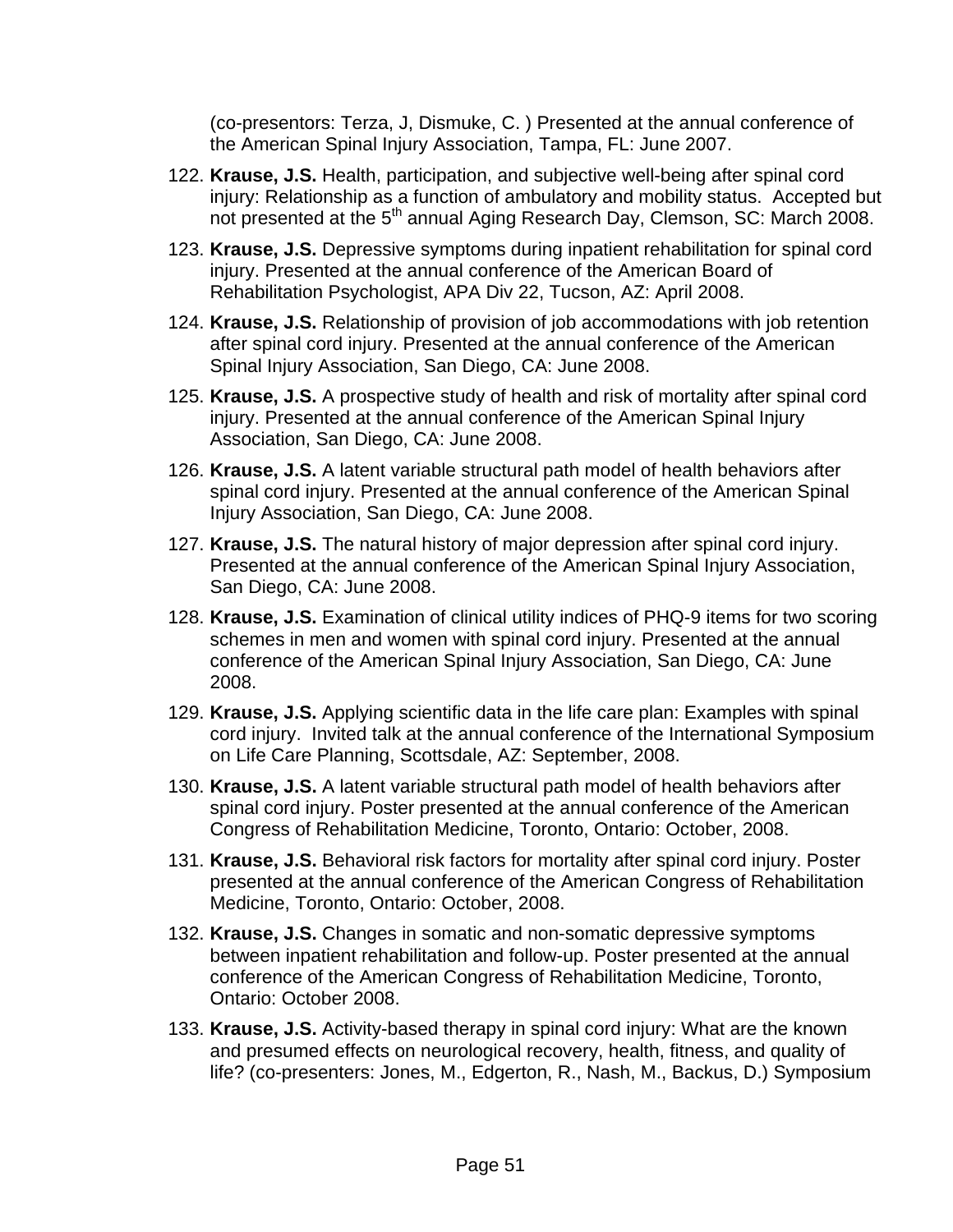presented at the American Congress of Rehabilitation Medicine, Toronto, Ontario: October 2008.

- 134. **Krause, J.S.** A latent variable structural path model of health behaviors after spinal cord injury. Presented at the annual conference of the American Public Health Association, San Diego, CA: October, 2008.
- 135. **Krause, J.S.** Changes in somatic and non-somatic depressive symptoms between inpatient rehabilitation and follow-up. Presented at the annual conference of the American Public Health Association, San Diego, CA: October, 2008.
- 136. **Krause, J.S.** Change in labor force participation after neurologic injury. Presented at the annual conference of the International Association of Rehabilitation Professionals Forensic Conference, Ft. Lauderdale, FL: November, 2008.
- 137. **Krause, J.S.**, McArdle, J.J., & Reed, K.S. Changes in somatic and non-somatic depressive symptoms between inpatient rehabilitation and follow-up. To be presented at the annual conference of the American Board of Rehabilitation Psychology, Division of Health Psychology (APA Div 38), Jacksonville, FL: February, 2009.
- 138. **Krause, J. S.**, Carter, R. E., Zhai, Y., & Saunders, L. L. A comprehensive predictive model of mortality after spinal cord injury. Submitted to the Congress on Spinal Cord Medicine and Rehabilitation, the combined annual conferences of the American Spinal Injury Association and the United Spinal Association, Dallas, TX: September, 2009.
- 139. **Krause, J.S.**, Saunders, L.L., & **Dismuke, C.E.** Delayed entry into employment after spinal cord injury: Factors related to time to work. Submitted to the Congress on Spinal Cord Medicine and Rehabilitation, the combined annual conferences of the American Spinal Injury Association and the United Spinal Association, Dallas, TX: September, 2009.
- 140. **Krause, J.S.**, Saunders, L.L., Reed, K.S., Coker, J.L., & Zhai, Y. Self-report measurement of depressive disorders after spinal cord injury: Comparison of the Patient Health Questionnaire and the Older Adult Health and Mood Questionnaire. Submitted to the Congress on Spinal Cord Medicine and Rehabilitation, the combined annual conferences of the American Spinal Injury Association and the United Spinal Association, Dallas, TX: September, 2009.
- 141. **Krause, J.S.**, Apple, D., & Saunders, L.L. Changes in somatic and non-somatic depressive symptoms between inpatient rehabilitation and follow-up. To be presented at the annual conference of the National Association of Rehabilitation Research Training Centers, Arlington, VA: May, 2009.
- 142. Kutty JK, Reifsnider C, Lu Q, Vyavahare NR, **Webb K**. Synthesis and characterization of composite hydrogels for vocal fold applications. Society for Biomaterials; Memphis, TN, 2005.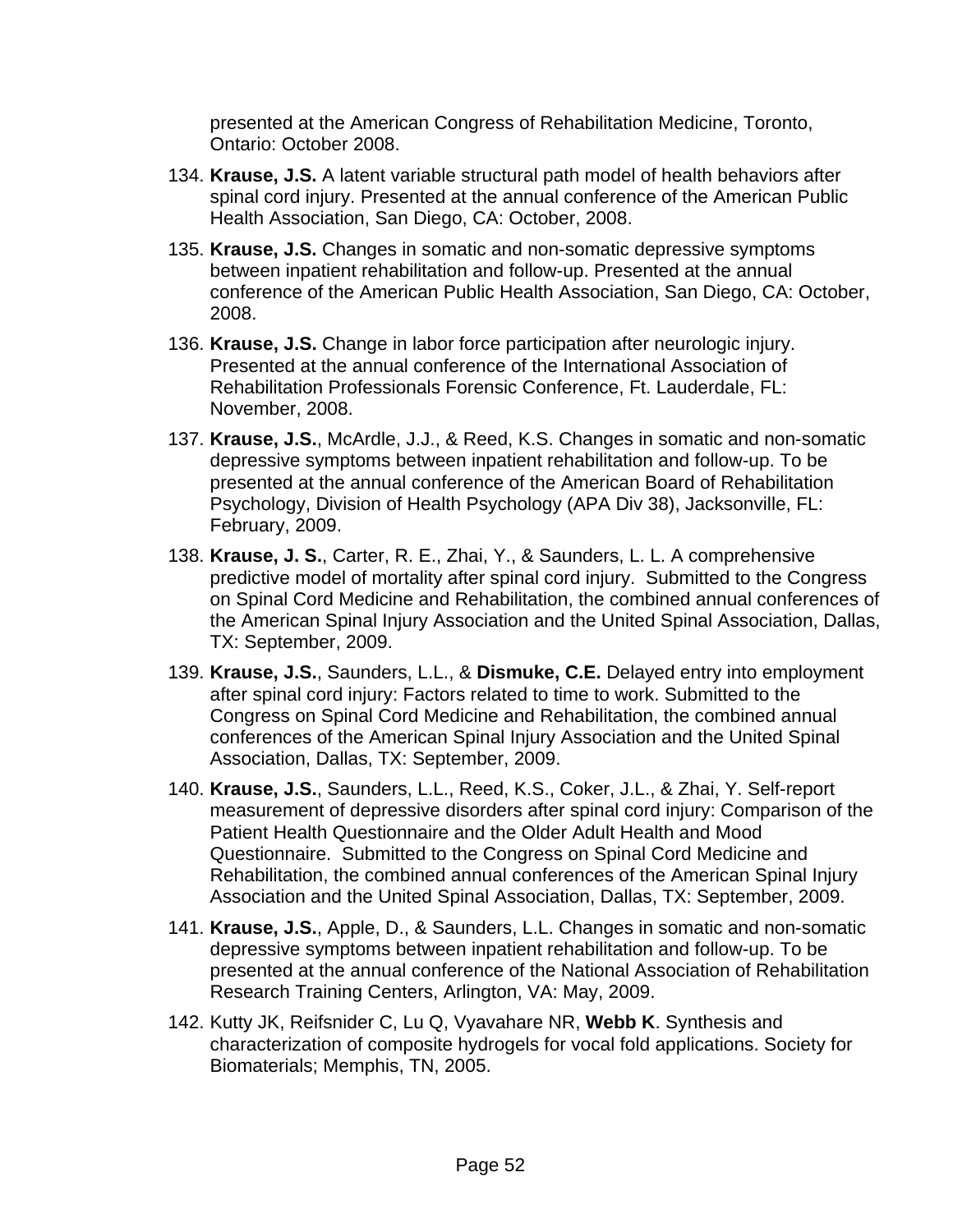- 143. Kuo J, Wu YR, Yun J, and **Yao H**. Viscoelastic compressive properties of porcine TMJ disc and condyle Cartilage. The 37th Annual Meeting of the American Association for Dental Research, Dallas, TX, April 2-5, 2008.
- 144. Kuo J, Bacro T, and **Yao H**. Biphasic Viscoelastic properties of human TMJ disc. The 37th Annual Meeting of the American Association for Dental Research, Dallas, TX, April 2-5, 2008.
- 145. Kuo J, Yun J, and **Yao H**. Biomechanical characterization of TMJ disc and condyle cartilage. NIH/NCRR 2nd Biennial National IDeA Symposium of Biomedical Research Excellence (NISBRE), Washington, DC, August 6-8, 2008.
- 146. Li, X., Brunson, C., Zhang, N., **Wen, X**. The role of substrate stiffness on oligodendrocyte precursor cell growth in vitro. Society for Biomaterials Annual Meeting (2009)
- 147. Lineberry L, Selassie AW, **Pickelsimer EE**, Nicholas JS. Population-based outcome of traumatic spinal cord injury in South Carolina. NCIPC Injury Conference, Denver, May 9-11, 2005.
- 148. Liu H, Yun J, Pirlo R, Dean D, **Yao H**, and Gao BZ. The dependence of mechanical properties of adult rat myocytes on cell alignment. Proceedings of the ASME 2008 Summer Bioengineering Conference, Macro Island, FL, June 25-29, 2008.
- 149. Long, Y., Zhang, C., Zhang, N., Huang, Y., & **Wen, X**. Formation of highly aligned grooves on the inner surface of semi-permeable hollow fiber membrane for the directional axonal outgrowth. 2005 ASME International Mechanical Engineering Congress, Orlando, Florida USA, 2005
- 150. Mcrae JA, Borg T, Goodwin RL, Liu J, Knapp DR and **Gao BZ.** "Mechanical Force Analysis in the Progression of Hypertrophy in a Simulated Infarct Environment," BMES 2006 Annual Meeting, October 11-14, 2006, Chicago.
- 151. **McGinty JF.** Gene Expression Profiling of CNS Regions Implicated in a Mouse Model of Spinal Cord Injury-Induced Pain. Presented at the South Carolina Spinal Cord Injury Research Fund Scientific Conference, Medical University of South Carolina; Charleston SC, May 13<sup>th</sup>, 2005,
- 152. **Middaugh SJ**. Thomas KJ, Klingmueller J, Smith AR, McFall TL, Gilbert SP, and Bailey JA. Assessment and treatment of musculoskeletal pain in the nect and shoulder in manual wheelchair users with spinal cord injury. First Annual South Carolina Spinal Cord Injury Research Conference; Charleston, SC, May, 2005 (Platform Presentation).
- 153. **Middaugh SJ, Thomas KJ,** Klingmueller J, Smith AR, McFall TL, Gilbert SP, and Bailey JA. Treatment of musculoskeletal pain in the neck and shoulder in manual wheelchair users with spinal cord injury. Association for Applied Psychophysiology and Biofeedback 35th Annual Meeting; Colorado Springs, Colorado, 2004 (Poster presentation). Prevalence of Upper Quarter Pain in Individuals with Chronic SCI. Presented at the annual meeting of the South Carolina Spinal Cord Injury Research Fund; Charleston, SC., May 13, 2005.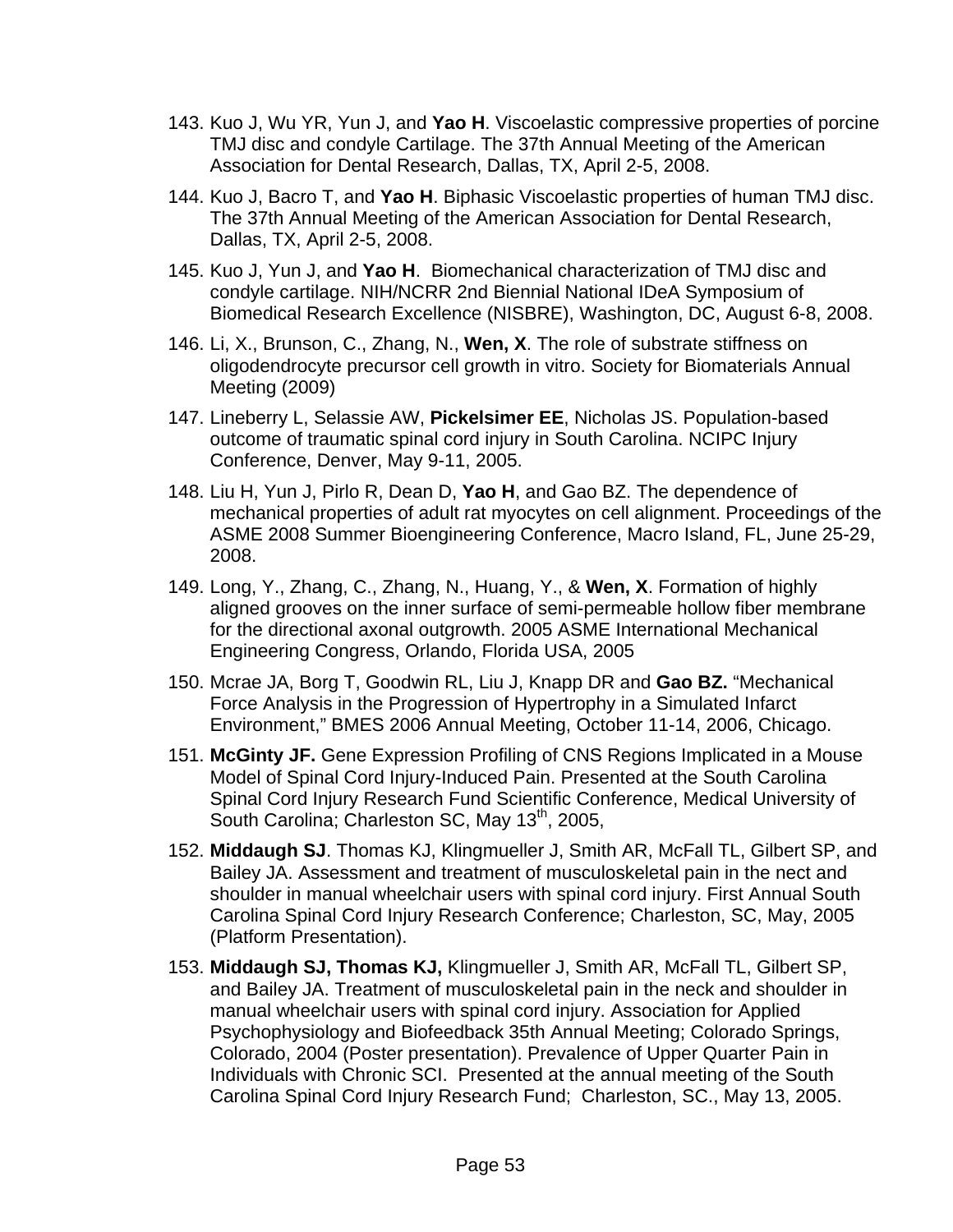- 154. Mitchell PO, Gourdie R, Borg TK, and **Gao BZ.** "Cardiac Fibroblast Bridges Conduct Electrical Signals between Myocyte Islands," American Heart Association Scientific Sessions 2006, November 12-15, Chicago
- 155. Olbrich JM, Satishkumar R, Reukov V, Thompson G, **Vertegel A**. Study of Protein Attachment to Poly-Butyl-Cyanoacrylate Nanoparticles, *Society for Biomaterials 2007 Annual Meeting,* April 18 - 21, **2007**, Chicago, Illinois.
- 156. **Pickelsimer EE**, Gabella BA, Wilson DA, **Selassie AW**, DeVivo MJ. Determination of occurrence and causes of death within five years of injury among South Carolina and Colorado residents with traumatic spinal cord injury. American Congress of Rehabilitation Medicine Annual Conference; Chicago, September 28-October 3, 2005.
- 157. **Pickelsimer EE**. Occurrence and causes of death of persons with traumatic spinal cord injury. South Carolina Spinal Cord Injury Annual Conference; Columbia, SC, May 12, 2005.
- 158. **Pickelsimer EE**, Wilson DA. Occurrence and causes of death of persons with traumatic spinal cord injury. South Carolina Spinal Cord Injury Research Fund Scientific Meeting; Charleston, SC, May 13, 2005.
- 159. **Pickelsimer EE,** Gabella BA, Wilson DA, **Selassie AW**, DeVivo MJ. Death within seven years of traumatic spinal cord injury. American Congress of Rehabilitation Medicine Annual Conference, Chicago, September 28-October 3, 2005.
- 160. **Pickelsimer EE**, Gabella BA, Wilson DA, **Selassie AW**, DeVivo MJ. Occurrence, causes of death, and probability of dying within five years of injury among South Carolina residents with traumatic spinal cord injury. 8<sup>th</sup> World Conference on Injury Prevention and Safety Promotion; Durban, South Africa, April 2-5, 2006.
- 161. **Pickelsimer, EE.** Disparity of patterns in health insurance status of persons with traumatic spinal cord injury. South Carolinal Spinal Cord Injury Research Fund Conference; May 30, 2008.
- 162. **Pickelsimer, EE, Wilson, D.** Disparity of patterns in health insurance status of persons with traumatic spinal cord injury. American Academy of Rehabilitation Annual Conference. Toronton, Cananda; October 18, 2008.
- *163.* **Pickelsimer, EE.** Prevalence and incidence of medically attended health conditions after traumatic spinal cord injury. MUSC Student Research Day; November 7, 2008.
- 164. Pirlo RK, Ma W, **Kindy M**, and **B.Z. Gao**, "Laser Patterning of Neurons and Myoblasts on MEAs: A Prospective Tool for Practical and Efficient Biosensor Fabrication," SPIE Defense and Security Symposium, Orlando (Kissimmee), FL; 17 - 21 April 2006
- 165. Pirlo RK, Ma W, **Kindy MS**, and **Gao BZ**, "Laser Patterning of a Defined Biological Neuronal Circuit on a Microelectrode Array," BMES 2006 Annual Meeting, October 11-14, 2006, Chicago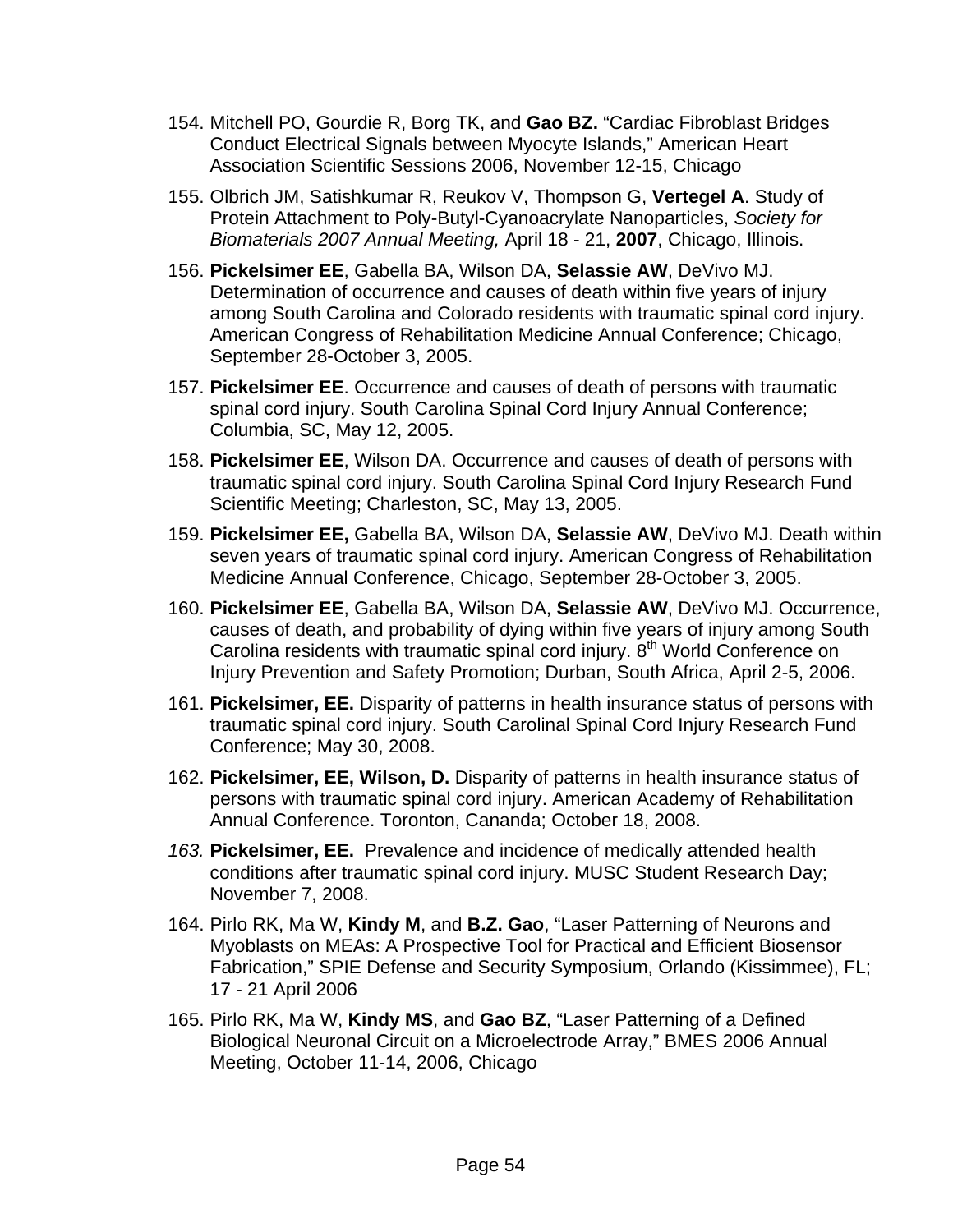- 166. Qiu, Y., **Wen X**. Developing Highly Elastic Scaffolds from Natural Polymers: Chitosan and Gelatin; 8th World Biomaterials Congress, Amsterdam, The Netherlands, (2008)
- 167. **Ray SK.** Experimental Therapeutics for Activation of Apoptosis in Glioblastoma, MCBP External Seminar Series, Medical University of South Carolina; Charleston, SC, October 23, 2003.
- 168. **Ray SK**. Glioblastoma an update from the AACR 2004 meeting', Neurology, Medical University of South Carolina; Charleston, SC, May 12, 2004.
- 169. **Ray SK**. Dexamethasone damages chemotherapeutic action of temozolomide in glioblastoma', Department of Neurosciences, Medical University of South Carolina; Charleston, SC, February 8, 2005.
- 170. **Ray, SK**. Therapeutic Effects of Estrogen in Spinal Cord Injury', SC Spinal Cord Injury Research Foundation (SCIRF) Conference; May 13, 2005.
- 171. **Ray, S.K.** Combination therapy for controlling the growth of human glioblastoma in cultures and xenografts, Department of Neurosciences, Medical University of South Carolina, Charleston, SC; February 14, 2006.
- 172. **Ray, S.K.** Brain tumors of astroglial origin: Glioblastoma immunology and immunotherapy, M&I Graduate Program, Medical University of South Carolina, Charleston, SC; September 28, 2006.
- 173. **Ray, S.K.** Regression of human glioblastoma T98G xenografts by all-trans retinoic acid and taxol, The 26<sup>th</sup> Annual Convention of the Indian Association for Cancer Research (IACR) and International Symposium on Translational Research in Cancer, Bhubaneswar, Orissa, India; January 19, 2007.
- 174. Reukov V, Olbrich JM, Satishkumar R, **Vertegel A**., A Protein-Nanoparticle Conjugates as a Potential Therapeutic Agents For Treatment of Secondary Spinal Cord Injury, *Materials Research Society 2007 Fall Meeting*, November 26- 30, **2007**, Boston, Massachusetts (*nominated*).
- 175. Reukov V, Maximov V, **Vertegel A**. Protein-Nanoparticle Conjugates As Neuroprotective Agents.; *Materials Research Society 2008 Fall Meeting*, December 1-5, **2008**, Boston, Massachusetts; (oral talk).
- 176. Reukov V, Satishkumar R, **Vertegel A**. Nanodevices For Treatment of Secondary Spinal Cord Injury, *Society for Biomaterials 2008 Annual Meeting,*  September 11 – 13, **2008***,* Atlanta, Georgia (oral talk).
- 177. Roman JM, Pirlo RK, Dean MD, Burg KJL, and **Gao BZ.** "Cell Diagnosis Based on Laser Guidance," Optics in the Southeast, September 6–8, 2006, Charlotte.
- 178. Roman JM, Pirlo RK, Burg K, and **Gao BZ.** "Development of a Portable Laser Guidance Microscope," BMES 2006 Annual Meeting, October 11-14, 2006, Chicago
- 179. Rosenbalm T, Owens S, Bakken D, and **Gao BZ**, "Investigation of cell viability after laser guidance," Biomedical Optics 2006 - part of SPIE's Photonics West symposium, San Jose, CA; 21-26 January 2006.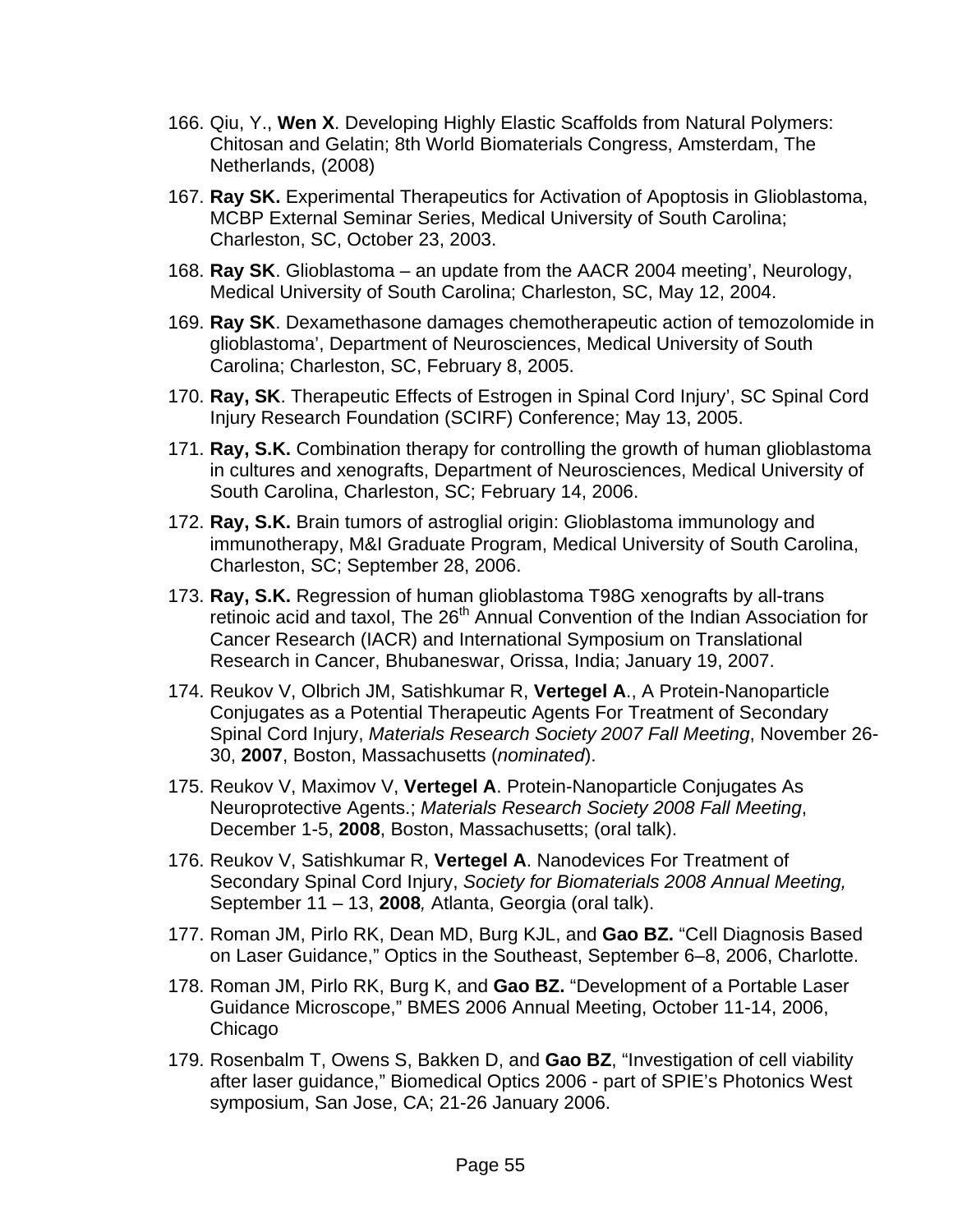- 180. Rosenbalm T and **Gao BZ.** "A Systematic Evaluation of Laser Guidance Effects on Cell Viability," BMES 2006 Annual Meeting, October 11-14, 2006, Chicago.
- 181. Samantaray S, **Ray SK**, and Banik NL (2008) Spinal cord degeneration in MPTPinduced parkinsonism in C57BL/6N mice and Parkinson's disease patients. Presented in the 39<sup>th</sup> annual meeting of the American Society for Neurochemistry (ASN), March 1-5, San Antonio, TX.
- 182. Samantaray S, Das A, Matzelle D, Reiter RJ, **Ray SK,** and Banik NL (2008) Melatonin prevented neuronal death and axonal damage in spinal cord injury in rats. Presented in the 39<sup>th</sup> annual meeting of the American Society for Neurochemistry (ASN), March 1-5, San Antonio, TX.
- 183. Samantaray S, **Ray SK**, Banik NL (2008) Extranigral neurodegeneration in two different models of experimental Parkinson's disease: a role for calpain in neurodegeneration in the spinal cord. Presented in the GA/SC Neuroscience Consortium Meeting, March 29, Columbia, SC.
- 184. Samantaray S, Ray SK, Banik NL (2008) Production of MPP<sup>+</sup> in the spinal cord caused spinal cord degeneration in C57BL/6N mice following MPTP-induced experimental parkinsonism. Presented in the South Carolina Aging Research Conference: Movement and Mobility, March 30 –April 1, Clemson, SC.
- 185. Samantaray S, Das A, Matzelle D, Reiter RJ, **Ray SK**, Banik NL (2008) Melatonin prevented inflammation, axonal damage, and neuronal death in spinal cord injury in rats. Presented in the  $26<sup>th</sup>$  annual meeting of the National Neurotrauma Society (NNS), July 27 - 30, Orlando, FL.
- 186. Samantaray S, Branstiter W, Cobb D, **Ray SK**, Banik NL (2008) Bimodal toxic effects of glutamate on motoneurons and astrocytes in co-cultures: Neuroprotection with low doses of estrogen and calpeptin. Presented in the Annual Meeting of the Society for Neuroscience (SfN), November 15-19, Washington, DC.
- 187. Satishkumar R, Reukov V, **Vertegel A**. Treatment of Secondary Spinal Cord Injury using Covalently Conjugated Superoxide dismutase and Anti Glutamate Receptor on poly (butyl) Cyanoacrylate Nanoparticles, *Institute of Biological Engineering 2008 Annual Meeting*, March 6-9, **2008**, Chapel Hill, North Carolina (oral talk).
- 188. Shah, N.M., & Metters, A.T. Micropatterned interfacial polymer layers for directing cellular response. Society for Biomaterials, Chicago, April 2007.
- 189. Shah, N.M., Metters, A.T. & Webb, K. Protein Conjugated Patterned Polymer Surfaces for Neural Regeneration. Society for Biomaterials, submitted 2009.
- 190. Shi CC, Bowers C, Zhang L, and **Yao H**. Solute diffusion in TMJ disc measured using FRAP. *The 86th General Session of the International Association for Dental Research (IADR)*, Toronto, Canada, July 2-5, 2008.
- 191. Sinclair K, Brown PJ, and **Webb K**. Capillary channel polymer fibers as structural templates for ligament reconstruction. Presented at the Regenerate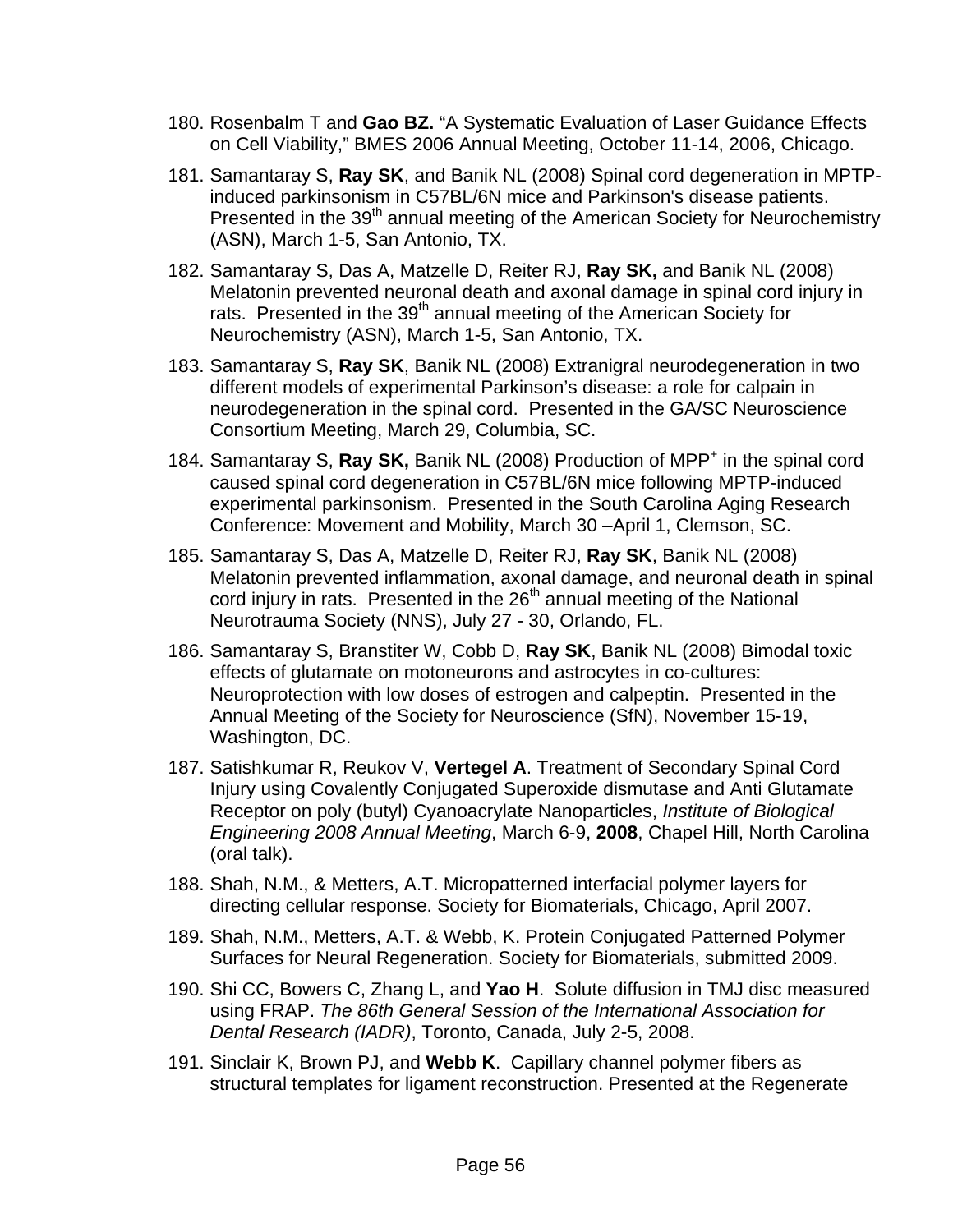World Congress on Tissue Engineering and Regenerative Medicine, Pittsburgh, PA (2006).

- 192. Sinclair KD, Brown PJ, and **Webb K**. Novel fibers as structural templates for ligament regeneration. Presented at the annual conference of the Society for Biomaterials. Chicago, IL: April 2007.
- 193. Smith AW, Guyton MK, Das A**, Ray SK,** and Banik NL (2008) Induction of calpain and caspase cascades in spinal cord tissues of Lewis rats with the onset of acute EAE. Presented in the 39<sup>th</sup> annual meeting of the American Society for Neurochemistry (ASN), March 1-5, San Antonio, TX.
- 194. Sweeney A, Burg K, Kindy M, and Gao BZ, "Quantitative Effects of NGF Encapsulating PLGA Microsphere on Neurite Outgrowth at Single Cell Level," Society for Biomaterials Annual Meeting, Pittsburg, PA, April 26-29, 2006.
- 195. **Vertegel A**, Reukov V, Thompson G, Satishkumar R, Yurko Y. Biomedical Nanodevices Based on Simultaneous Attachment of Several Functional Proteins to the Same Nanoparticle, *Materials Research Society 2007 Fall Meeting*, November 26-30, **2007**, Boston, Massachusetts.
- 196. **Vertegel A**. Biomedical devices and biosensors based on protein attachment to nanoparticles, 35th Annual Meeting of the Federation of Analytical Chemistry and Spectroscopy Societies (FACSS), Reno, NV, September 29 – October 2, **2008** (invited talk).
- 197. Watson E, **Fritz SL,** Merlo AR, Rivers ED. Intensive Mobility Training: An intensive approach to chronic neurological rehabilitation. To be presented at Combined Sections Meeting, Las Vegas, NV. February, 2009. Poster Presentation.
- 198. Webb, K. Deep groove fiber applications in axonal regeneration. 56<sup>th</sup> Southeastern Regional Meeting of the American Chemical Society; November 2004.
- 199. **Webb, K**. Applications of capillary channel polymer fibers in regenerative medicine. Medical Textiles Conferences, March 21-22, 2006, Greenville, SC.
- 200. **Wen, X**. Biomaterial-based bridges for CNS regeneration: past, current, and future; Society for Biomaterials 33rd Annual Meeting, Chicago, IL, USA (2007)
- 201. Wilson DA, **Pickelsimer EE, Selassie AW**. Mortality within seven years after traumatic spinal cord injury. American College of Epidemiology; New Orleans, LA, Sept 17-20, 2005. (Note: This presentation has been cancelled due to Hurricane Katrina's destruction in New Orleans.)
- 202. **Wilson LB.** Poster presentation at 2004 Experimental Biology Meeting in Washington, D.C.: Effect of gender on reflex cardiovascular responses to heat stimulation in decerebrate Guinea Pigs.
- 203. **Wilson LB.** Role of spinal ionotropic excitatory amino acid receptors in the nociceptive pressor reflex evoked by noxious heat (poster presentation). International Congress of Physiological Sciences Meeting; San Diego, CA, 2005.